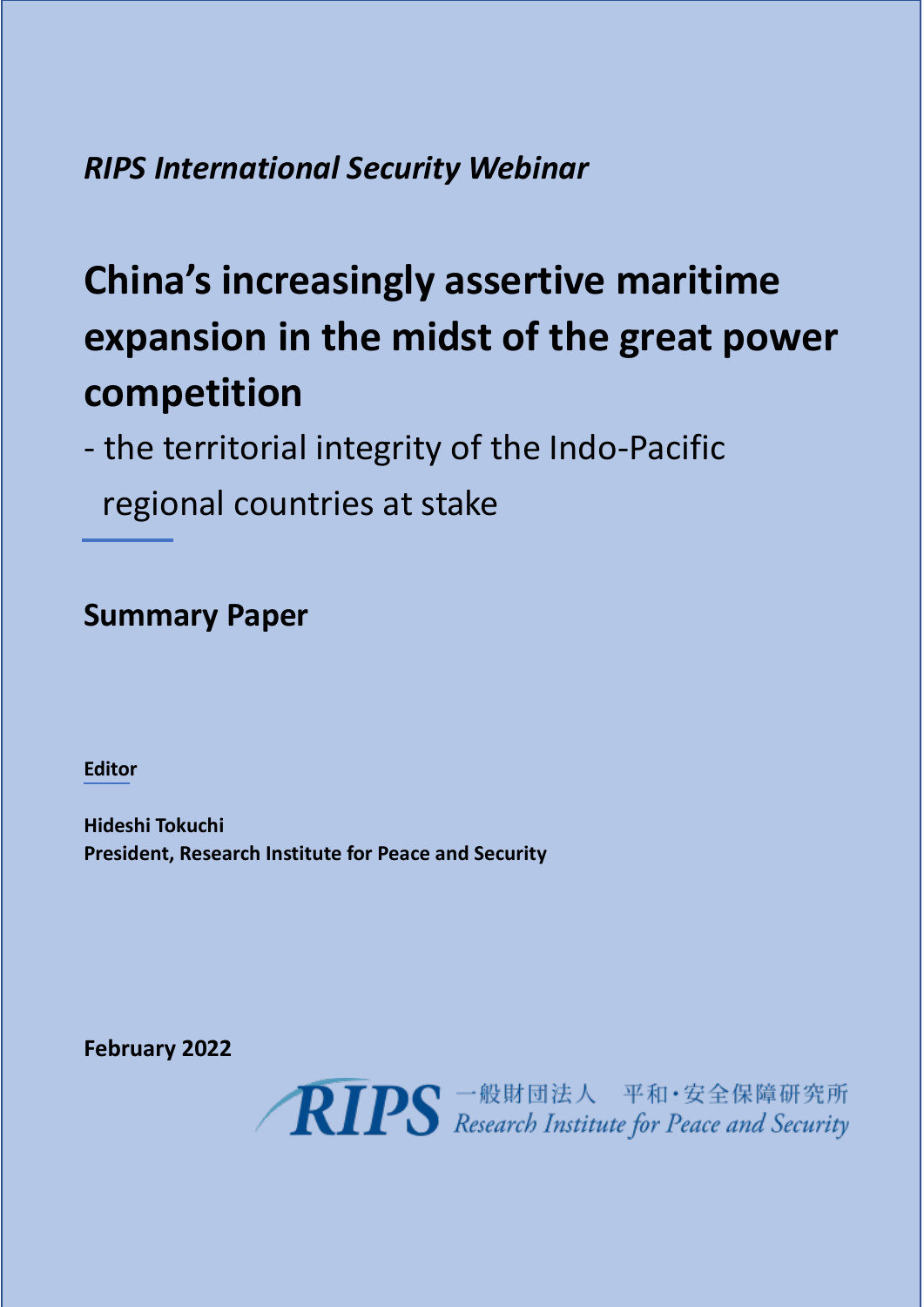## **Contents**

### **Session 1: Security Frameworks of the Indo-Pacific and Their Implication on the Regional Security**

| Announcing AUKUS: Implications and Insights for Regional Security in the Indo-Pacific           |  |
|-------------------------------------------------------------------------------------------------|--|
| France in the Indo-Pacific                                                                      |  |
| AUKUS as a realpolitik minilateral framework and its significance for the Indo-Pacific security |  |

### **Session 2: China's Maritime Expansion to the East and South China Seas and Regional Response**

| China's Maritime Expansion to the East and South China Sea and Regional Response |  |
|----------------------------------------------------------------------------------|--|
| International Law Analysis to Strengthen Deterrence in the Senkaku Islands       |  |
| Indonesia-China Relations: Some Updates on the North Natuna Sea                  |  |

### **Session 3 (Webinar): East Asian Maritime Security in the Context of the US-China rivalry**

| How to check an ever more powerful and assertive China in the Indo-Pacific Region |  |
|-----------------------------------------------------------------------------------|--|
|                                                                                   |  |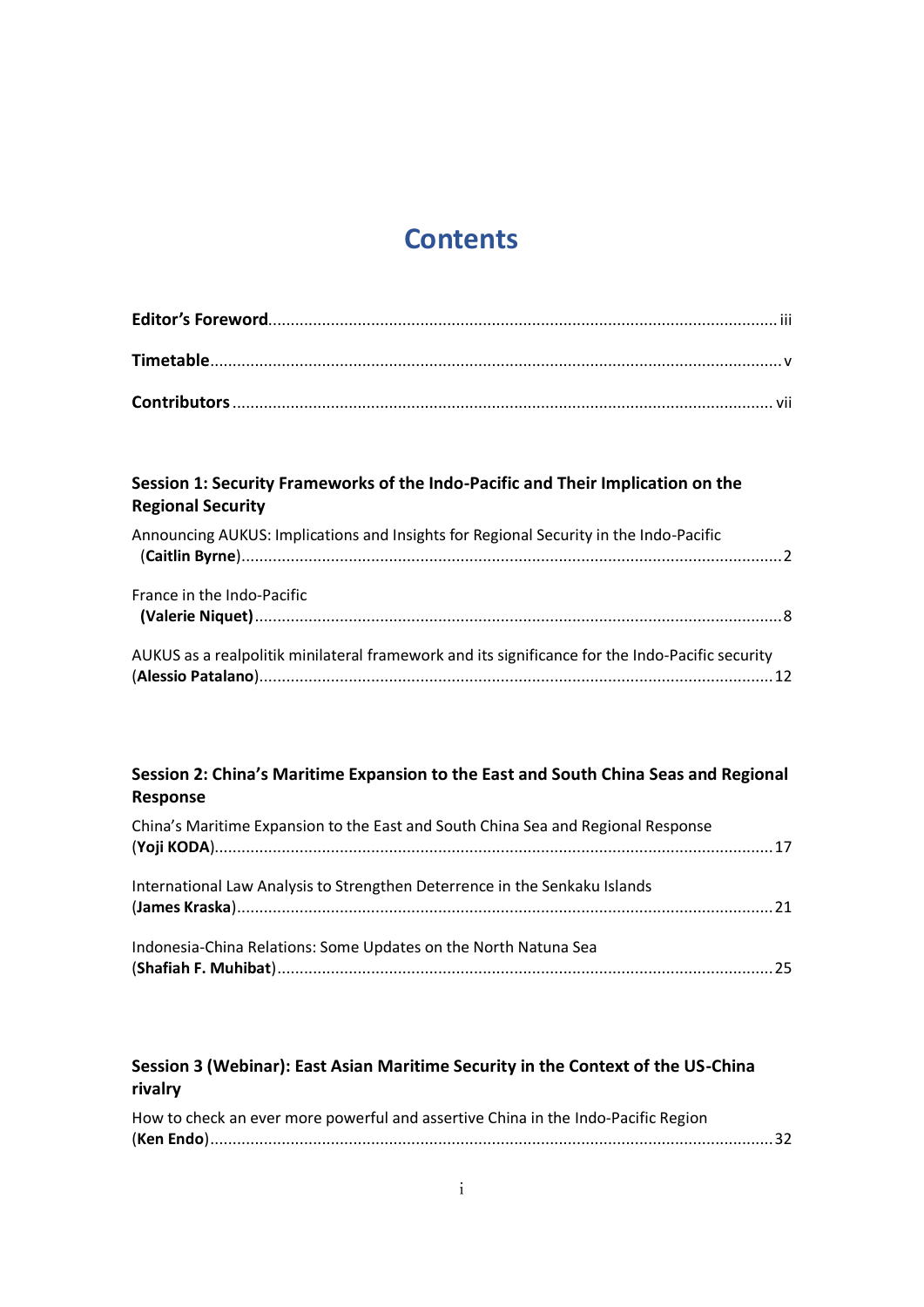| European Maritime Engagement in the Indo-Pacific and Germany's Role: Taking Stock     |  |
|---------------------------------------------------------------------------------------|--|
| International Cooperation and Coordinated Approach to Maintain the Rule of Law at Sea |  |
| Post-COVID19 Maritime Security in Southeast Asia                                      |  |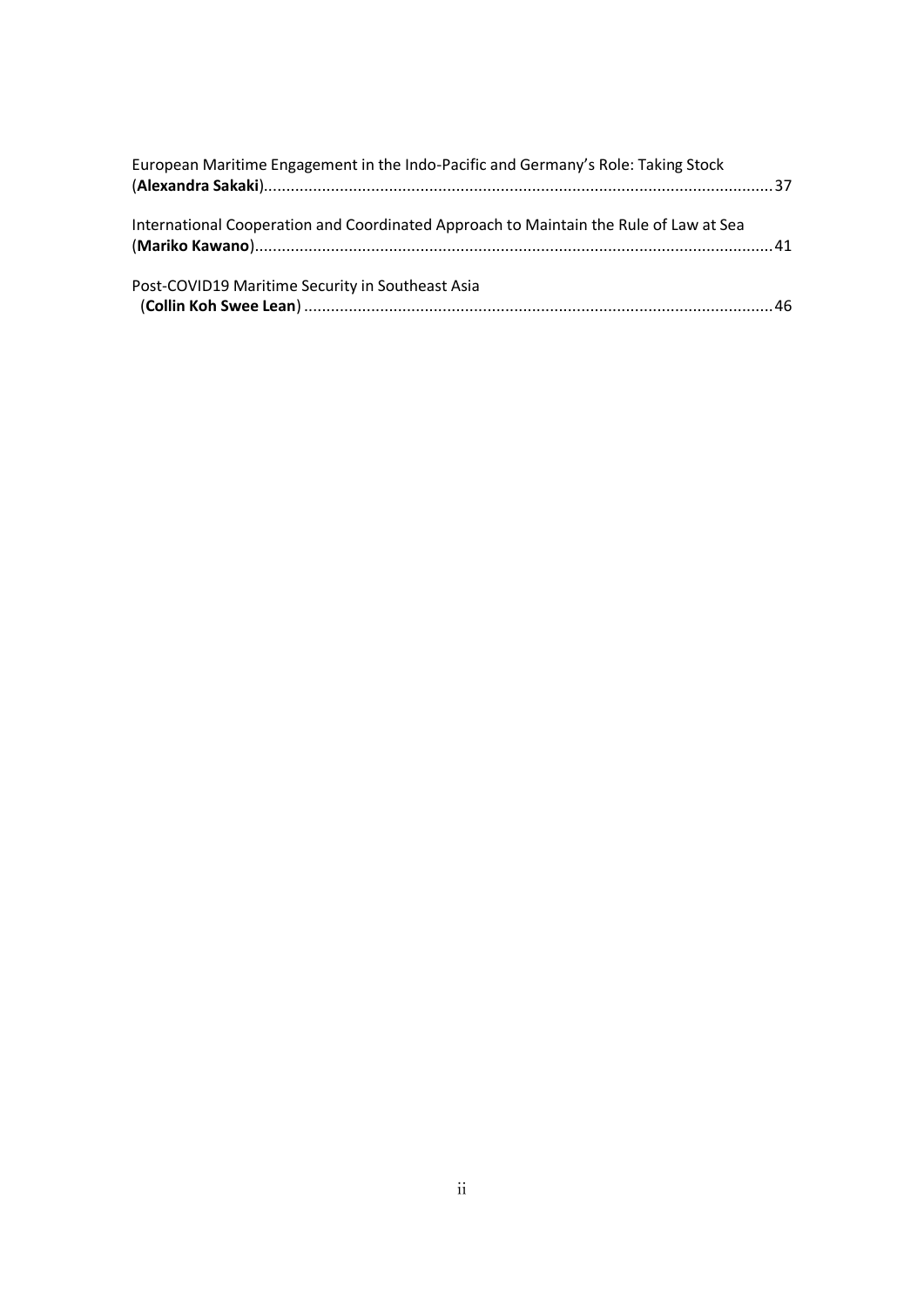## **Editor's Foreword**

Today, we live in a globalized and interconnected world. We are connected not only through cyber space but also through maritime space. The connecting power of the sea is more important than its stopping power. Maritime transportation, underwater cables, marine environment – there are a large number of points to be studied and discussed on the connecting power of the sea.

In fact, the sea is one, and therefore the rule that governs the sea must be one, but there are a number of challenges at sea, particularly in the East and South China Seas, including China's increasingly assertive operations around Japan's Senkaku Islands in the East China Sea.

Japan defines itself as a maritime state in its National Security Strategy. It is an island nation scarce in natural resources and energy, and dependent much on foreign trade for its survival and prosperity. Oneness of the sea is critical for Japan. Importance of maritime security and the rule of law at sea cannot be overstated.

Insecurity of the Indo-Pacific is partly due to lack of an overarching multilateral security framework in this diverse region. The traditional and most important security framework is the US-centered alliance network and the Japan-US Alliance constitutes its integral part. In addition, we can see a number of important mini-lateral developments such as the Quad and AUKUS emerging right now. The Quad always emphasizes its engagement with ASEAN. ASEAN's roles in regional security will continue to be relevant. Also, we witness increasing engagements and attention of European countries to the Indo-Pacific region, including France, Germany and the UK, and even EU.

Today, the region is the frontline of the US-China rivalry. Japan is a frontline state. How to muster the efforts of like-minded countries for the rules-based maritime order is a critical issue for Japan, the entire region and the world.

With all these in mind, Research Institute for Peace and Security (RIPS) hosted an international security webinar "China's Increasingly Assertive Maritime Expansion in the Midst of the Great Power Competition" on February 8-9, 2022 as the territorial integrity of the Indo-Pacific regional countries are at stake. The two-day webinar including one session open to the public revolved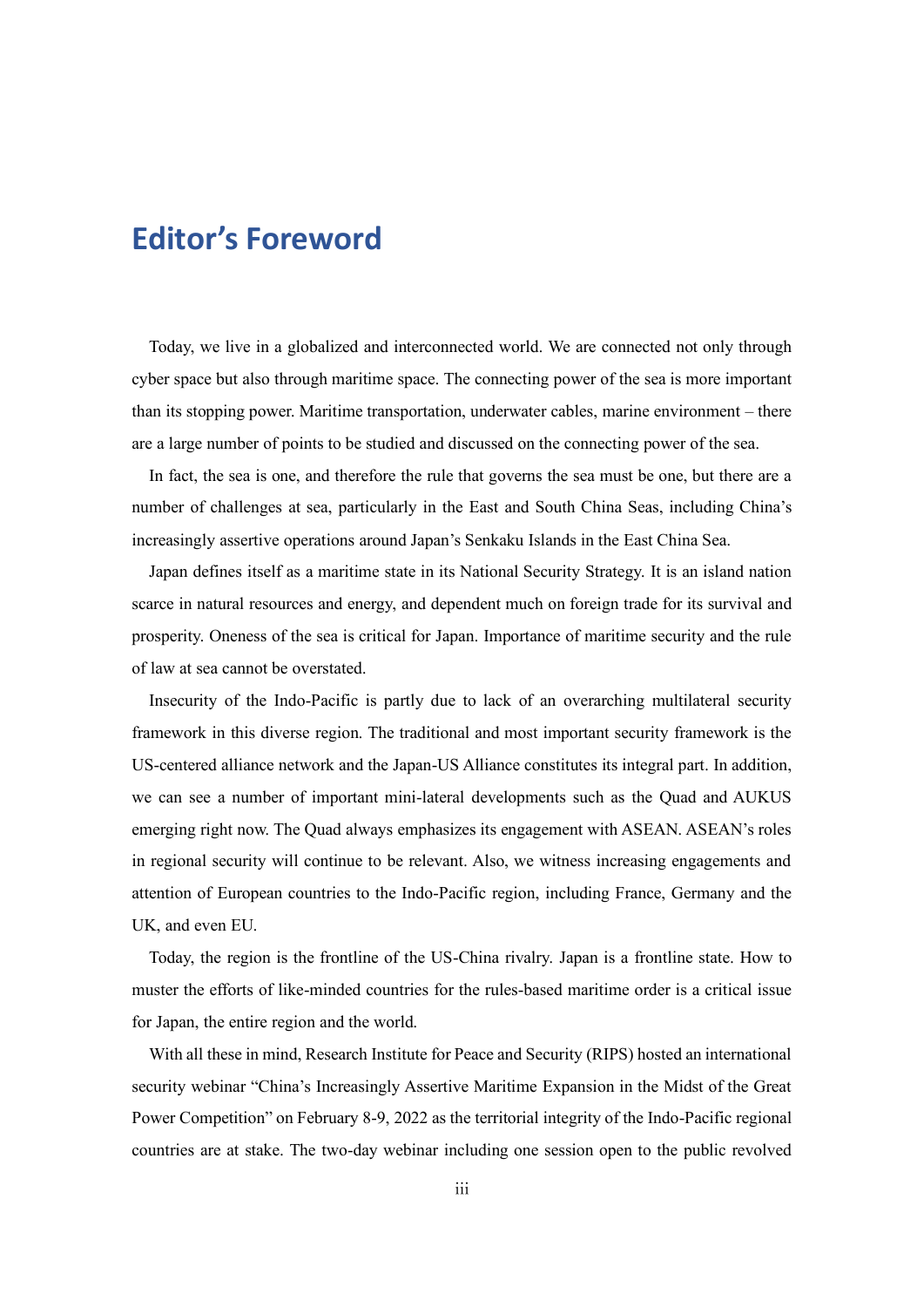around the papers prepared by the participants and virtual roundtable discussion. The papers, as revised, follow in this volume.

RIPS hereby expresses its sincere gratitude to the contributors and to all those who made this meaningful event possible.

Finally, RIPS and the authors of the papers would be grateful if the views and proposals expressed in the papers, and discussion in the webinar could contribute to the enhancement of the rules-based maritime order of the Indo-Pacific.

> **Hideshi Tokuchi** President Research Institute for Peace and Security

\* Views expressed or implied in the papers are solely those of the authors and should not be construed to represent the views of RIPS or of the respective organizations they belong to.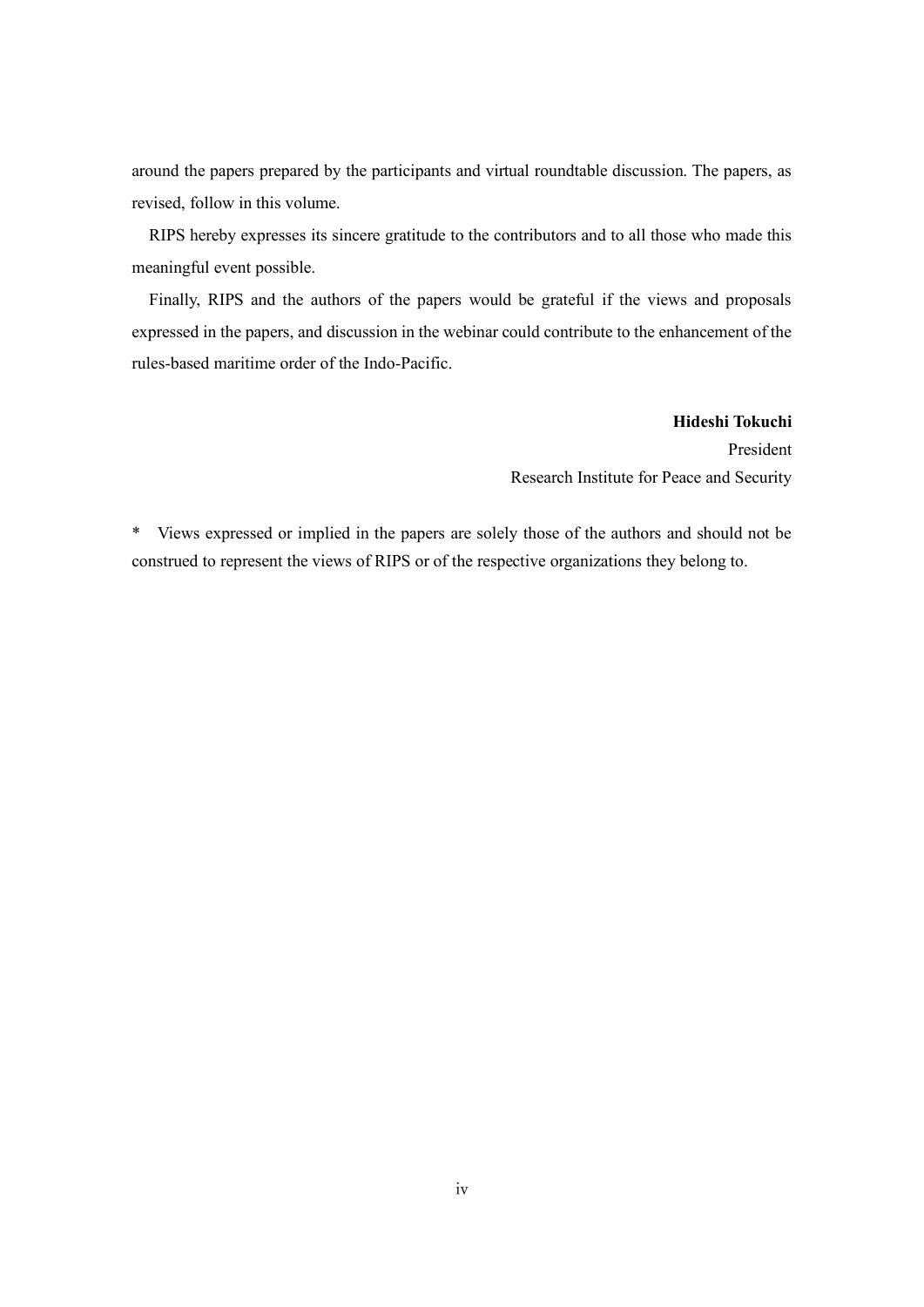## **Timetable**

**Tuesday, February 8, 2022 (Closed.)**

**Session 1:**

**Security Frameworks of the Indo-Pacific and Their Implication on the Regional Security**

*Chair*: **Prof Ken Endo**, Professor of International Politics, School of Law, University of

Hokkaido

*Panelists*:

- **Prof Caitlin Byrne**, Director, Griffith Asia Institute, Griffith University
- **Dr Valérie Niquet**, Head, Asia Department, French Foundation for Strategic Research
- **Prof Alessio Patalano**, Professor, War & Strategy in East Asia, Department of War Studies, King's College London

#### **Session 2:**

## **China's Maritime Expansion to the East and South China Seas and Regional Response**

*Chair*: **Prof Hideshi Tokuchi**, President, Research Institute for Peace and Security

*Panelists*:

- **Adm Yoji Koda**, former Commander-in-Chief, Self-Defense Fleet, MSDF, Japan
- **Prof James Kraska**, Chair, Stockton Center for International Law, US Naval War College
- **Dr Shafiah Muhibat**, Deputy Executive Director for Research, CSIS Indonesia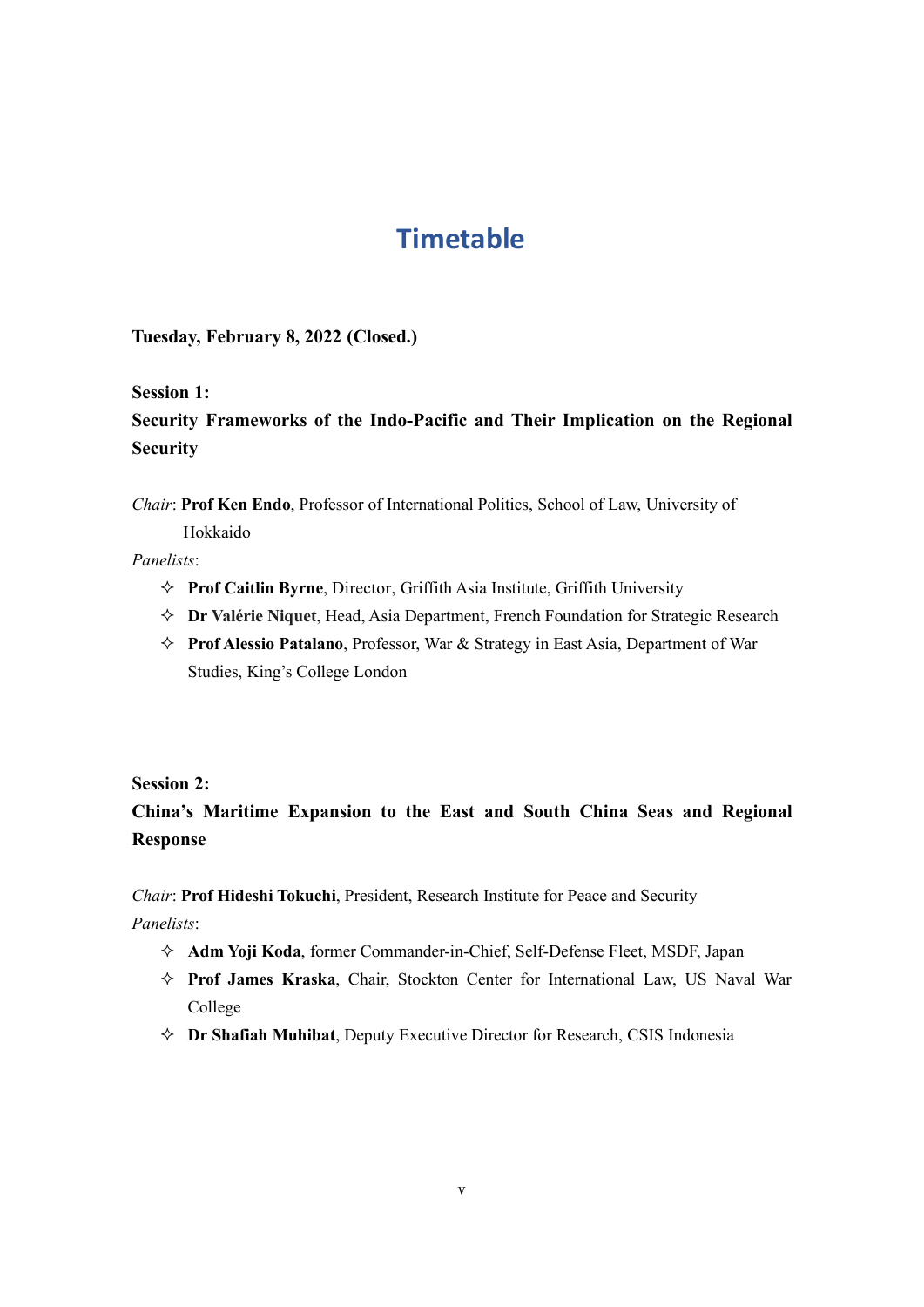#### **Wednesday, February 9, 2022 (Open to the public.)**

#### **Session 3:**

### **East Asian Maritime Security in the Context of the US-China rivalry**

#### *Chair:* **Prof Hideshi Tokuchi**

*Panelists:*

- **Prof Ken Endo**
- **Dr Alexandra Sakaki**, Deputy Head, Asia Devision, German Institute for International and Security Affairs (SWP)
- **Prof Mariko Kawano**, Professor of International Law, School of Law, Waseda University
- **Prof James Kraska**
- **Dr Collin Koh Swee Lean**, Research Fellow, S. Rajaratnam School of International Studies (RSIS), Nanyang Technological University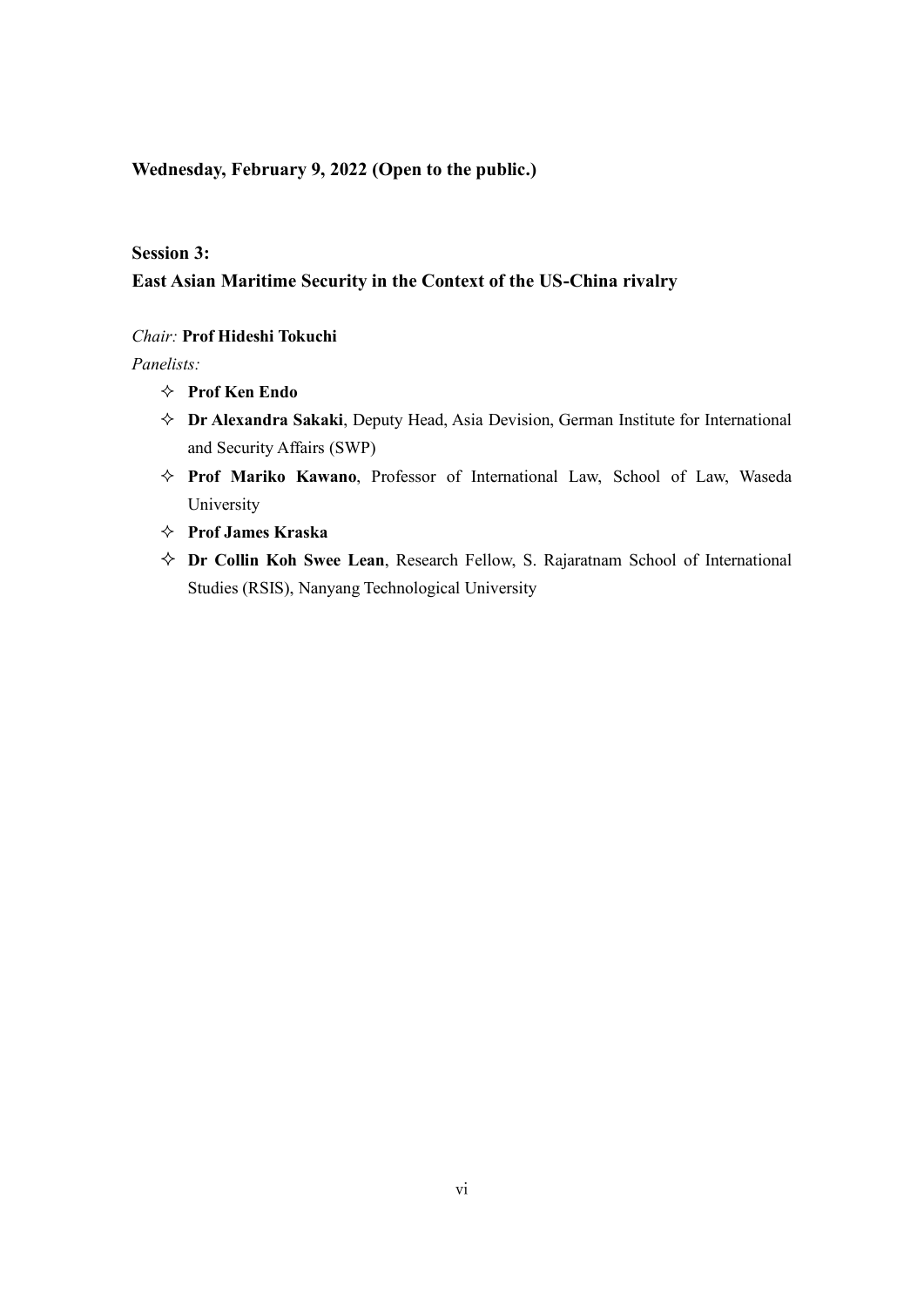## **Contributors**

**Ken Endo** is Professor of International Politics, School of Law & former Dean of the Graduate School of Public Policy, Hokkaido University, Sapporo. He is also Adjunct Fellow, Japan Institute for International Affairs, Tokyo, Japan. After obtaining MA (cum laude) in European Studies at Katholieke Universiteit Leuven, Belgium, he obtained a D.Phil in Politics at St Antony's College, University of Oxford, in 1996. The subsequent appointments include: Visiting Professor, University of Tokyo (2003-16), Visiting Professor, National Chengchi University (2008, 18), Fernand Braudel Senior Fellow, European University Institute (2009-10), Visiting Professor & Japan Chair, Sciences po, Paris (2005 & 2010), Visiting Professor, University of International Business and Economics, Beijing (2015), Visiting Fellow, Ifri, Paris (2017), Taiwan MOFA fellow (2018). His main publications are: *The Presidency of the European Commission under Jacques Delors: The Politics of Shared Leadership* (Macmillan/St. Martin's, 1999) and *The End of Integration – The realities and implications of the European Union* (Iwanami, 2013, in Japanese), for which he was awarded the Yomiuri-Chuo Koron Yoshino Sakuzo prize in 2014. His recent book focused on the *European Complex Crisis* (Chuo-koron, 2016, in Japanese). He edited two tomes in Japanese: *A History of European Integration* (Nagoya UP, 2008), *A Documentary History of European Integration: Documents and Commentaries* (Nagoya UP, 2008). His recent publications also include: *The Frontiers of Global Governance* (Toshindo, 2008); *History and Thought of Global Governance* (Yuhikaku, 2010); *Sovereignty at the Present Times* (Chikuma, 2019). Professor Endo served as one of the two commissioning editors of Iwanami's 8 vols (c100 articles), on Japanese security (2014-15).

**Caitlin Byrne** is Director, Griffith Asia Institute. She is a Fellow of the Australian Institute for International Affairs (AIIA) and Faculty Fellow of the University of Southern California's Centre for Public Diplomacy (CPD). Caitlin's research is focused on Australian diplomacy with a special interest in Australia's engagement in the Asia-Pacific region. Most recent research projects explore the role of leadership, soft power and public diplomacyincluding people-to-people connections developed through international education, culture and sport-in developing Australia's regional influence, relationships and reputation. Caitlin brings expertise in executive education and currently delivers training on Soft Power & Public Diplomacy, and International Policy & Tradecraft through Australia's Diplomatic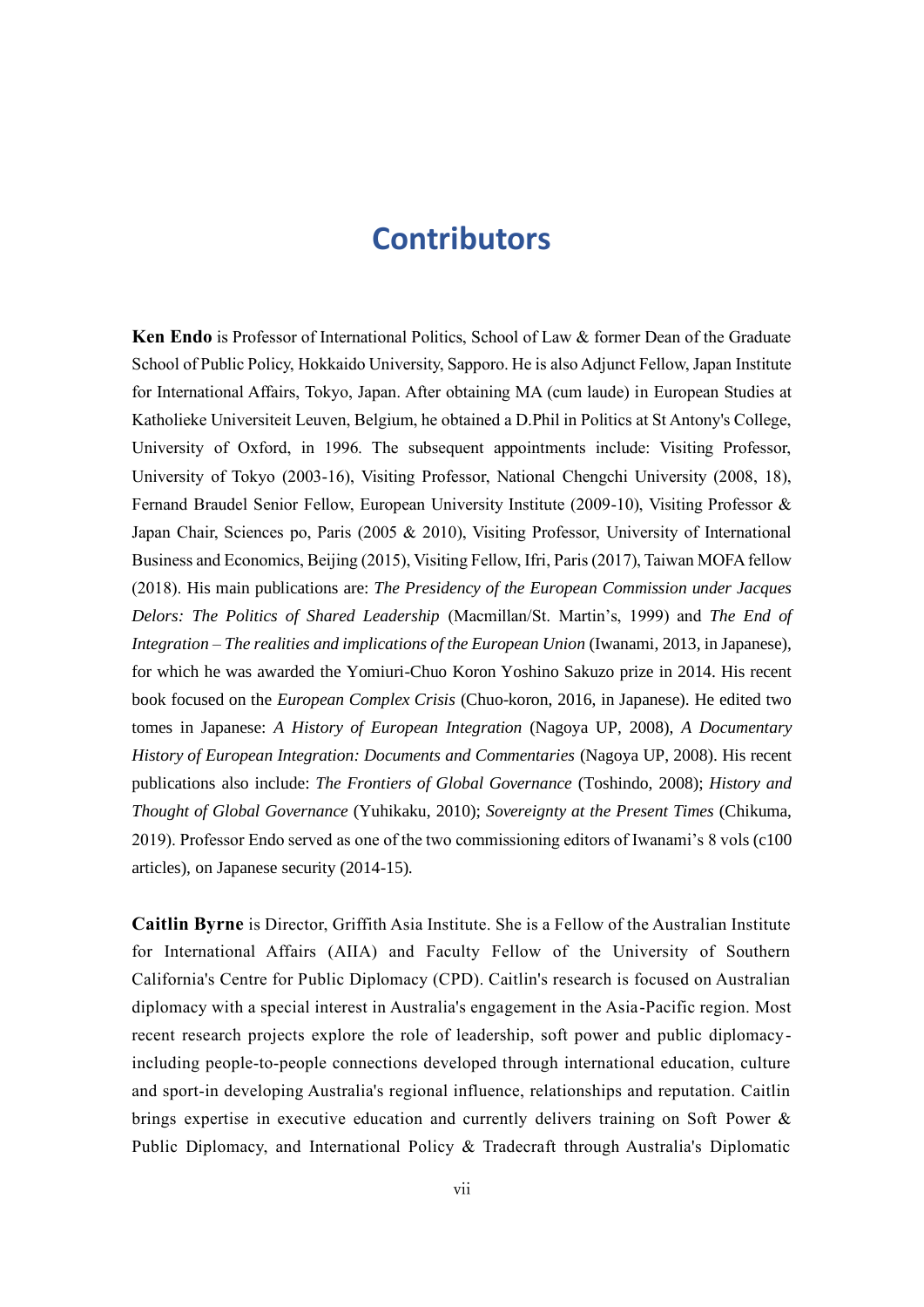Academy in Canberra. She consults on occasion to government in the areas of strategic foreign policy and diplomatic practice. Prior to joining academia, Caitlin had established a professional career spanning strategic management, legal, foreign and social policy roles in government, business and community sectors.

**Valérie Niquet**, Phd (Sorbonne University) is Head of the Asia department at FRS (Fondation pour la recherche stratégique), senior adjunct fellow at the Japan Institute for International Affairs (JIIA) and a lecturer at Keio University (Tokyo) on Sino-Japanese relations. She has published extensively on Strategic issues in Asia, Japan's foreign policy as well as the evolutions of the Chinese political system. She also translated *The Art of War* by Sun Zi (Economica) a Classic of Chinese strategic thinking. Valerie Niquet is also a consultant for the French ministry of Foreign Affairs Center prospective and strategy (CAPS). Her latest publications include *La puissance chinoise en 100 questions,* Tallandier, 2021 and *Le Japon en 100 questions,* Tallandier, 2020. Her latest media contributions include AFP, Le Monde, The Diplomat, the Japan Times, the Mainichi as well as Radio and TV programs such as France TV, Radio France Internationale, France Culture or the Voice of America. Valerie Niquet is Chevalier de l'Ordre National du Mérite.

**Alessio Patalano** is Professor of War & Strategy in East Asia and Director of the King's Japan Programme at the Centre for Grand Strategy at the Department of War Studies (DWS), King's College London (KCL). Prof Patalano is a Fellow of the Royal Historical Society (FRHistS), Adjunct Fellow at the *Institute of Contemporary Asian Studies*, Temple University Japan, a Visiting Professor at the *Japan Maritime Command and Staff College* (JMCSC) and a Senior Fellow at the highly influential think tanks *Policy Exchange* and the *Royal United Services Institute* (RUSI). His most recent monograph is titled *Post-war Japan as a Seapower: Imperial Legacy, Wartime Experience, and the Making of a Navy* (Bloomsbury 2015) and his current research focuses on maritime strategy, Chinese strategy and sub-threshold activities, Sino-Japanese maritime territorial disputes, Japan-Gulf security cooperation, UK defence policy towards the Indo-Pacific and the relationship between military power and statecraft in Japan

**Hideshi TOKUCHI** joined the Defense Agency (the predecessor of the Ministry of Defense) of Japan in 1979, and served as the nation's first-ever Vice-Minister of Defense for International Affairs from 2014 to 2015 after completing several senior assignments including the Director-General of Finance and Equipment Bureau and of Defense Policy Bureau. He has been the President of Research Institute for Peace and Security (RIPS) since June 2021. He also teaches international security studies as a visiting professor at National Graduate Institute for Policy Studies (GRIPS). His academic focus is on the Japan-US Alliance, maritime security, and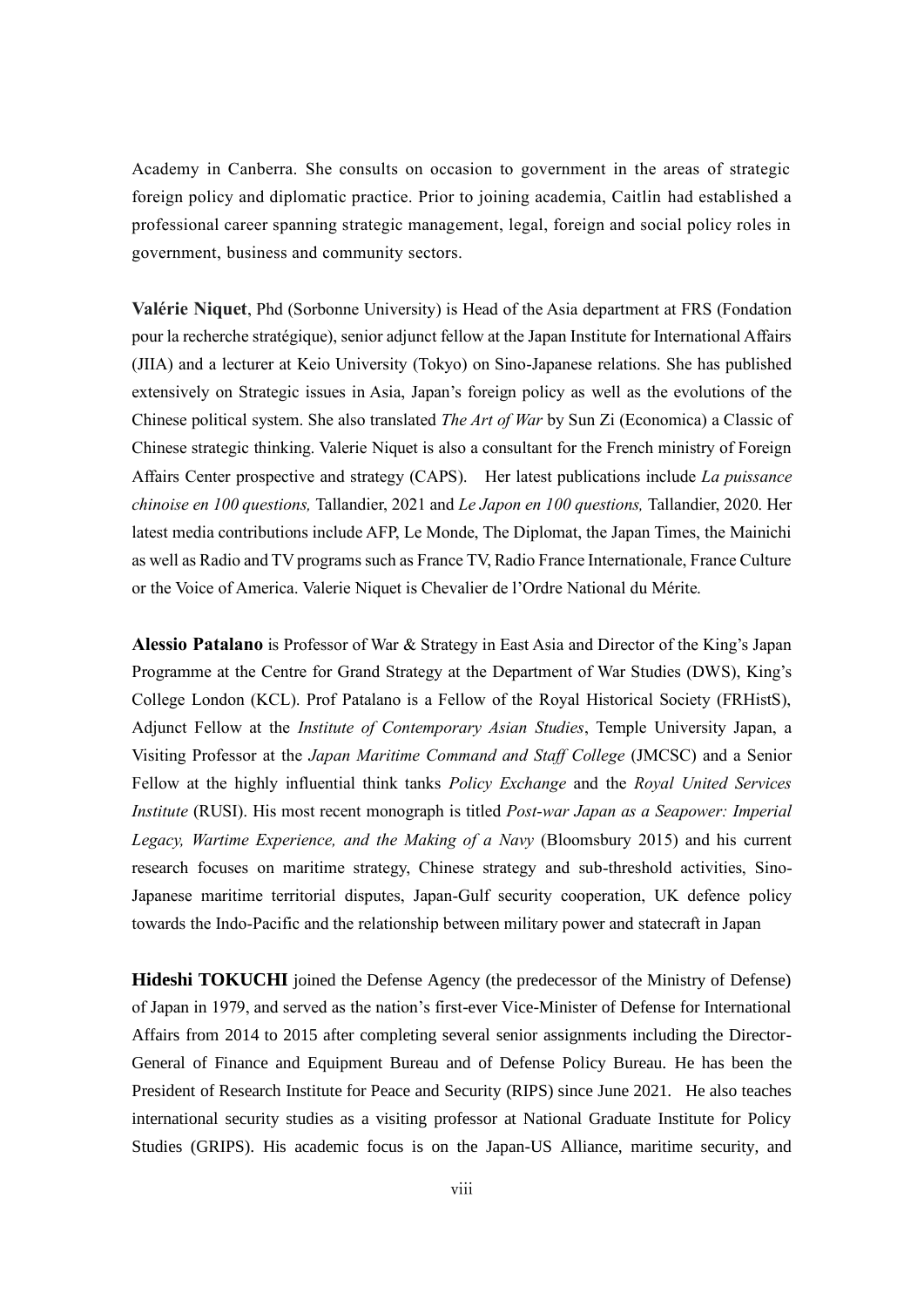defense-related legislation of Japan. Professor Tokuchi was born in 1955. He received his Bachelor of Laws degree from the University of Tokyo in 1979, and his Master of Arts in Law and Diplomacy (M.A.L.D.) degree from the Fletcher School of Law and Diplomacy in 1986. His recent articles include; "The Gray Zone in the Definition of Gray-Zone Warfare: Challenges for Japan-U.S. Cooperation," Johnathan Greenert ed., *Murky Waters in the East China Sea: Chinese Gray-Zone Operations and U.S.-Japan Alliance Coordination, NBR Special Report No. 90*, May 2021, pp. 1-10, "Will Japan Fight in a Taiwan Contingency? An Analysis of the 2021 Defense White Paper of Japan," *Prospects & Perspectives*, August 20, 2021, and "Challenges and global answers for Japan's post-Covid-19 security strategy," *FRS-Japan Program*, December 8, 2021.

**Yoji Koda** is a graduate of Japan Defense Academy (1972), JMSDF Staff College, and the U.S. Naval War College. As a surface officer, he took commanded of JS Sawayuki (DD-125) and Fleet Surface Force at sea. His shore duty includes Director for Strategy, Plans and Operations, Maritime Staff. He retired from JMSDF as Commander in Chief, Self-Defense Fleet, in 2008. Then, he made in depth research on China's Current Naval Strategy at Asia-Center, Harvard University from June 2009 to July 2011. He had served as an advisor to National Security Secretariat of GOJ until March 2016. He is a proficient writer on maritime affairs. His recent articles include: "The Russo-Japanese War: Primary Causes of Japanese Success," U.S. Naval War College, "A New Carrier Race: Strategy, Force Planning and JS Hyuga," U.S. Naval War College, "The U.S.-Japan Alliance: Responding to China's A2/AD Threat," Center for New American Security.

**James Kraska** is Charles H. Stockton Professor of International Maritime Law and Chair of the Stockton Center for International Law at the U.S. Naval War College and Visiting Professor of Law and John Harvey Gregory Lecturer on World Organization at Harvard Law School. He has served as Visiting Professor of Law at the College of Law, University of the Philippines, and Visiting Professor of Law at Gujarat National Law University. He previously was Mary Derrickson McCurdy Visiting Scholar at Duke University Marine Laboratory and Chief of Naval Research Fellow at Woods Hole Oceanographic Institution. He has published numerous books and scholarly articles and is Editor-in-Chief of *International Law Studies* and the treatise, *Benedict on Admiralty: International Maritime Law*. He is also a Permanent Member of the Council on Foreign Relations. Professor Kraska served as a U.S. Navy officer and lawyer, with multiple tours of duty in Japan and the Pentagon.

**Shafiah F. Muhibat** joined CSIS in December 2000. She is currently the Deputy Executive Director for Research (since January 2022) — previously she was the Head of Department of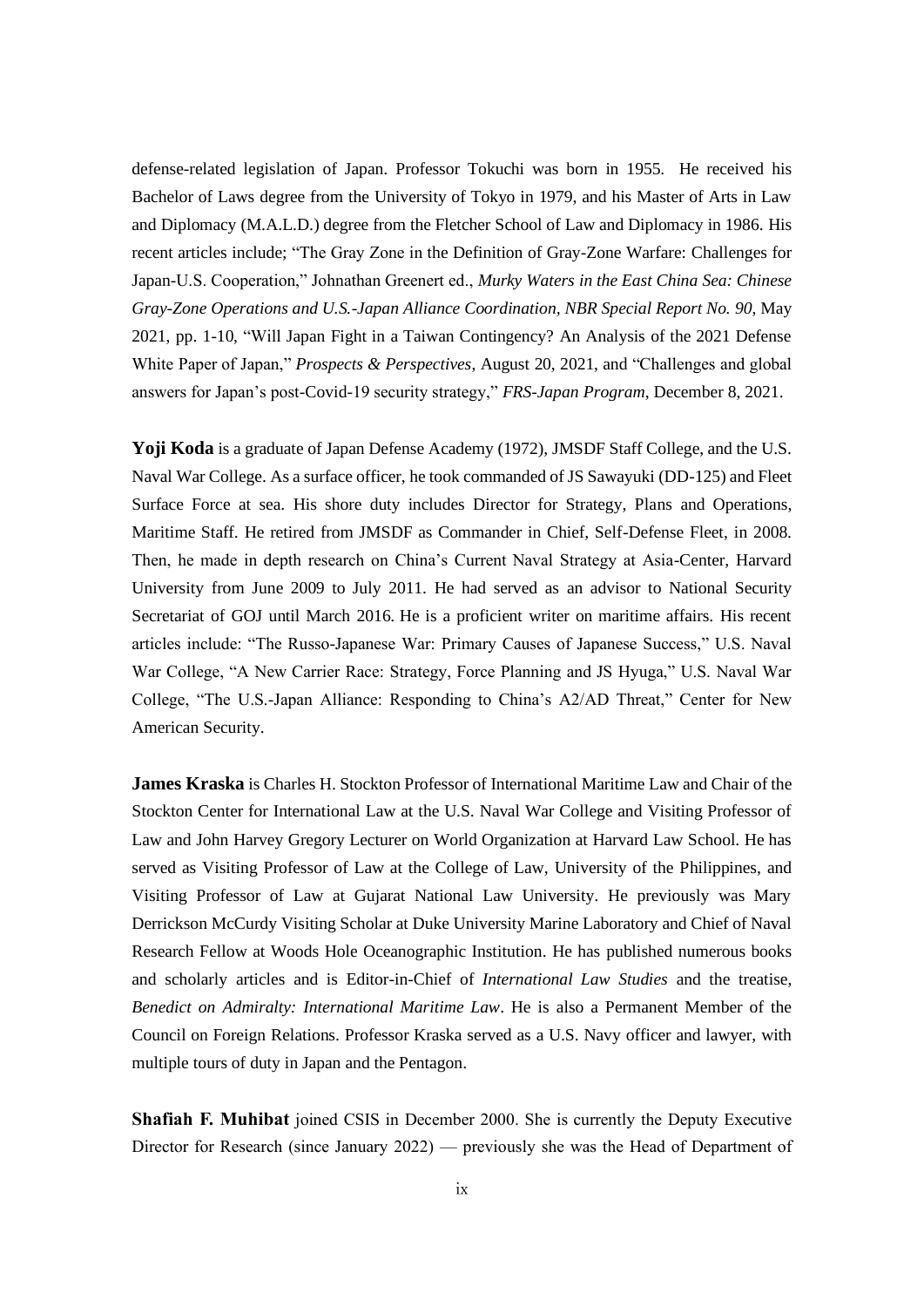International Relations (2018-2021) and Deputy Head of Department of Politics and International Relations (2016-2017). Her research interests include issues of regional security in the Indo-Pacific, ASEAN, maritime security, Indonesia's foreign policy, and development cooperation. In 2017, she joined the S. Rajaratnam School of International Studies (RSIS) Singapore as a Senior Fellow at the Maritime Security Programme for one year. She was the Chief Editor of The Indonesian Quarterly, a quarterly academic journal published by CSIS, from 2013 to 2016; Doctoral Fellow at the Institute for Peace Research and Security Policy in Hamburg, Germany, from 2009 to 2012; and has received various scholarships and research grants, among others from the German Academic Exchange Service, the Managing Global Governance Network, USAID, JICA, and Korea Foundation. She served in the panel of jury for the 2022 and 2021 Adam Malik Award. She earned a masters degree from the London School of Economics and Political Science (LSE) in 2003 and Doctor of Philosophy from the University of Hamburg in 2013.

**Alexandra Sakaki** is senior research associate and deputy head of the Asia division at the German Institute for International and Security Affairs (SWP), an independent think tank that advises Germany's parliament and federal government on foreign and security policy issues. Her research focuses on Japanese foreign and security policy as well as Indo-Pacific security dynamics. Having studied East Asian Studies and International Relations at Princeton University (USA) and at the University of Cambridge (UK), she received her doctorate in political science at the University of Trier (Germany). She has authored numerous policy papers as well as articles in such journals as *International Affairs*, *West European Politics*, *East Asia* and the *Australian Journal of International Affairs*. In 2019, she was a visiting researcher at Keio University and the National Defense Academy in Japan. Her upcoming SWP research paper focuses on security dynamics around Taiwan and Taiwan's international relations.

**Mariko Kawano** is Professor of International Law at the Faculty of Law, Waseda University (Tokyo, Japan) (2004-). She gave a special course in the Hague Academy of International Law in 2009 on "The Role of Judicial Procedures in the Process of the Pacific Settlement of International Disputes" and the lecture was published in the *Recueil des cours*, Vol. 346 (2009), pp. 9-473. Her lectures are also provided in the Audio-visual Library of the United Nations. She has published various articles including, "International Courts and Tribunals and the Development of the Rules and Methods Concerning Maritime Delimitation," *The Journal of International Law and Diplomacy*, Vol. 112, No. 3 (2013), pp. 1-27, "Implementation of the Rules of the UNCLOS through Universal and Regional Organizations," in M. C. Ribeiro et al. (eds), *Global Challenges and the Law of the Sea* (Springer, 2020), pp. 9-36, and "Protection and Regulation of the Rights and Interests of 'Persons' in the International Law of the Sea," *The Journal of International Law*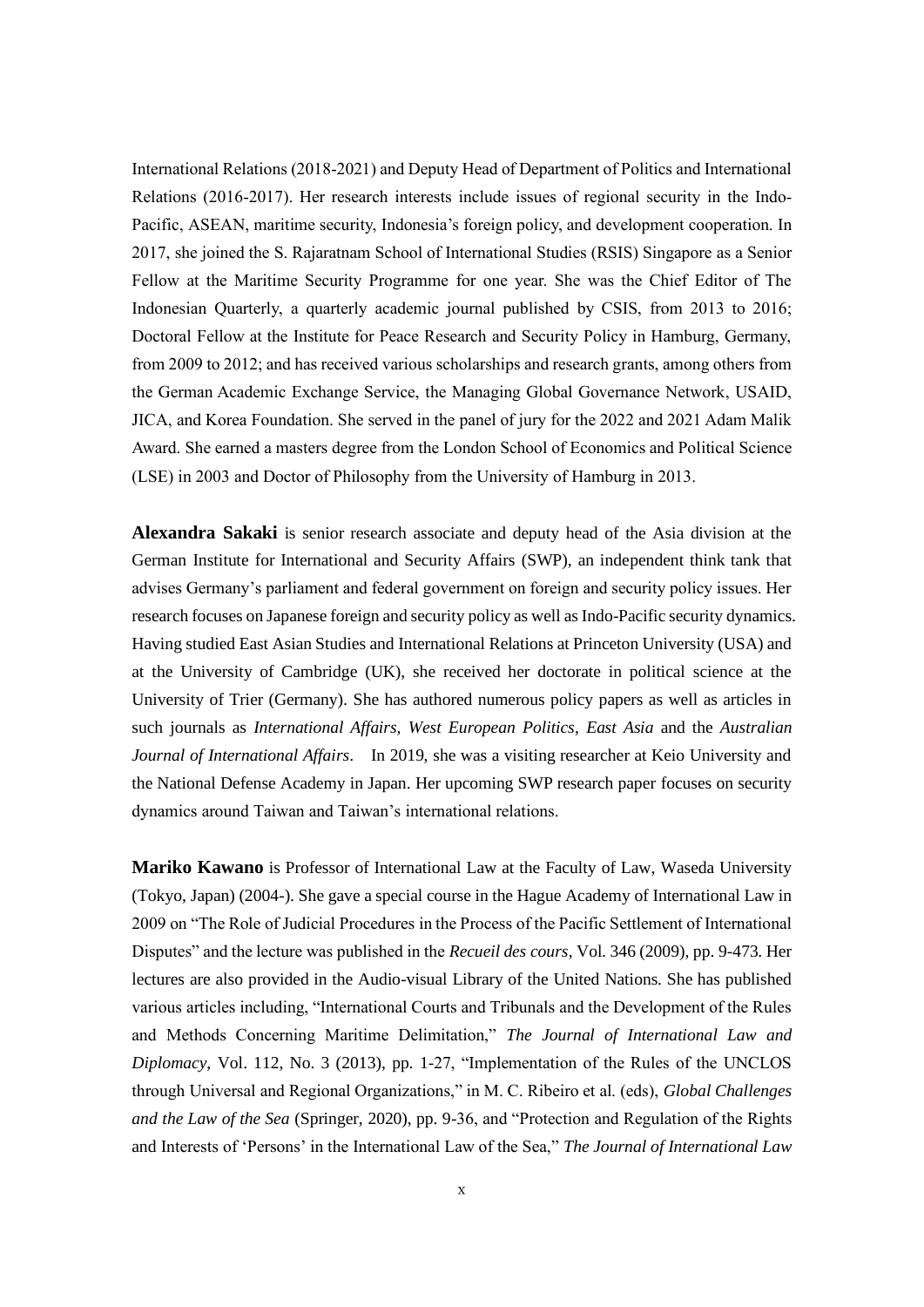*and Diplomacy*, Vo. 120, Nos. 1 & 2 (2021), pp. 212-223. Professor Kawano has been a member of various committees and others of the ministries of Japan, including, the Consultative Committee on Maritime Affairs, Ministry of Land and Transport (2007-, Chairperson, 2014-); the Headquarters for Ocean Policy of the Government of Japan (Councilor, 2012-2016); the Advisory Group on the Oceanic and Environmental Policy (2013-); the Advisory Group on the Ocean Policy and Ports (2014-); the Council on Customs, Tariff, Foreign Exchange and Other Transactions, Ministry of Finance (2015-, Chairperson of the Planning Committee, 2016-); and the Committee for the Guidelines of Cruise Ships (2020).

**Collin Koh** is Research Fellow at the Institute of Defence and Strategic Studies which is a constituent unit of the S. Rajaratnam School of International Studies, based in Nanyang Technological University, Singapore. He has research interests on naval affairs in the Indo-Pacific, focusing on Southeast Asia. Collin has published several op-eds, policy- and academic journal articles as well as chapters for edited volumes covering his research areas. He has also taught at Singapore Armed Forces professional military education and training courses. Besides research and teaching, Collin also contributes his perspectives to various local and international media outlets and participates in activities with geopolitical risks consultancies.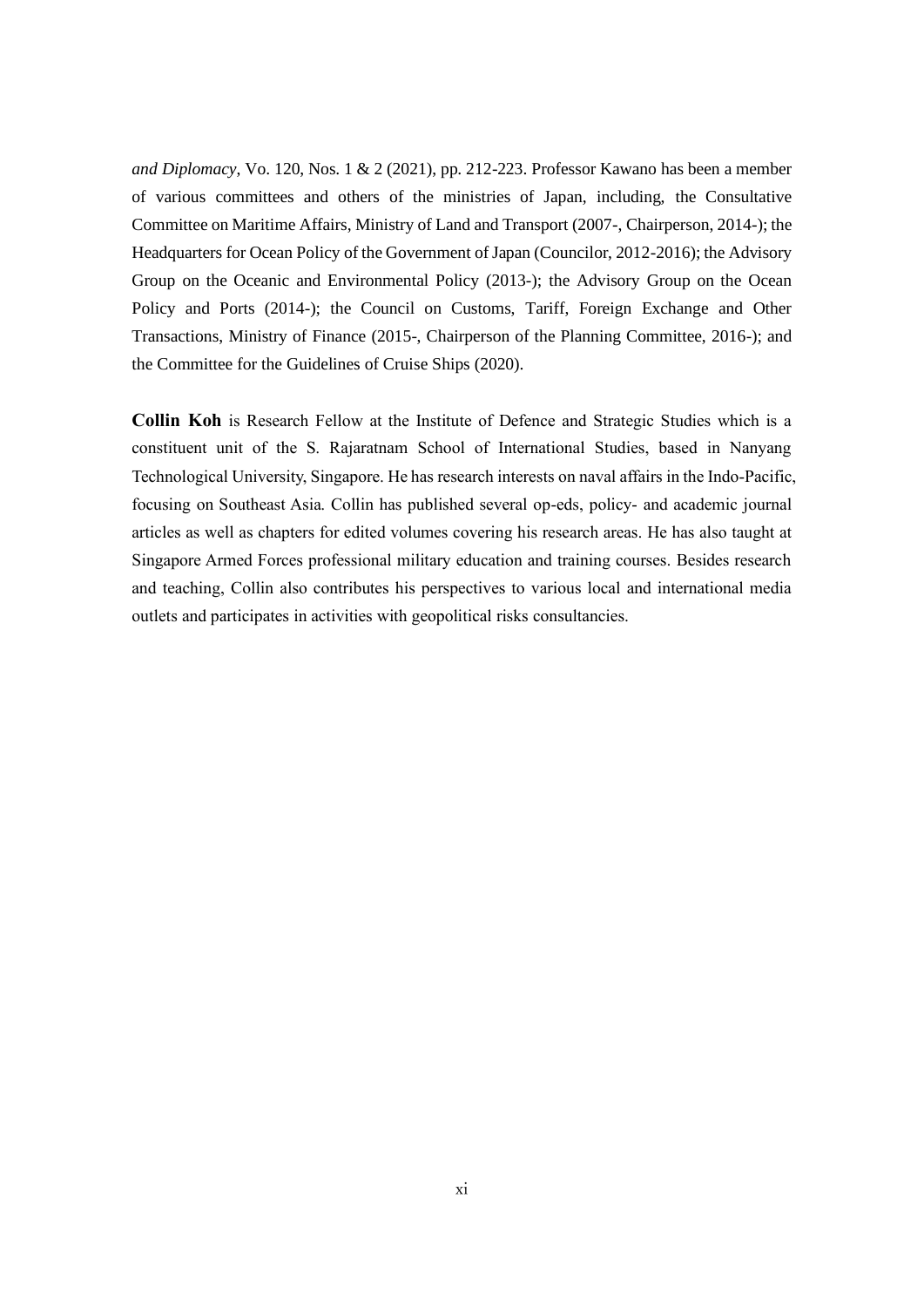## **Session 1:**

# **Security Frameworks of the Indo-Pacific and Their Implication on the Regional Security**

## *Chair*

Prof. Ken Endo

## *Panelist*

Prof. Caitlin Byrne

Dr. Valérie Niquet

Prof. Alessio Patalano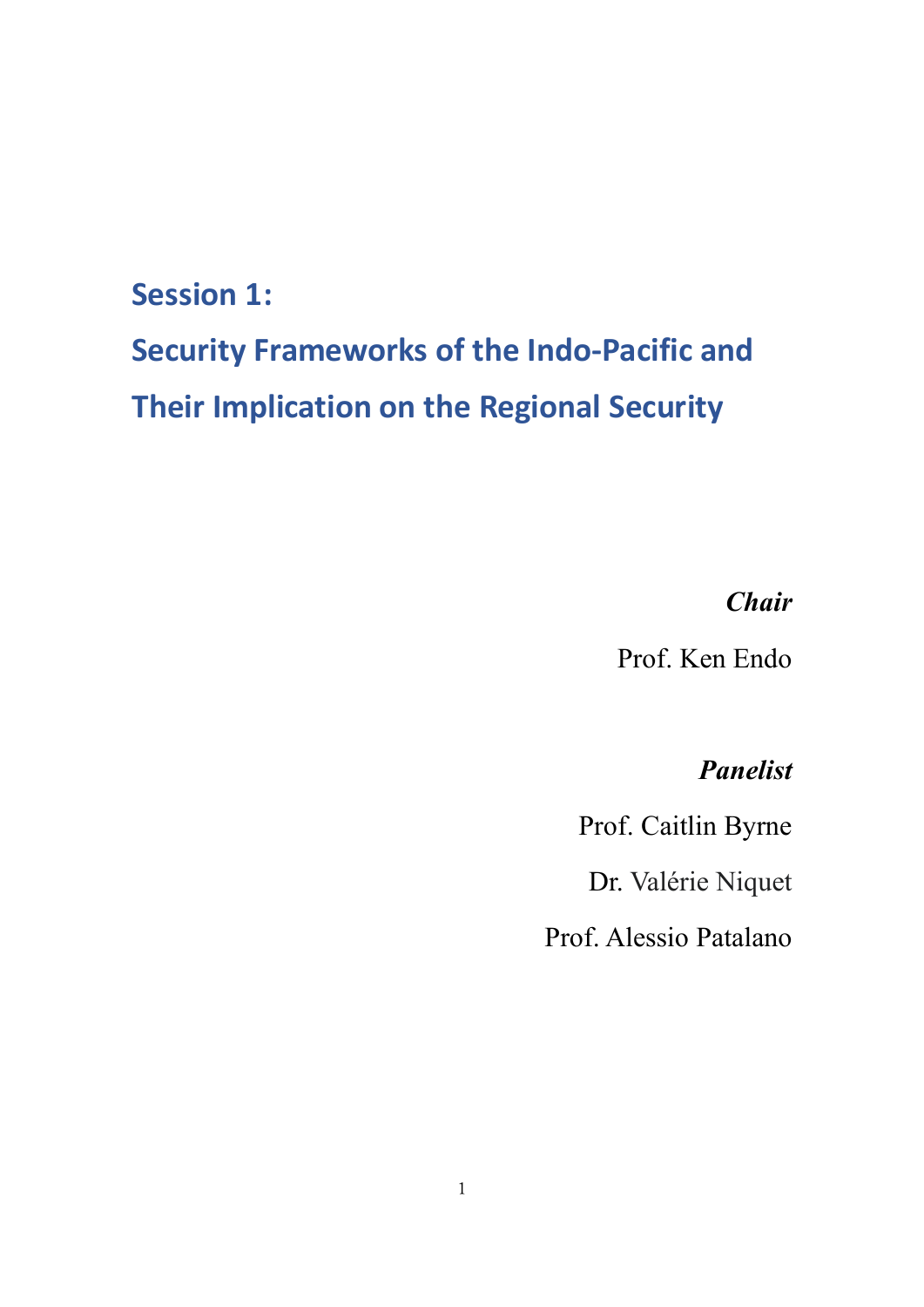### **Announcing AUKUS: Implications and Insights for Regional Security in the Indo-Pacific**

Caitlin Byrne Director, Griffith Asia Institute Griffith University

#### **Introduction**

The announcement of AUKUS—a security partnership between Australia, the UK and the US made on 15 September last year by President Biden, from the White House sent ripples through Indo- Pacific security communities and indeed beyond.

With Prime Ministers Johnson and Morrison standing (virtually) beside him, Biden (2021) framed the partnership as one that represented their 'enduring ideals and shared commitment to the international rules-based order; and an opportunity to recommit their resolve to deepen diplomatic, security, and defence cooperation in the Indo-Pacific region, including by working with partners, to meet the challenges of the twenty-first century.

The primary objective of AUKUS partnership is to provide Australia with nuclear-powered submarines (8 by 2040). More fundamentally it represents a technology sharing partnership with the commitment to jointly develop other technologies such as quantum computing, artificial intelligence and other undersea capabilities.

It would be true to say that many were taken by surprise with the AUKUS announcement. For some, it was a welcome show of global, and particularly US, solidarity for Indo-Pacific security and stability. For others, the announcement was unsettling, marking a return as some called out, to 'an anglosphere of old', while stoking concerns about a regional arms race. For others again, there was simply too little information provided to make a call either way. It's worth noting that lingering concerns remain within Australian defence and security circles, as to whether the AUKUS—described as the 'most complex endeavour Australia has ever embarked on'—will ever be realised in any tangible sense (Shepherd 2021).

There's no question that policy-makers behind the AUKUS trio would have been aware of the sensitivities surrounding this new partnership. But it is clear from the extent of the immediate diplomatic fallout, particularly from France, and mixed responses from those across the region, that not enough had been done in the months and weeks prior to understand where the sensitivities might lie, let alone shore up more sufficient understanding of and support for the initiative.

Looking back the announcement provides important insights into the complex views and positions that need to be taken into account when thinking about the kind of frameworks needed support regional security and stability in the Indo-Pacific. It highlights the increasing global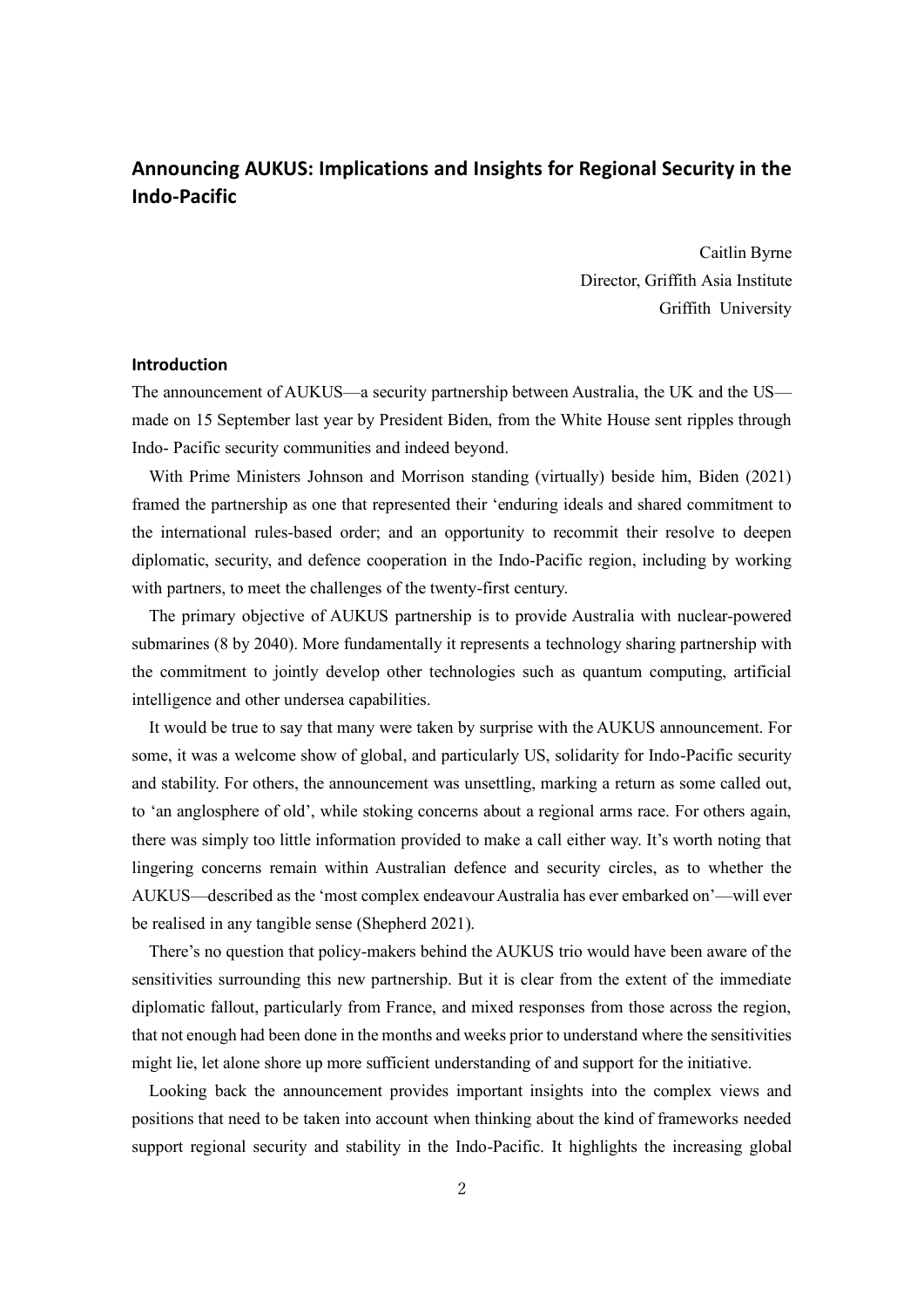interest and the role for global engagement in the Indo Pacific, while revealing the significance of underlying concerns. In this paper, I review these responses and their implications for Indo-Pacific regional security efforts.

#### **The AUKUS partnership: Inspired or misguided?**

The responses generated by the AUKUS announcement are striking in both tone and variation. In part this was largely due to the surprise factor brought about by the announcement itself, and revelations of the secret negotiations that preceded it. Secrecy and the tactics of surprise have their place in International relations and diplomacy, but general advice tends to suggest they be employed sparingly and with significant judgement. In this case the fact that the secret negotiations ran counter to, and ultimately extinguished a pre-existing A\$90 billion dollar deal between Australia and France for the supply of conventional attack submarines, made them all the more problematic. The fanfare surrounding the AUKUS announcement added to the surprise factor, and conveyed a strange mix of messages that seemed out of step with other recent but more coherent and inclusive efforts to establish a stability in the region.

French President Macron was predictably furious, recalling his Ambassadors from the US and Australia almost immediately. And while high level dialogues between Macron and Biden soon patched up the transatlantic relationship, France's relationship with Australia has remains on rocky ground.

China, too was upset. Foreign Ministry spokesperson, Zhao Lijian (2021) claimed that AUKUS was the result of an 'outdated Cold War zero-sum mentality and narrow-minded geopolitical perception' that 'intensified' a regional arms race and harmed international non-proliferation efforts. It is a message that has since been promoted, albeit with greater subtlety through China's public diplomacy efforts in the region (Huo and Maude 2021).

Despite suggestions that they had been 'left out', the response from QUAD partners India and Japan remained somewhat muted (Tatsumi 2021). Most likely this reflected the fact that they had received pre-briefings from Australia's defence and foreign affairs ministers who visited their QUAD counterparts immediately prior to the AUKUS announcement. Only new in his role at the time, Japan's Prime Minister, Kishida affirmed the need for dialogue to counter China's aggression in the region. Notably, Prime Minister Modi's subsequent and ongoing conversations with French President Macron play an important role in securing France's ongoing engagement and partnership in the region (Roy 2021).

Within Southeast Asia the responses were mixed. Malaysia came out most strongly against the partnership noting concern that AUKUS could be a catalyst for a nuclear arms race provoking others to behave more aggressively. Notably, Malaysia's defence minister reverted to China for further discussions. Indonesia too, noted 'deep concern' about the potential for a 'continuing arms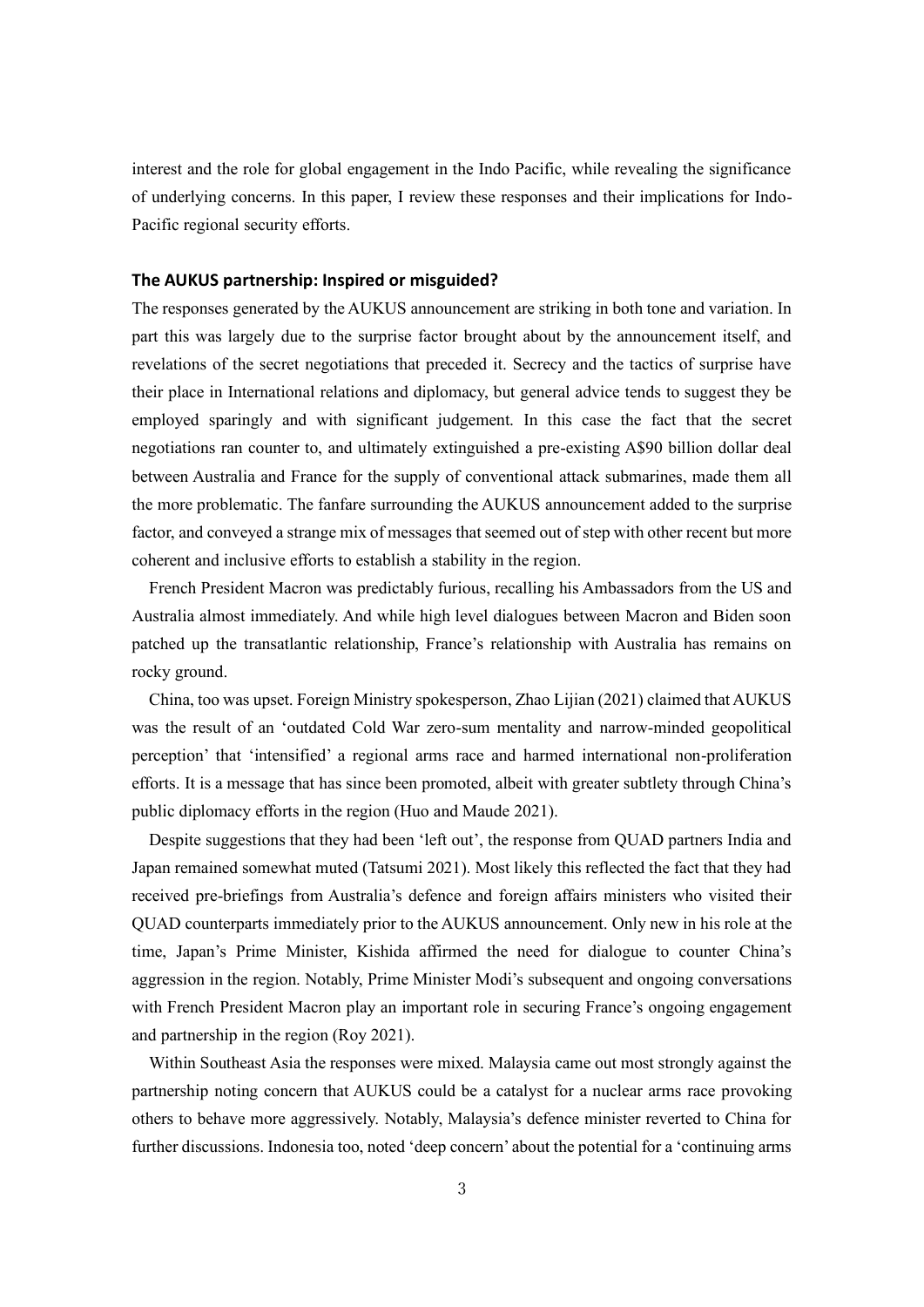race and power projections into the region'. While Vietnam, Thailand and Singapore remained somewhat cautious and circumspect in their feedback, the Philippines notably welcomed the partnership, with Foreign Minister Teddy Locsin suggesting it would 'restore and keep balance rather than destabilise it' (Samonte, 2021).

Overall, Southeast Asian stated concerns can be addressed relatively simply. Pushing back against notions of an arms race, one only has to point to China's unprecedented and out-sized investment in its own military capability, including naval capabilities as well as its turn to less conventional, grey- zone tactics as providing the primary source of instability in the region. On concerns about nuclear proliferation, again the message is clear. While Australia is seeking out nuclear propulsion technology for its next generation of submarines, it has does not intend to acquire nuclear weapons, and had reaffirmed its commitment to nuclear non-proliferation.

#### **Implications of AUKUS for Indo-Pacific Regional Security**

So what might we take away from the response to AUKUS that will assist our framing of regional security in the Indo-Pacific into the future? Four key points emerge. Firstly, as Evan Laksmana was quick to point out, many regional responses revealed a fundamental misreading of the nature of the partnership. For example, India and Indonesia referred to AUKUS as a new security alliance, rather than simply the partnership for technology sharing that it actually is. Coupled with overblown concerns about AUKUS' contribution to the regional arms race and undermining of non-proliferation commitments it the various misunderstandings to emerge reflect the criticality of clear, coherent and consistent messaging in both private and public diplomacy, and the need to understand how messages are received. It is clear that in the case of AUKUS that these two way dimensions of diplomacy's communicative process were missing.

But ultimately these issues, while politically convenient, reflect fairly superficial concerns, and this brings me to the second point. For many is Southeast Asia, the underlying issue: how to manage complex relationship with China, is more difficult to address. When it comes to issues of regional security, and notwithstanding growing concerns about China's aggressive influence in the South China Sea, many Southeast Asian nations continue to actively avoid any positioning that reflects a binary stance on China and the US. As John McCarthy (2021) observes, 'In ASEAN, not all would eschew big Australian boats. But few see merit in further injections into the region of mutual Chinese-American hostility.' While this may be a significant issue for other diplomats seeking to build partnerships in the region, it also suggests a significant challenge to the relevance of ASEAN centrality that many of the region's leaders actively promote. As former Indonesian foreign minister, Marty Natalegawa observes, 'AUKUS is a reminder to ASEAN of the cost of "dithering and indecision" in a fluid strategic environment (Choong and Storey 2021)

Thirdly, the very nature of the AUKUS partnership, and the rift it created with France reflects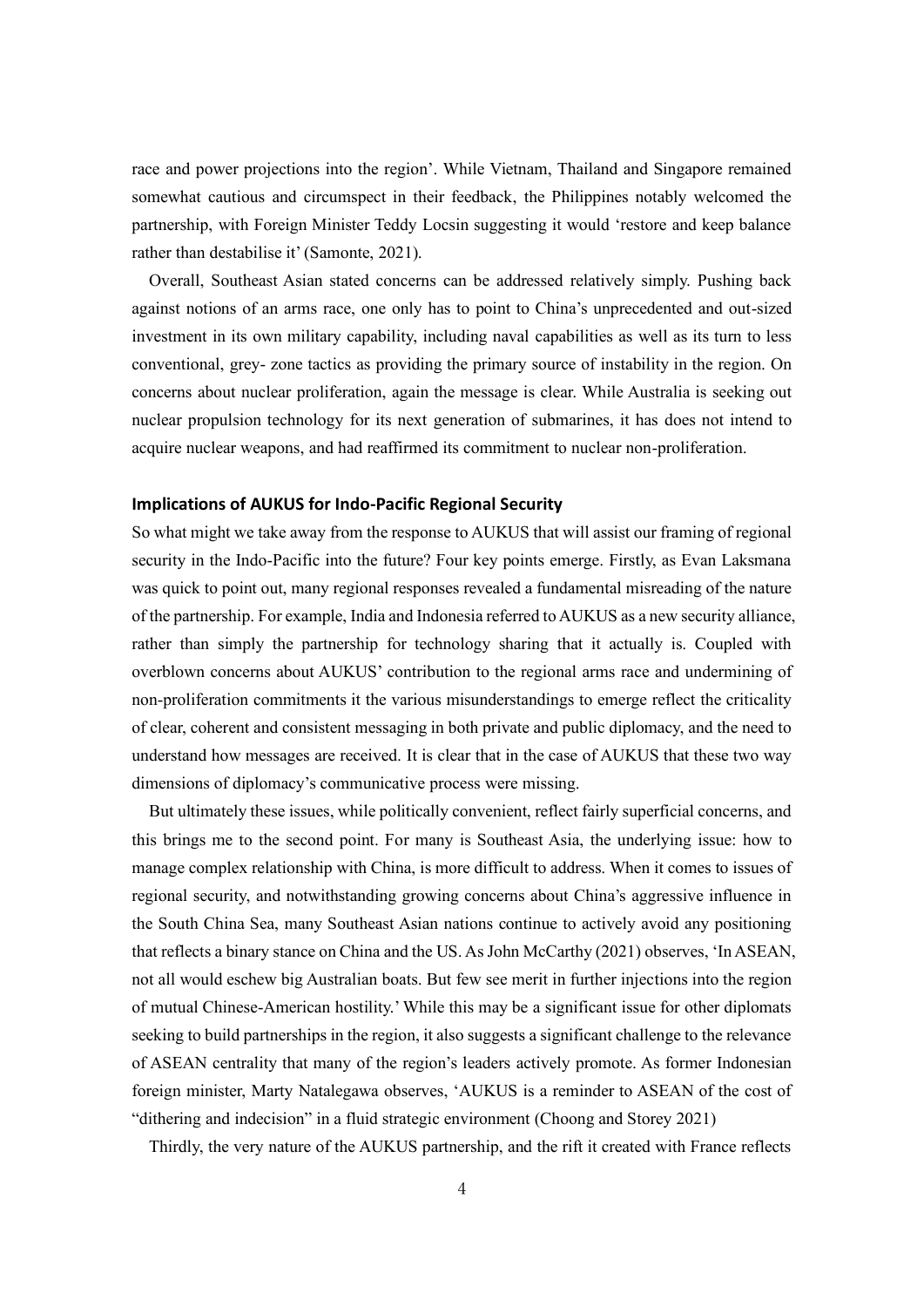an increasing global interest—particularly from European actors—in engaging in Indo-Pacific regional security. Regional security architecture will and should be crafted to draw on the strategic heft that others have to offer to the maintenance of a shared order. Once again there is a delicate balance to be found here with many European partners having to support a global presence while also managing their own difficult colonial legacies within the region.

Finally there is an issue about how more Indo-Pacific partners might benefit from the technology sharing approach that AUKUS represents. While Biden has unambiguously ruled out any extensions to the AUKUS partnership, there are questions to be asked about how AUKUS might reinforce other minilateral partnerships and alignments — 'the Quad as well as trilateral groupings like Australia- Japan-U.S., India-Japan-U.S., and Japan-South Korea-U.S., to name a few — that have been blossoming in the Indo-Pacific region between the U.S. and its allies and partners' (Tatsuma 2021). This is a point that Japan's former Prime Minister, and leading architect of the Indo-Pacific has also raised in recent months (Smith, 2021). Technology partnerships need not be constrained to traditional military applications, but will find application towards a range of emerging security threats, including energy, food, climate and health security.

#### **Conclusion**

The expansive Indo-Pacific—a concept which draws varied and slightly different interpretations depending on perspective—offers a rich backdrop for today's discussion. In her rebuttal of the AUKUS critiques, Australia's foreign minister, Marise Payne (2021) made the following points on Australia's perspective:

We can have friends in more than one linguistic sphere, on more than one continent, of more than one political persuasion. It is not one or the other. We must and will seize every opportunity, whether that is AUKUS, the rapid and positive evolution of the Quad, our strategic partnership with ASEAN, our energetic work as a member of the Pacific Islands Forum and with the European Union on the Indo-Pacific, or the strong bilateral friendships we have forged across the region.

…leaders and foreign ministers have been speaking in cautionary tones for several decades now about the nature of change that would come to pass in the twenty-first century. The reality is, that it is here and we are very much living in the midst of it – and for the most part remain insufficiently prepared.

These points speak to the core of the challenge facing Indo-Pacific nations in crafting a security frameworks that offer a better fit for the current realities of a diverse and contested region. Today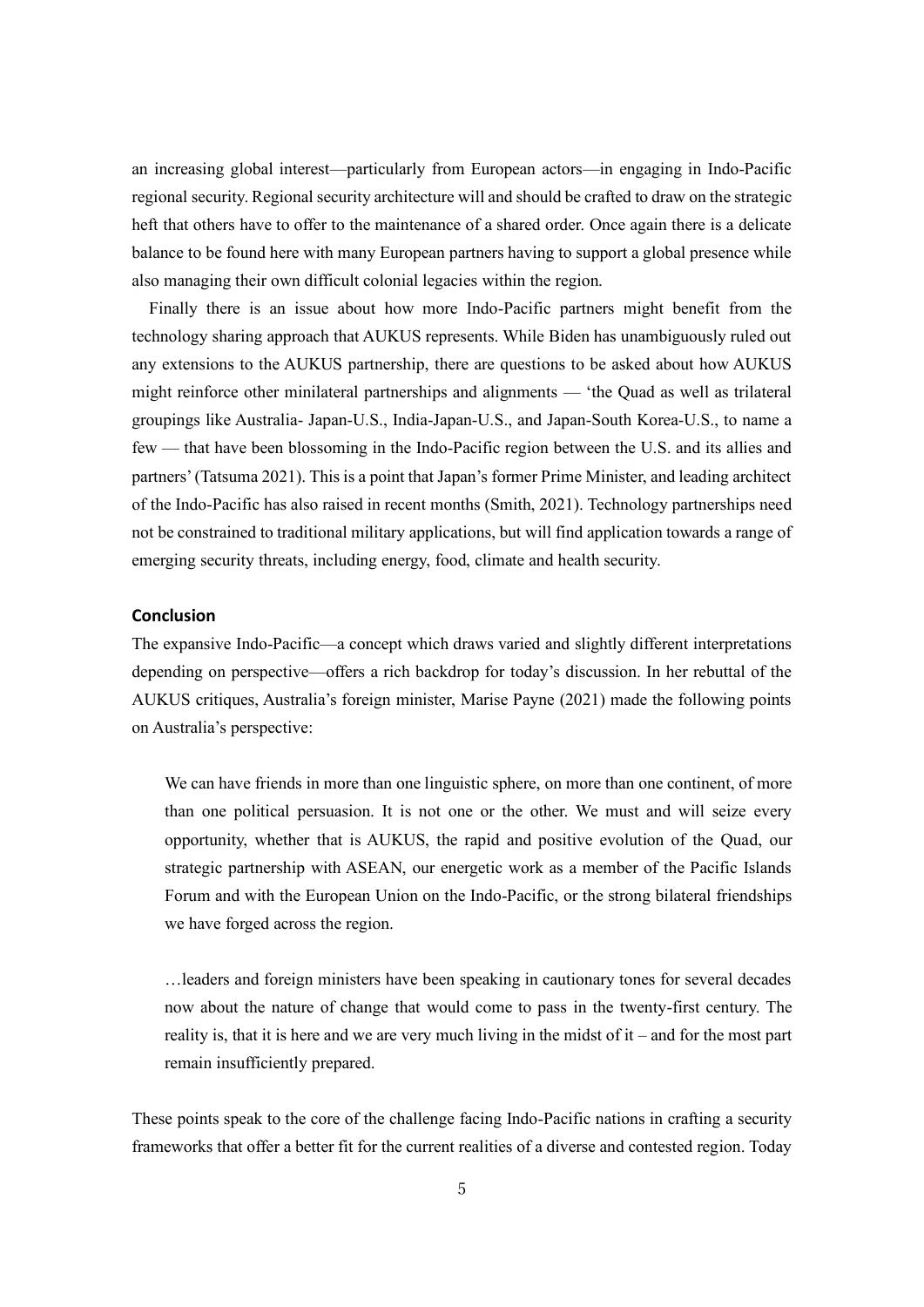many across the region are looking beyond traditional horizons to identify shared interests and values, and to build new partnerships and alignments where there is a convergence or complementarity between them. It is this dynamic geometry of the Indo Pacific that is so striking and underpins the regional stability and security of the Indo-Pacific.

AUKUS, despite its poor public handling, reflects this reshaping. For those involved in its conception, it represents a long-term initiative aimed at restoring regional balance and pushback on China's military build-up and assertiveness. By more firmly binding the US and UK into the region, the partnership offers further ballast and strategic heft to the emerging geometry of Indo-Pacific regional order. At the same time it highlights an ongoing lack of buy-in from ASEAN states—deemed central to Indo-Pacific, and risks alienating key partners—especially Japan and India.

More will be required to demonstrate how AUKUS might deliver mutually-reinforcing benefit to existing frameworks and the multiple shared interests of the wider region, not just to the three that have signed up to it.

#### **References**

- Joseph Biden, Scott Morrison and Boris Johnson (2021) 'Remarks by Remarks by President Biden, Prime Minister Morrison of Australia, and Prime Minister Johnson of the United Kingdom Announcing the Creation of AUKUS', The White House, Washington D.C., 15 September.
- William Choong and Ian Storey (2021) 'Southeast Asian Responses to AUKUS: Arms Racing, Non- Proliferation and Regional Stability', Fulcrum: Analysis on Southeast Asia, 22 October.
- Fangyuan Huo and Richard Maude (2021) 'Chinese Digital Diplomacy in Southeast Asia During the Pandemic', Asia Society Policy Analysis, 21 September.
- John McCarthy (2021) 'Australia is Again Snuggling up to Powerful Friends', Asialink Insights, 27 September.
- Marise Payne (2021) 'AUKUS does not Turn our Back on Asia; It is About Building Relationships', Editorial, Department of Foreign Affairs and Trade, 27 September.
- Mauro Gia Samonte (2021) 'On AUKUS, Did Locsin Speak for the President?' Manila Times, 3 October.
- Tony Shepherd (2021) 'Australia's Aukus nuclear submarines could cost as much as \$171bn, report finds' The Guardian, 14 December.
- David Sanger (2021) 'Secret Talks and a Hidden Agenda: Behind the US Defence Deal that France Called "Betrayal"'The New York Times, 17 September.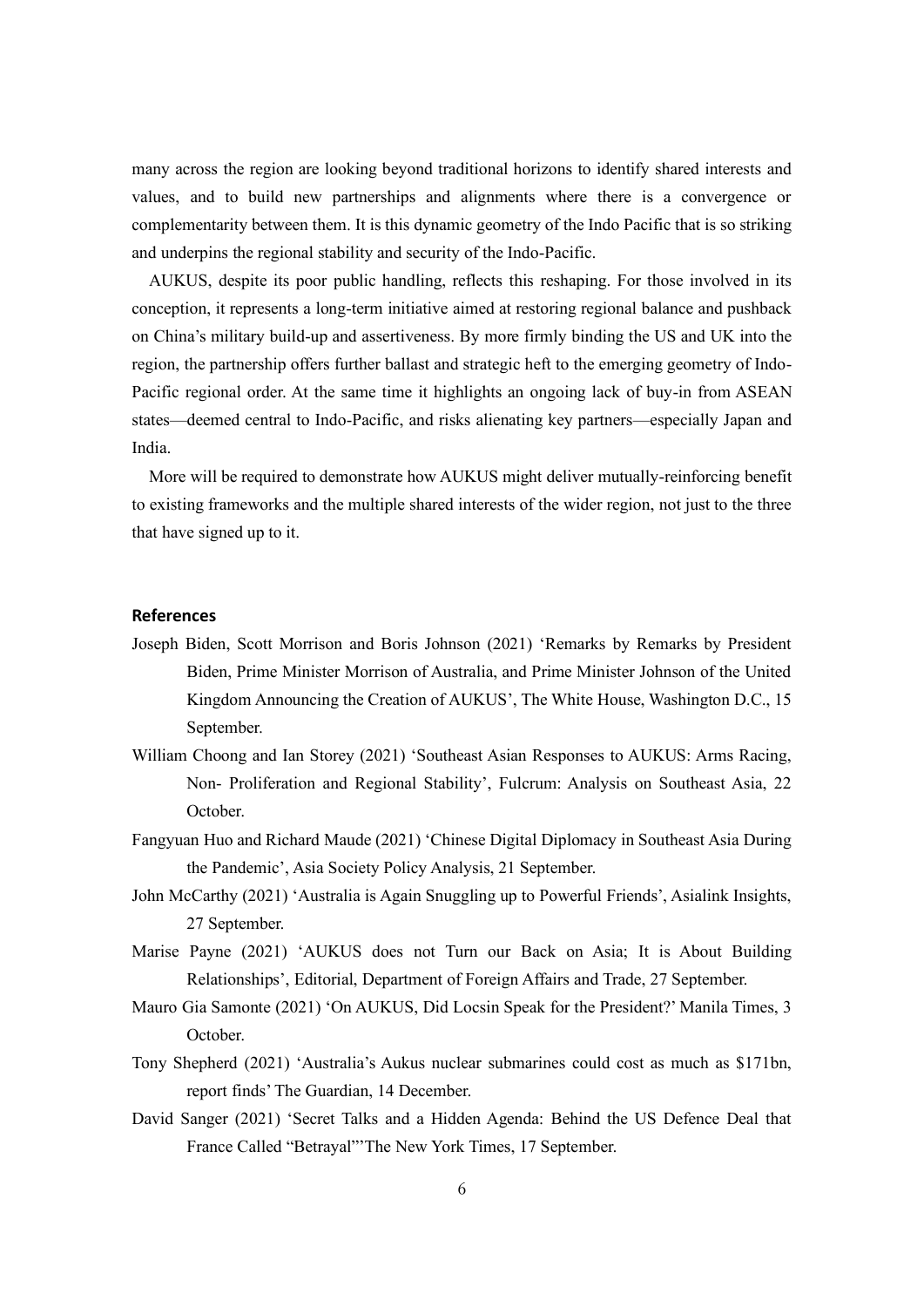Michael Smith (2021) 'Japan wants in on AUKUS', Australian Financial Review, 19 November. Yuki Tatsumi (2021) 'AUKUS: Lessons for Japan's Defence Industry', The Diplomat, 28 September.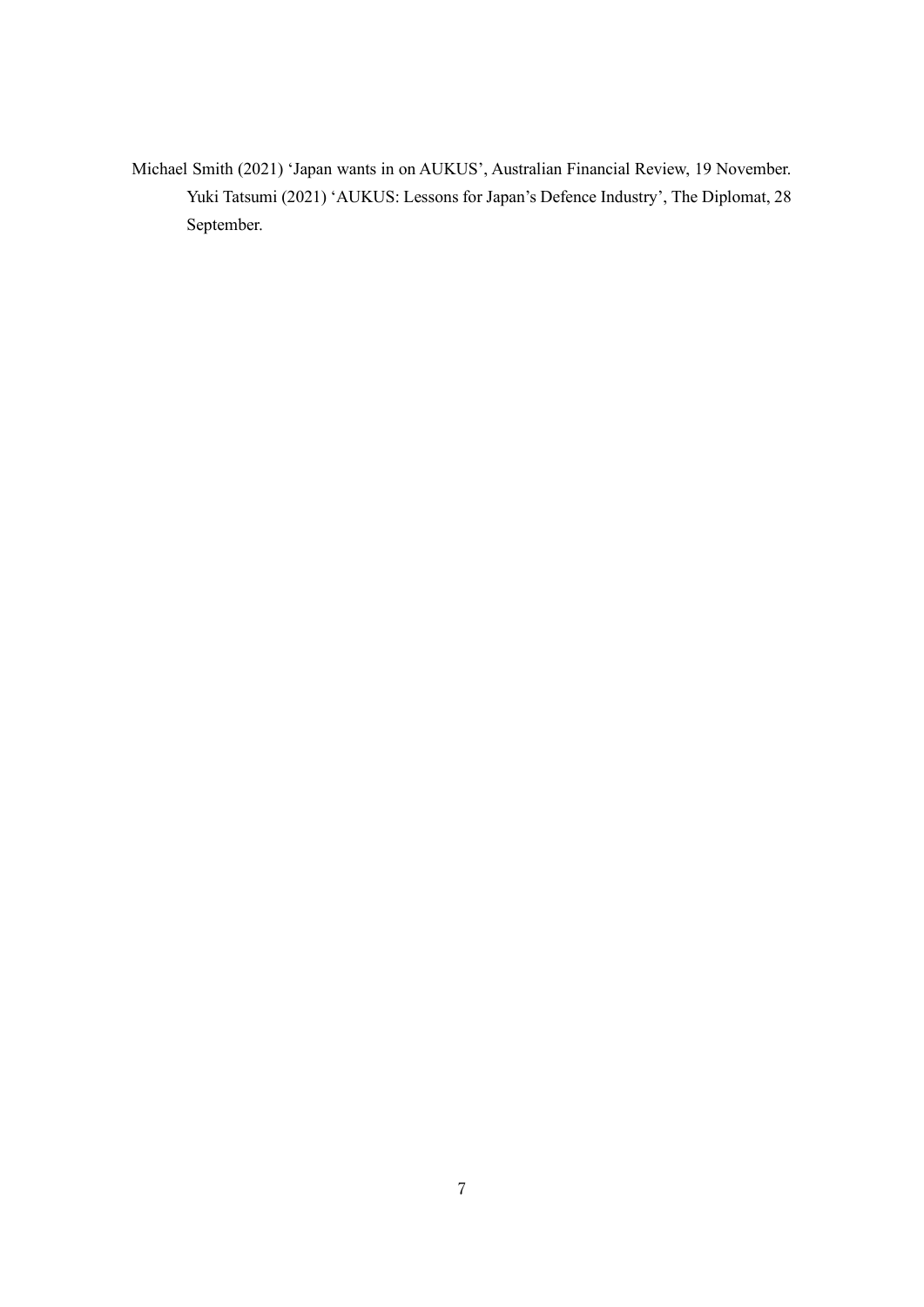#### **EU and France in the Indo-Pacific**

Valérie Niquet Head, Asia Program Foundation for Strategic Research (FRS)

On April 19, 2021, the European Union (EU) published its "EU Strategy for Cooperation in the Indo-Pacific". This document departs from a traditionally more exclusively European focused posture. As well, the mention of "strategy" expresses a new awareness for security issues far away from its shores and surrounding territories and threats perceptions (Middle East, Balkan, Russia, terrorism, etc.)

In scope, the EU vision of the Indo-Pacific spans a large territory, from the East coast of Africa to the Pacific. The EU follows France's broad conception of the Indo-Pacific.

#### **For Europe**

The Indo-Pacific plays a major role and is an important factor in the preservation of Europe's global interests. The EU, contrary to a common vision, is already a major player in the Indo-Pacific: It is the first investor in the region. With the Connect EU-Asia policy launched in 2018, the EU plays a role in quality infrastructure building, a direct answer to China BRI, and a vehicle for cooperation with countries in the region like Japan. Global Gateway will also open new fields of cooperation with like minded countries in the Indo-Pacific.

In that sense, the EU cannot be indifferent to, nor excluded from, the Indo-Pacific. As the EU Indo-Pacific strategy mentions: the EU has a big stake in the Indo-Pacific. To the EU, the Indo-Pacific is where the World's economy and strategic center of gravity is.

#### **At the economic level**

As the Strategy reminds us, 60 % of the world population is in the Indo-Pacific, 60 % of the world GDP is produced in the Indo-Pacific, and the region until last year was the source of the 2/3rd of the world economic growth, still led by the PRC.

The EU is the principal investor in the region, in high-quality, sustainable development projects. The EU is also a major trade partner to all the major economies in the region, particularly China (first market for Chinese products) and Japan.

At the crossroad between the economic and the strategic, the Indo-Pacific is also a major purveyor of vital supplies, as demonstrated during the Covid 19 pandemics: semi-conductor, medicine, medical supply. It raises the issue, shared with countries in the region, of the necessity to build a more resilient supply chain.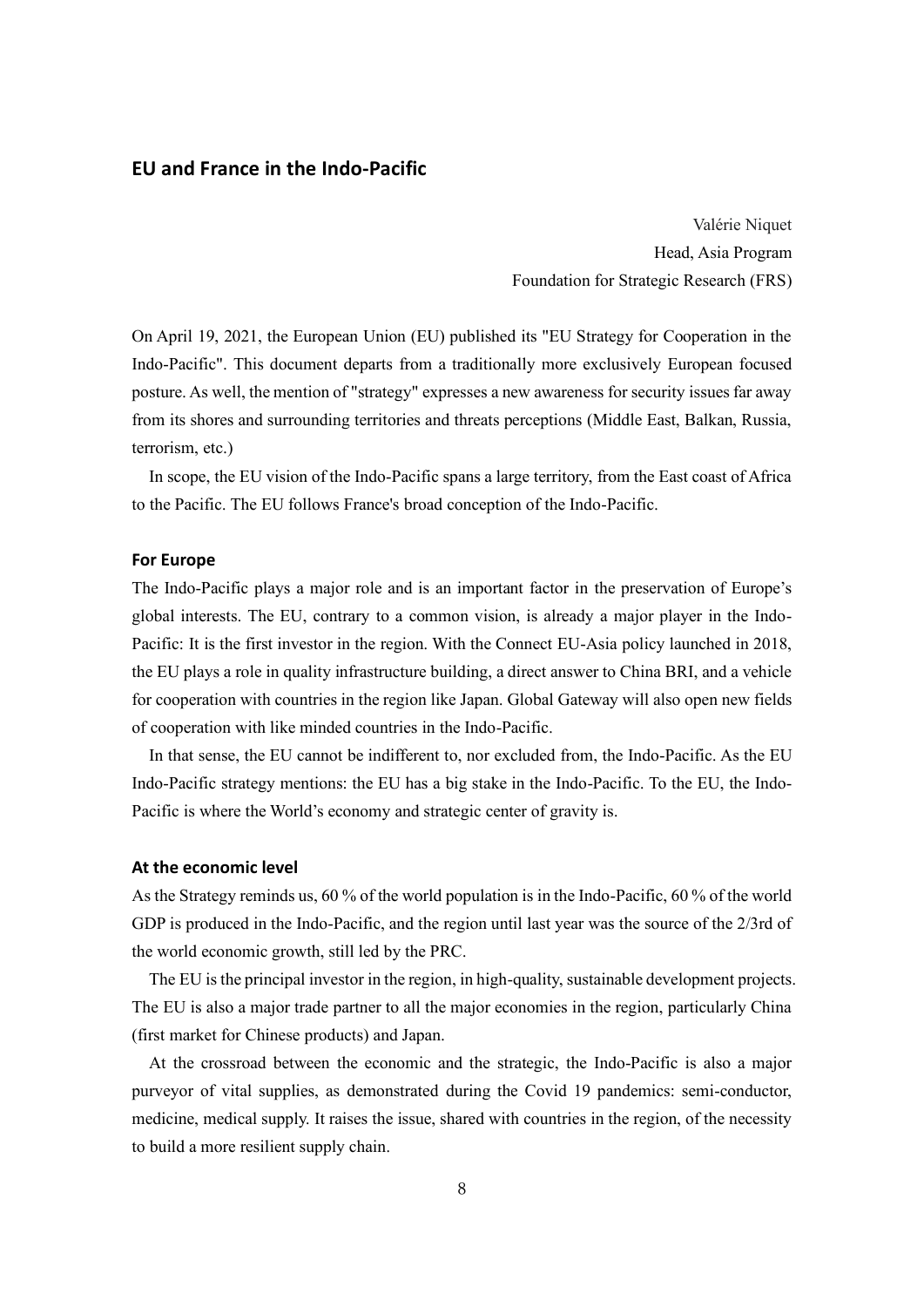#### **At the strategic level**

The EU is hugely dependent on a safe supply-chain, and the security of vital sea lanes of communication that cross the Indo-Pacific from Japan and China to Europe across the Indian Ocean. These SLOC are vulnerable to natural (typhoons, tsunamis) and man-made disruptions (piracy, conflicts). This is particularly the case in the Indian Ocean, east of Africa, with the threat of piracy (the EU is contributing to the safety of these sea lanes with operation Atalanta), in South East Asia around the strait of Malacca, but also in the South and East China Sea and the Taiwan Strait, under direct pressure from China's claims and nearly constant naval presence.

#### **Vision of China**

The Vision of China in Europe has changed drastically since the mid-2010s, with an accelerating deterioration of China's image in the last two years. Of course, the Covid 19 pandemic plays a role, but also the aggressive diplomacy implemented by China. Lithuania is the latest example. The lack of reciprocity in trade also plays a role. The situation in Hong Kong and the Xinjiang province has been officially condemned at the EU level, and the EU adopted sanctions against Chinese officials on Xinjiang. The EU parliament published a resolution in favor of Taiwan and stability in the Taiwan strait, and condemned China's constant military exercizes in Taiwan ADIZ. In that context, the investment agreement signed in 2020 with the PRC has almost no chance of being ratified by the EU Parliament.

According to the EU definition (close to the US one), China is a partner on some issues like the environment, but also a competitor, and a systemic rival. Despite talks of decoupling, in some strategic sectors, China is still perceived as an opportunity (as is the case in Japan) but also as a major source of instability and disruption.

#### **What the EU can do**

EU Indo-Pacific Strategy supports an "open and rule-based regional architecture", a definition close to Japan's Free and Open Indo-Pacific concept. It decided to "increase its strategic focus, presence, and action in the region."

One example is the proposal to coordinate naval presence in the area among the EU Member States, a proposal launched by then-Defense Minister Le Drian at the Shangri-La Dialogue as soon as 2016. In 2021, Germany sent for the first time a frigate, Bayern, in the region. France sent the nuclear submarine Emeraude as well as a Frigate, Tonnerre (joint exercise with JMSDF) in the framework of the Jeanne d'Arc missions. France also conducted joint exercises on land with Japan. In 2019 the Charles de Gaulle ACC also was on a mission in the Indo-Pacific to participate in the international coalition against Daesh in Operation Inherent Resolve. It also trained with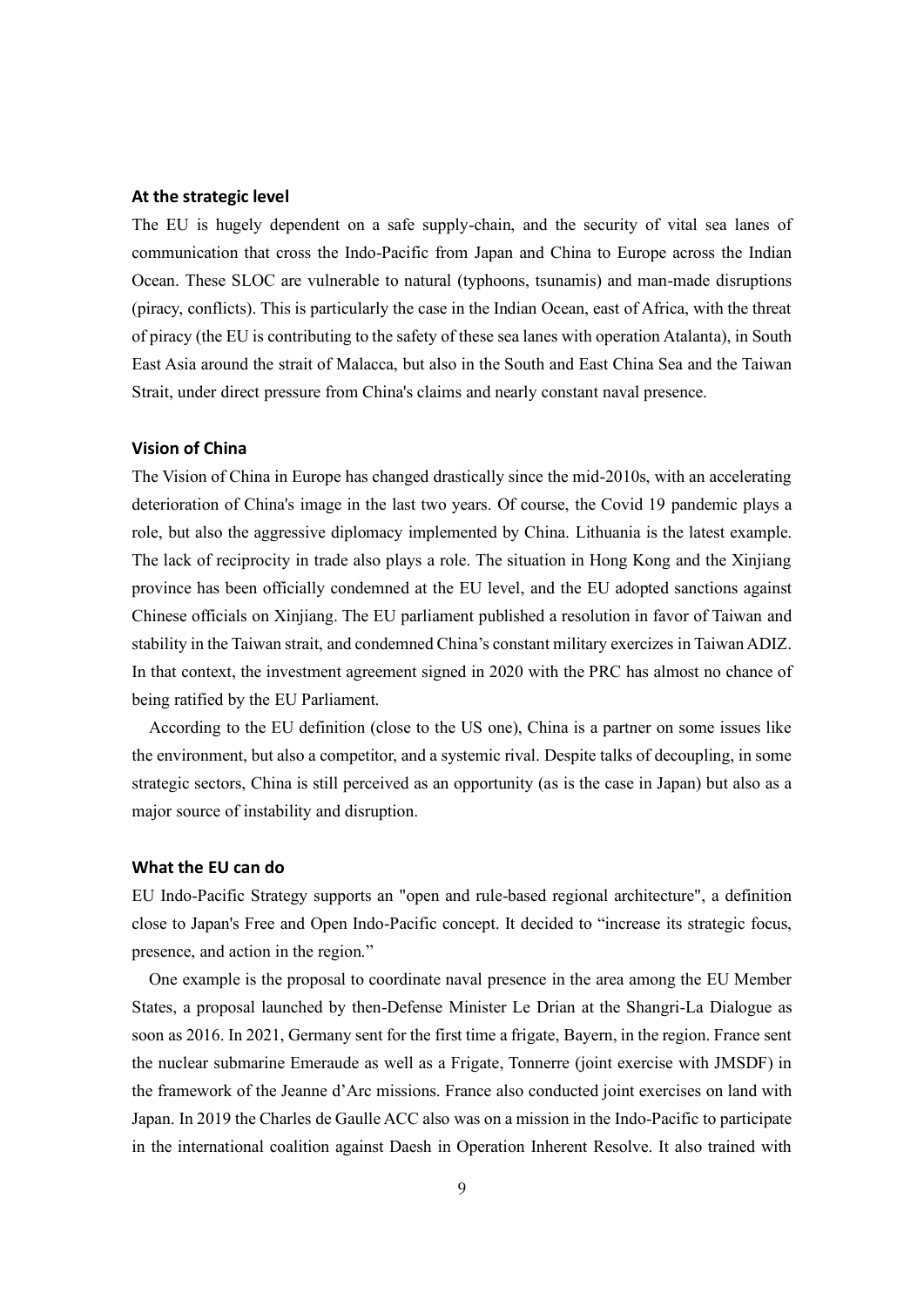partners in Australia, Egypt, United States, India, Indonesia, Japan, Malaysia, Singapore. Since 2016, France has sent vessels in the Indo-Pacific every year, to support its resident naval presence in the Pacific that can be mobilized, in coordination with allies, in safety and security missions like is the case after the Volcano eruption in Tonga.

The EU strategic interests in the Indo-Pacific focuses on ocean governance, including freedom of navigation and rule of law, health issues, and environmental issues. In terms of partnerships, the EU claims to be inclusive but also focuses on partnerships with countries or entities that share the same values like Japan, India, South Korea, and the ASEAN, an important partner for the EU multilateral agenda in the region.

#### **France in the Indo-Pacific**

Not all countries are exactly on the same page on the importance of the Indo-Pacific for Europe. Some countries, for historical or economic reasons, in Easter Europe, the Baltic countries, or southern Europe tend to focus more on immediate threats related to Russia, or potential economic gains from China despite some backlashes in recent months. The 17+1 (now 16+1) group is less solid with the departure of Lithuania. Italia and Greece are not as enthusiastic about BRI as they used to be. Some countries however tend to play on two sides: supporting exclusively the US led NATO security format and weary of the concept of strategic autonomy supported by France and Germany; and at the same time remaining close to China for economic or ideological reasons. This is typically the case of Poland; whose president was the only European head of States to be present at the winter Olympics opening ceremony in Beijing.

In Europe, France has been at the forefront of the Indo-Pacific strategic interest and strategy. And this will not change despite frustrations like AUKUS.

As we all know, France is an Indo-Pacific power with territories (and 1,5 million people) in the Indian Ocean and the Pacific and more than 8000 forward deployed military. France's presence in the Pacific has been comforted by the referendum in New Caledonia in December 2021, that rejected independence.

As a result of these territories, France's EEZ is the second in the world, after the United States.

As is the case for Europe, France economic interests are related to the stability and prosperity of the region.

France was the first EU state to present an Indo-Pacific strategy, with defense guidelines in 2018 when president Macron delivered a memorable speech in Australia. France has extended interests and objectives in the region, from the economy to sustainable development, maritime safety, and anti-terrorism. On defense and security, France has the ambition to contribute to stability in the region. Focusing on maritime security, the respect of international law and freedom of navigation, sharing information to increase maritime awareness, deepening interoperability with regional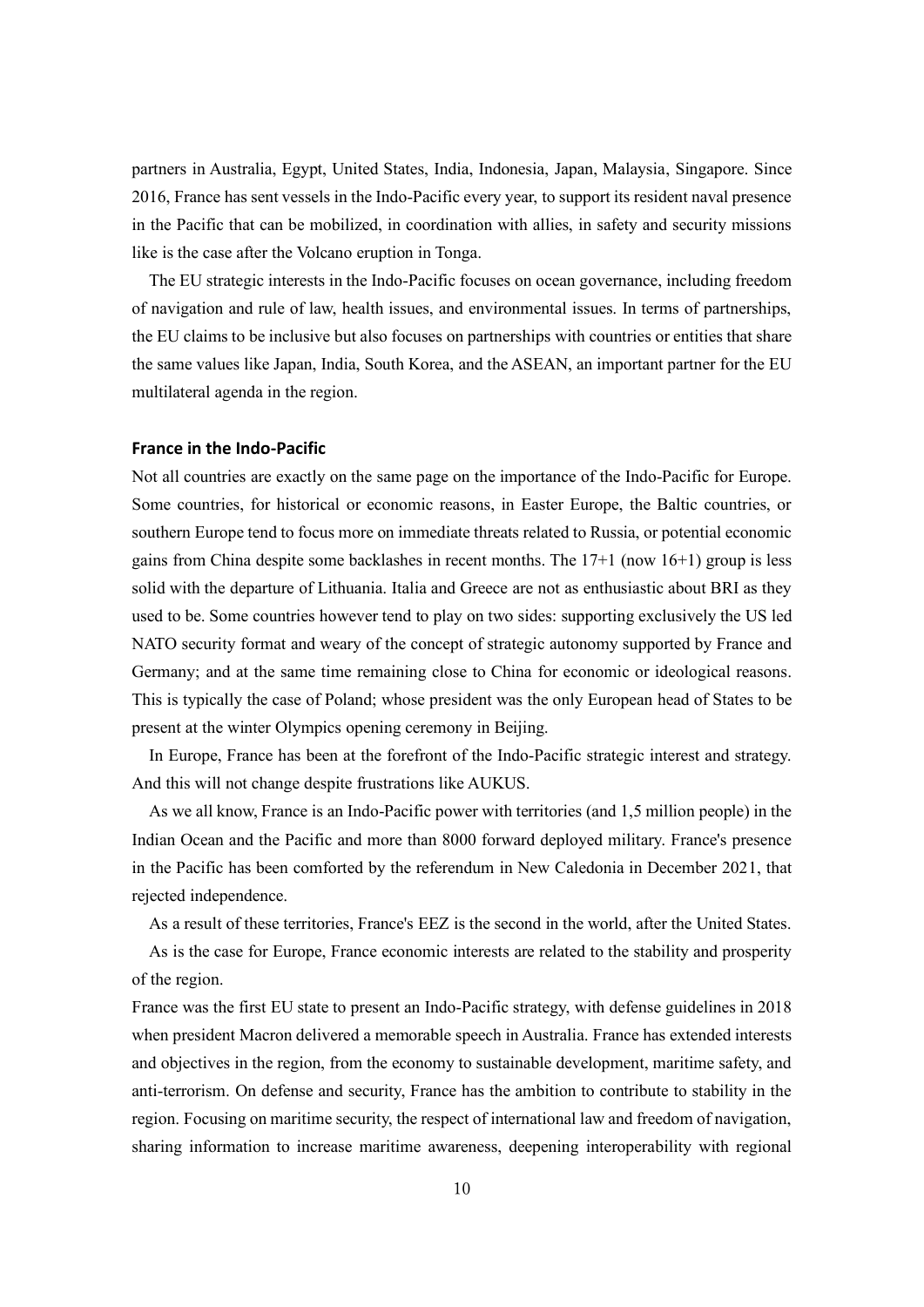partners through joint exercises, and organizing rescue missions through the FRANZ mechanism in the Pacific for instance.

The focus is also on developing partnerships with countries that share the same values: Japan, India, Indonesia a major actor in SE Asia, Singapore, South Korea but also Australia when the situation will permit.

China is also mentioned as an essential partner, indispensable on some global issues, but also problematic on human rights, lack of reciprocity, aggressive posture in the East and the South China Sea, and the Taiwan Strait.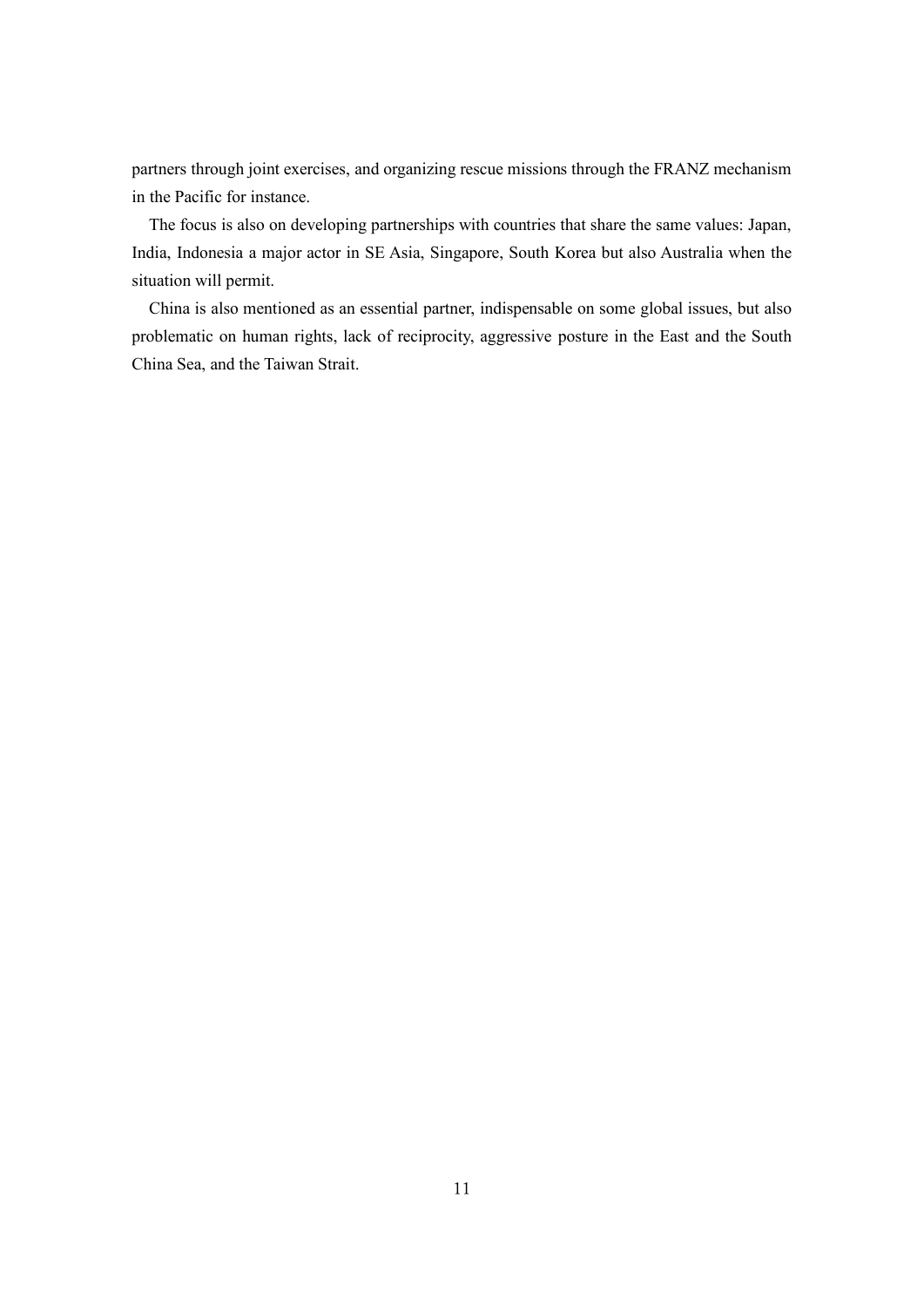### **AUKUS as a realpolitik minilateral framework and its significance for the Indo-Pacific security**

Alessio Patalano Professor of War & Strategy in East Asia, Department of War Studies King's College London

In September 2021, Australia, the UK, and the US jointly announced a new defence and security pact, also known as AUKUS. This new defence pact was driven by the Australian desire to replace its submarine force with a fleet of nuclear-powered boats, and materialised in the form of a wider agreement on technology and science cooperation for the purpose of enhancing national defence.

AUKUS was a once in a generation moment in international affairs in that it represented the first framework to be established in the aftermath of the two decades of war against non-state actors. Indeed, in this respect AUKUS signals that realpolitik diplomacy in the Indo-Pacific to meet state on state competition replaced stabilisation operations in the Middle East and central Asia as the main focus of Anglo-American security practice. Crucially, the pact remined us of the three reasons why the this region is the fulcrum of this decisive shift of focus in action and priorities.

AUKUS is a statement about a shared worldview. It stemmed from Canberra's genuine concerns over regional stability which found receptive audiences in London and Washington. It built upon a common belief that Indo-Pacific prosperity depends upon its societies and economies remaining open, growing connected on the basis of respect of the rule of law and civil liberties. Indeed, in June 2021, the UK and the US specifically renewed their commitment to an international order based on such ideals with the New Atlantic Charter. The charter was not an attempt to protect a failing American order from Chinese ascent; rather, it renewed the appeal of the values underwriting its transformation.

This is why both countries took very seriously Australia's concerns over a politically revisionist China. Economic coercion, military and constabulary assertiveness in the East and South China Seas, as much as interference in domestic politics fundamentally changed the Australian government's mandate on national security. The Australian public does not desire war with China, but it does consider Beijing's predatory behaviour as increasingly unrestrained and damaging to a prosperous and stable region. Canberra's determination to pursue 'nuclear legs' for its submarines to increase operational flexibility and enhance their mission spectrum would not exist without such a changed perception.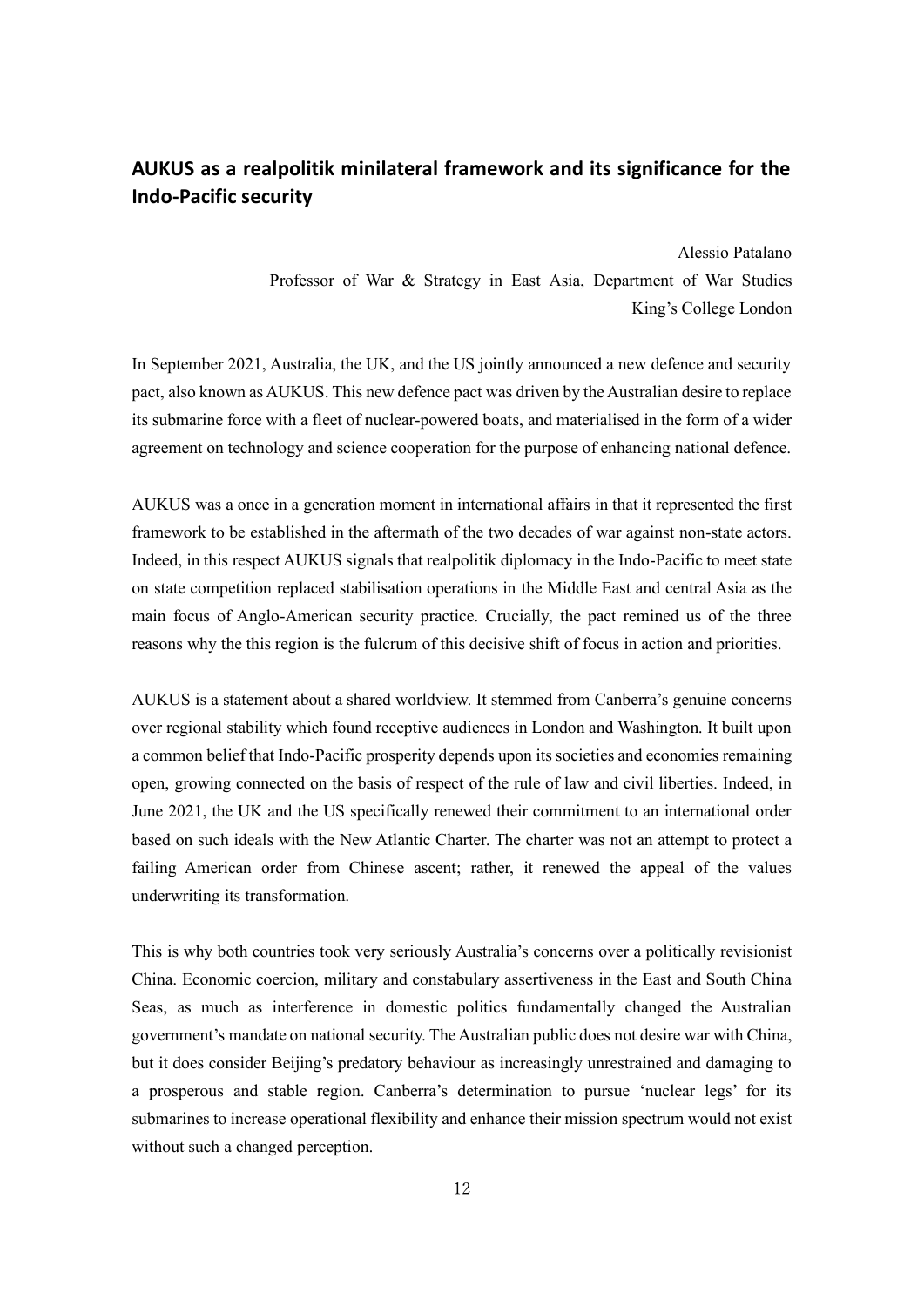This leads to the second point about AUKUS' broader strategic significance. The pact is not a NATO-styled alliance to contain China. It has no Article V-like provision or automatic collective defence mechanism. It is not the brainchild of a Cold War mentality, contrary to Global Times claims. Minilateral formations like AUKUS, much as the Quadrilateral Security Dialogue, or Quad, are issue-led forums for action. They are the realpolitik answer to the security questions of like-minded state actors operating under the shadow of major power competition. AUKUS does not suggest that a binary mentality informs its signatories. On the contrary, it rewards a form of diplomacy that is nimble and adaptive, inclusive in thinking about frameworks and specific in pursuing agendas.

In this regard, AUKUS is also different from the Quad, in that it has a much sharper focus on a specific issue – the role of technology in future defence capabilities – and therefore is designed to build upon a much higher degree of convergence and trust among its members.

Against this background, AUKUS addresses the geopolitical centrality of maritime security to Indo-Pacific stability. The region's highways of physical and digital connectivity as much as military manoeuvre and power projection do not rest on tarmac and antennas. They rely on salty water and undersea cables. Nuclear powered submarines, therefore, provide stealth platforms with continuous power supply to support advanced intelligence and surveillance sensors and cuttingedge conventional military capabilities. They represent also a down payment on the capacity to integrate future capabilities derived by autonomous and automated vehicles and artificial intelligence.

Indeed, the UK and US announcements sought to emphasise this point through language that confirmed the commitment to NPT provisions in the technology transfer. The main aim was to plant the seeds for Australia's contribution to the Indo-Pacific long-term conventional maritime balance, not to risk weakening the nuclear order.

This point highlights the third reason for AUKUS's importance. The pact is a window into what the recent UK integrated review defined as the country's convening power. AUKUS is the first significant proof of Britain's ability to convene partners and favour action on the critical geopolitical questions of today. When the Australian navy chief approached his British counterpart, the UK government mobilised its resources to favour the negotiation at the G-7 in Cornwall. More importantly, Prime Minister Johnson insisted in casting this collaboration over submarines as a first step into a more long-term cooperation over science and technology for the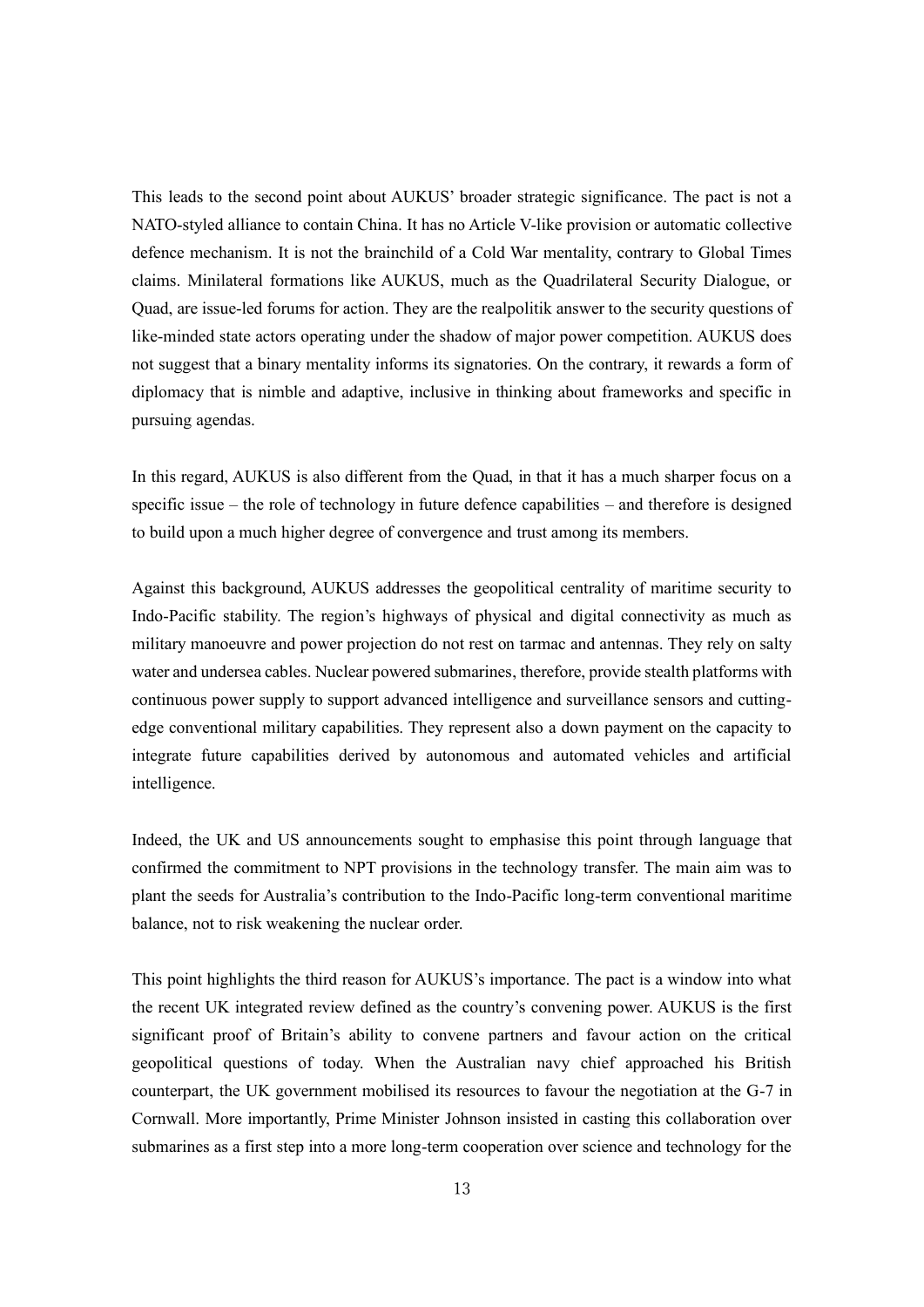purpose of defence.

AUKUS has not been without critics. There are numerous questions about how the technology transfer will be implemented and how capability gaps in Australian submarines will be addressed. The recent visit by the UK Defence and Foreign Secretaries to Australia has confirmed the commitment that both sides have in making AUKUS work; yet details remain still limited.

Relatedly, the longer term impact of French outrage over the abrupt end of the agreement with Canberra will require careful political attention. Lawyers will have to establish the terms of foul play over how Australia ended the submarine contract. Yet political trust between Paris and the three capitals has been eroded and the journey to rebuild it should be a priority. France is an Indo-Pacific resident power and a like-minded partner; the success of realpolitik minilaterals will also depend on how partners like France, Japan, and India relate to them. This is why it was important for Prime Minister Johnson to stress, in the aftermath of reactions in Paris, that the pact is not an exclusive affair to keep the door open to mend ties.

Commentators have argued that AUKUS is a displacement activity that fails to recognise the weakened nature of western democracies. Nothing could be further from the truth. The priorities of global security have changed. AUKUS reflects a realisation that there is no prosperity without security in a world in which the former is function of the latter for revisionist regimes to survive. It highlights how, at a time of renewed geopolitical competition among states, minilaterlism leveraging hard capabilities to ensure international stability will be crucial to the security architecture. It showcases how medium global powers like the UK – as much as Australia, France, or Japan – will have renewed opportunity to play a role by convening concerted action.

AUKUS is therefore not a framework meant to replace existing components of the regional architecture; rather, it adds to it with a clear answer to a specific problem, that of technology in military affairs. The development of the next generation of Australian submarines represents AUKUS' first collaborative project and therefore this is unlikely to be open to other partners. Yet, on the wider theme the pact covers, the intension is seemingly clear to promote partners' engagement.

Of no less relevance, AUKUS represented – from a UK perspective in particular - the first deliverable on the ambitious agenda of 'persistent engagement' of the UK with the Indo-Pacific. As such, it suggests that in addition to France, a new actor is seeking to develop the means to be able to be more directly involved in the shaping of the regional strategic environment. Above all,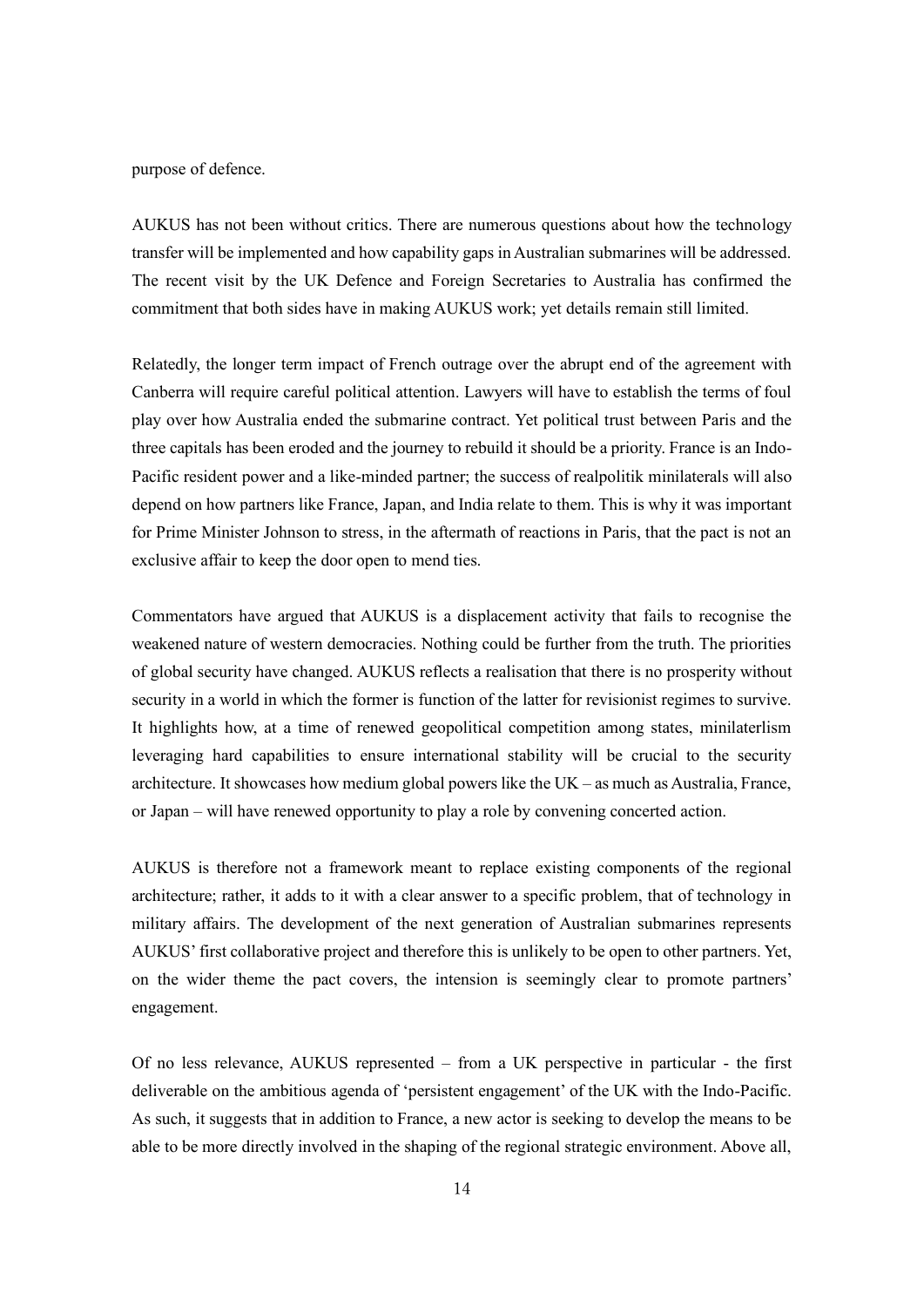AUKUS confirms that the expanses of the Indo-Pacific are where the future of international politics is being shaped and why everybody else should pay attention to them.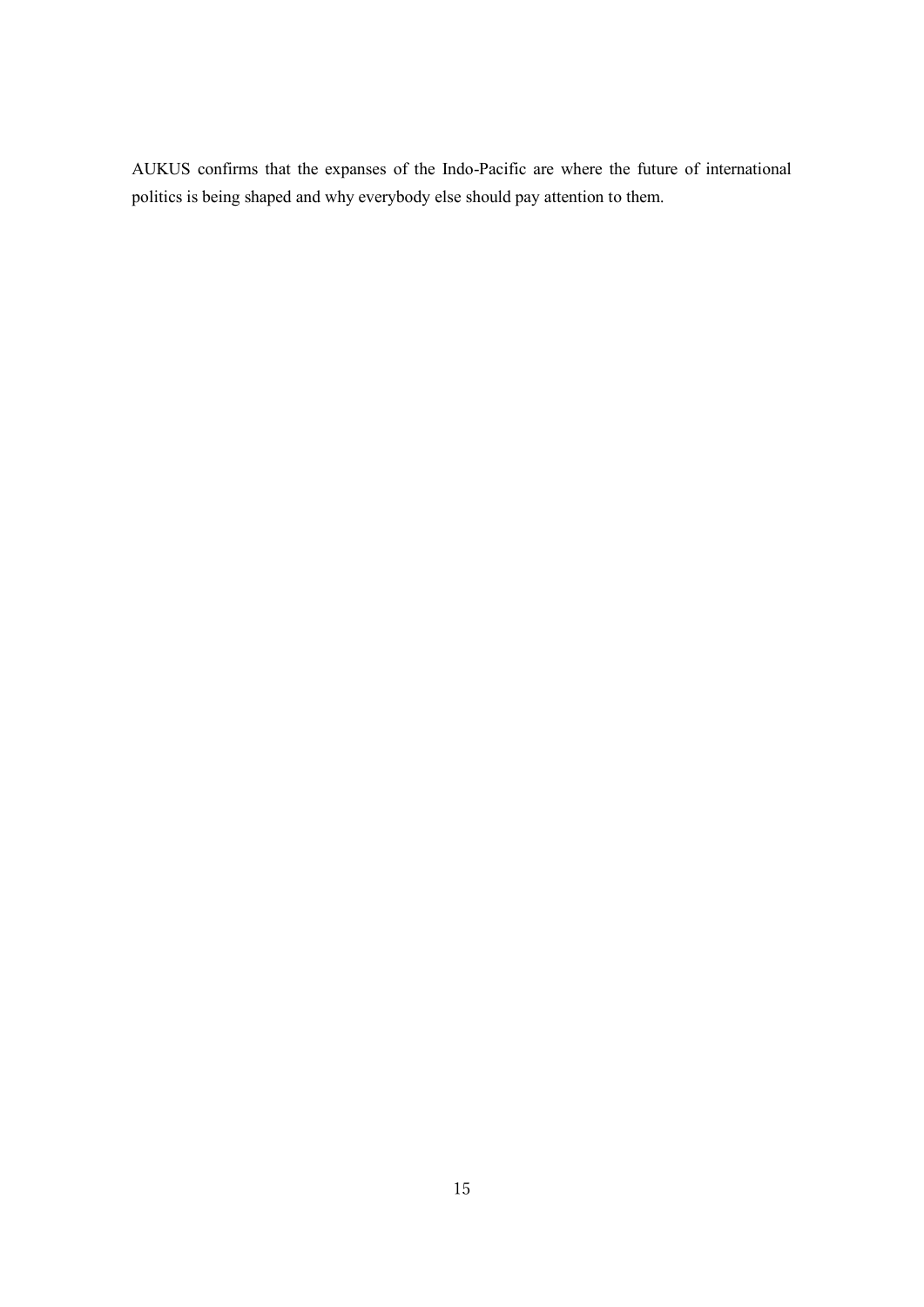## **Session 2:**

# **China's Maritime Expansion to the East and South China Seas and Regional Response**

## *Chair*

Prof. Hideshi Tokuchi

## *Panelists*

Admiral Yoji Koda

Prof. James Kraska

Dr. Shafiah F. Muhibat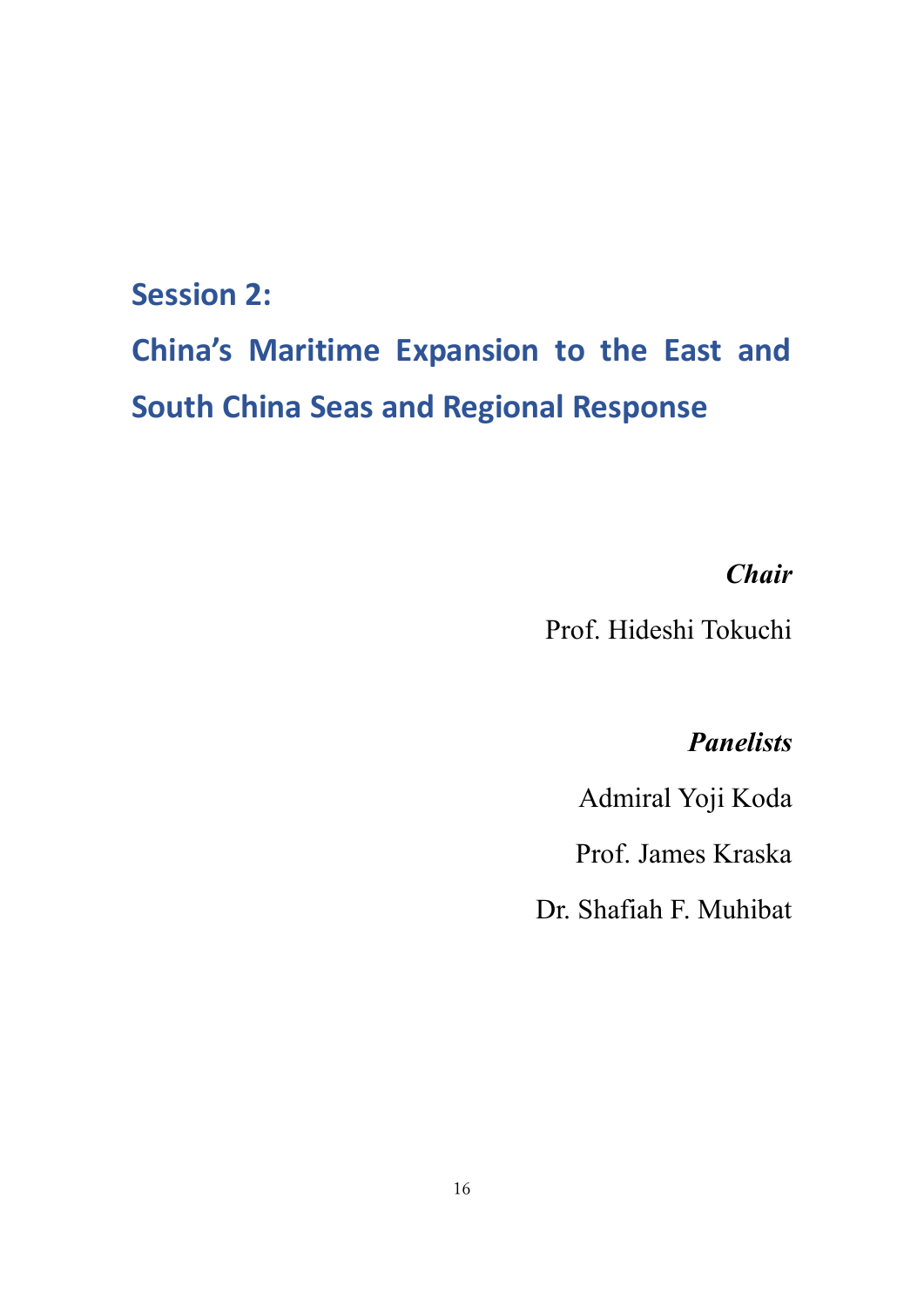### **China's Maritime Expansion to the East and South China Sea and Regional Response**

Yoji KODA

Former Commander-in-Chief, Self-Defense Fleet, MSDF, Japan

#### **1. China's maritime expansion during last two decades**

China has been actively and eagerly carrying out self-righteous maritime expansion maneuvers that challenge today's long familiarized and established concept of "Free use of sea" since turn of the century. We call this concept "Free and Open Indo-Pacific" today. At the same time, judging from China's maritime activities in recent years, it is true that there is no remedy which can confine China's one-sided determination to be a hegemonic power in this region by all means and at any cost. In this context, it seems more difficult than before to convince China to alter its course toward a more internationally cooperative posture. However, it is still necessary and important to keep contacting and talking with China for establishing a stabilized maritime security order in the region, especially in the East and South China Seas.

#### **2. True and real characters of China**

Through our observation of China's foreign policies, especially its maritime policies over the East and South China Seas during last two decades, there is one clear lesson learned from China's maneuvers in these periods. It is the fact that China does not obey or follow established international laws, regulations and norms (including UNCLOS), customary international law and other various common sailors' seafaring rules.

There seem to be three models in China's case.

**Case One**: China follows international norms only when these norms clearly support China's internal intentions and maneuvers.

**Case Two**: China sometimes uses unique rhetoric when its maneuvers are not supported by other maritime powers. In this case, China says it follows today's international norms, but with a different interpretation that explains and justifies its un-supported policy. Thus, China is pretending as if it is in full compliance with today's norms, while using a different interpretation.

**Case Three**: As the final case, China uses a kind of "Holier-than-thou" tactic when the international community firmly and clearly denies, and does not accept, China's willful attempts and maneuvers. In this case, China completely ignores the norms and disagreements from the international community. China solely pushes its maneuvers ahead to establish its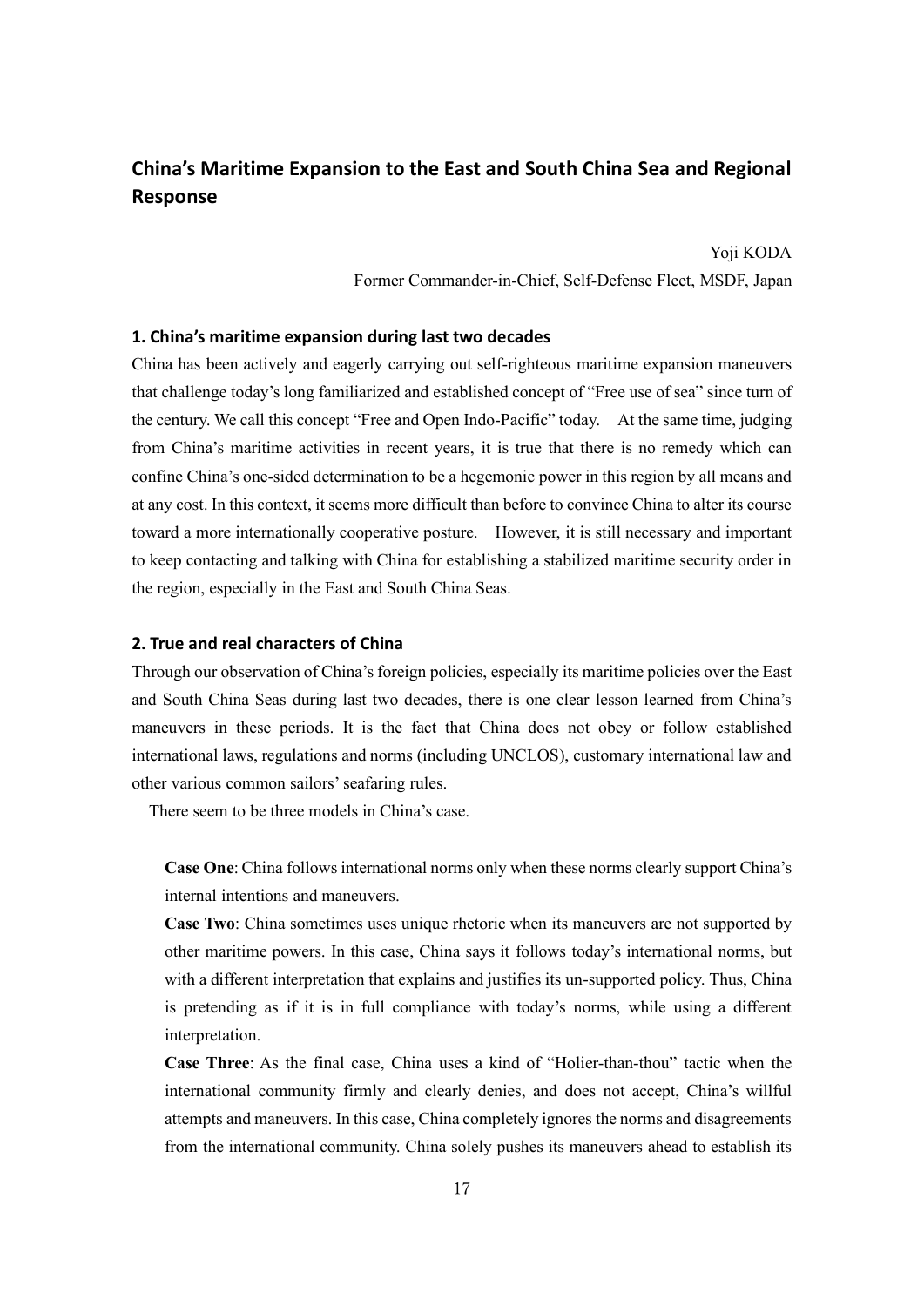national objectives, regardless of hard responses from the international community. So, China can be seen as being similar to the Middle Kingdom of ancient Chinese Dynasties which ruled entire Asia, except Japan. One common characteristic of the ancient dynasties is "I/My dynasty is the rule."

With regard to our observation over the real nature of China in the security arena in recent years, there are two schools of thought, as described below.

#### 2.-1 First School: An "Optimistic School"

There is a group of people who see the real character of China as a nation which still has some potential and intent to fully follow current international norms and customs, and to get along with the international community. If view is correct, China is a nation that is still worth negotiating with and building cooperation.

#### 2.-2 Second School: A "Pessimistic School"

There is another thought that China has a policy objective to establish a system of "Sino-centrism", by persisting in self-righteous maneuvers that are based on China's historical and religious consciousness. In this regard, China does not hesitate to ignore international norms and customs, when necessary. Thus, China behaves as if China itself is the basis for the laws and regulations that rule international community. If this view is correct, then China is a nation that is not worth negotiating with.

Judging from China's major international actions since the turn of the century, specifically around 2015-2017, there seems to be extremely limited opportunities for the international community to convince China to change its current self-righteous international maritime maneuvers through diplomatic negotiations. Therefore, I am convinced that China is a nation which belongs to the abovementioned Second School of thought.

In this regard, China is not a nation which can be easily convinced about the values of international regulation and norms. However, diplomatic contacts with China should be our business of first priority; and at the same time, we need our military capability to back-up our diplomacy when we talk with China.

We should never spoil China, and should not repeat our mistakes that allowed China's willful attempts of establishing many de-facto situations in maritime theaters by keeping silent and doingnothing toward China.

#### **3. East and South China Sea issues**

In addition to a huge merchant shipping fleet, which supports China's national and economic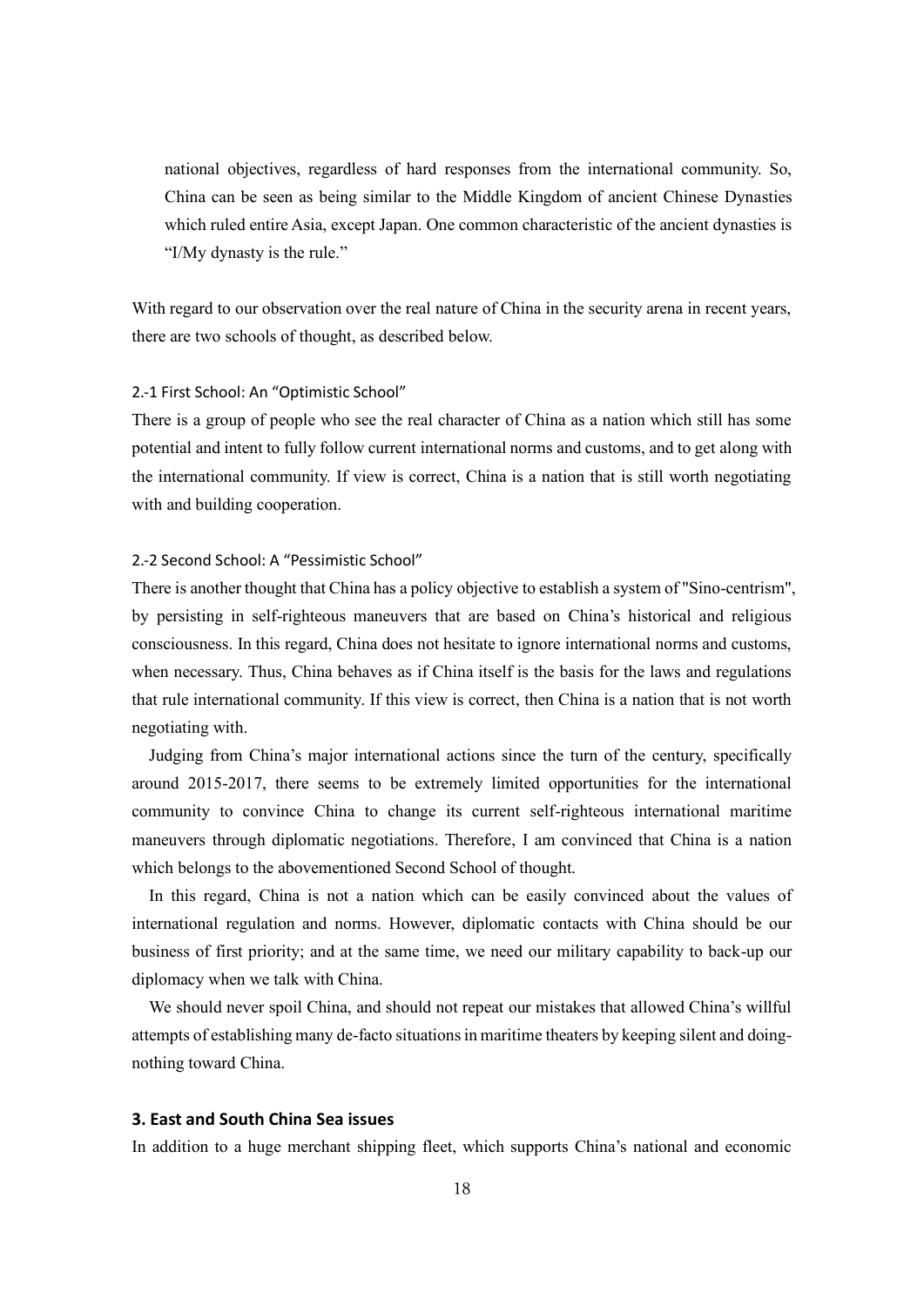prosperity, PLA and PLA-Navy (PLAN) have been aggressive in expanding maritime activities to establish China's national objectives. These water-areas stretch from East and South China Seas to outer Northwest Pacific and Indian Oceans. PLAN also deploys small naval units to European and African waters, as well as to the Middle East, and Pacific Islands and South American waters. Additionally, both the Arctic and Antarctic Oceans are not excepted from Chinese attention. These water areas and networks of sea-lanes have been China's indispensable key life-lines, and basis for national survival and prosperity, for the last two decades.

Having said this, however, there are several serious geopolitical issues generated by China's expansion of maritime activities, both in global and regional scale. Among them, East and South China Seas issues have been getting hopelessly bogged-down in recent years among local coastal nations, as well as with geographically-removed nations, such as Japan and USA. These disputes are typically categorized into the below four groups.

3.-1 Territorial ownership of maritime features and building artificial islands

3.-2 Free Use of Sea/Freedom of Navigation/Maritime activities as fundamentals of human society

- 3.-3 China's claimed Nine-dashed line in the South China Sea
- 3.-4 Hidden elements behind above three issues
- $\checkmark$  Competition over said-to-be rich maritime resources, and China's intent to build a monopoly
- $\checkmark$  Formulation attempt of Code of Conduct in the South China Sea to force U.S. out of the area

#### **4. Recommended courses of action**

4.-1 Stop China from making further "De-facto gains"

In order to realize and establish this objective, it is necessary for both Japan and U.S. to show our determination, backed by strong and integrated military power. It is, needless to say, that Australia and India, if possible, should be also invited into this framework.

One thing which should specifically be mentioned here is Japan's role and increasing responsibility to maintain the presence of U.S. forces in this region, both in ordinary times and during contingencies. This is especially relevant, because the potential size of U.S. forces deployed in this region to deter China in contingency will be overwhelmingly large, and could be almost the same size as seen during 1st Gulf War in 1990-91. If this is the case, Japan's role to fully support U.S. 5-6 CVBGs, 4-5 MEF/ARGs, more than 1,000 fighters and over 1,200 support aircraft, will be key to deter China's adventurism. These logistic support and joint operational capabilities between JSDF and U.S. Forces will be essential to deter, and prevail over, China in a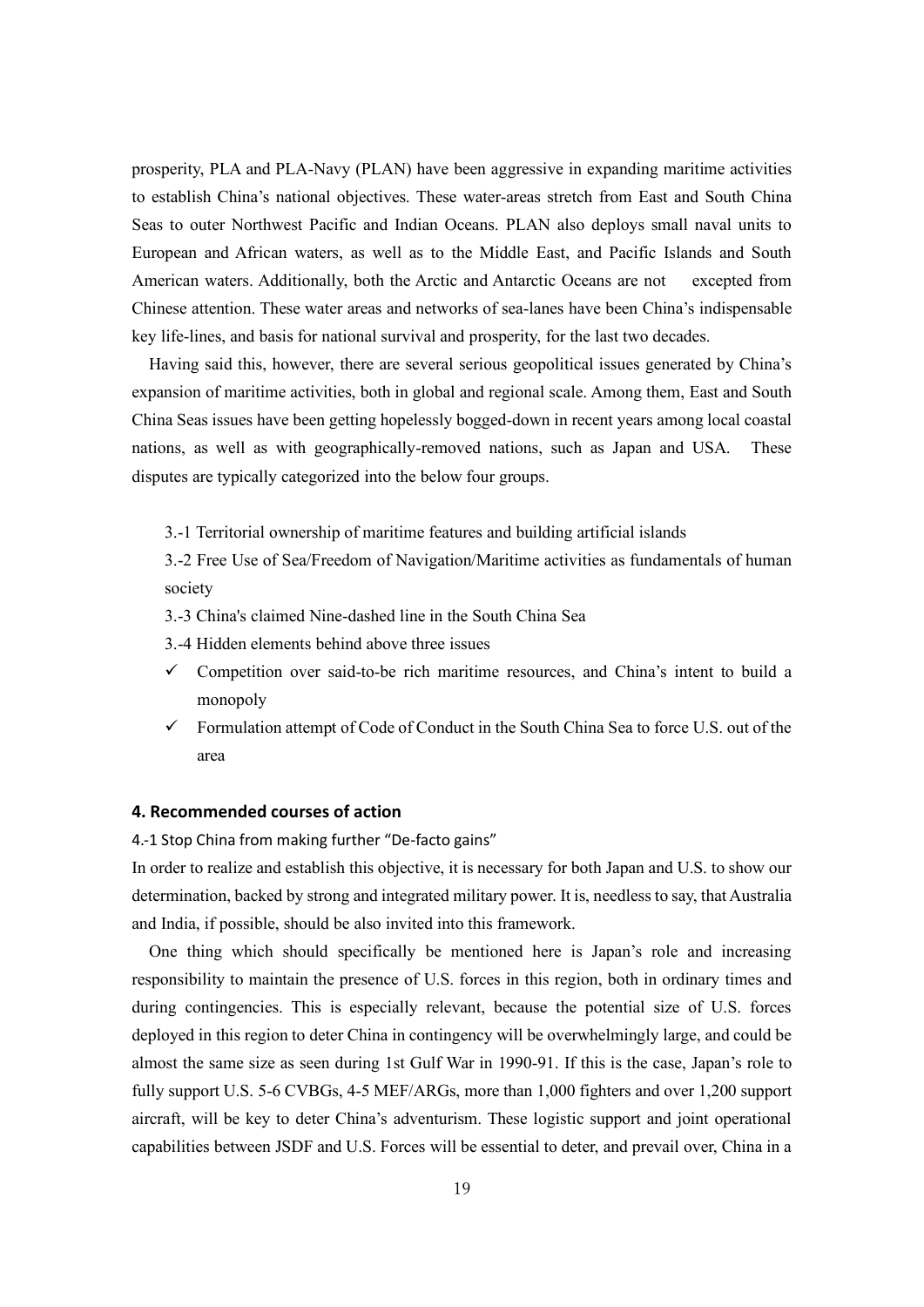#### future crisis.

#### 4.-2 Establish Cooperative posture among regional nations

ASEAN nations have been in difficult positions, caught between U.S. and China. Of course, both Japan and U.S. should not force ASEAN nations to make their position clear by choosing either U.S. or China. But what is important and necessary is a policy to establish better relationships with the ASEAN nations. Without their support, even if it is "silent", Japan-U.S. maneuvers in the region would be more difficult.

#### 4.-3 Geography: Tight and semi-closed nature of the East and South China Seas

When we see a large map and picture of this region, one thing we should keep in mind is the geographic-fact that both the East and South China Seas are tightly-closed waters, with only few chokepoints in a surrounding "1st Island Chain". These few chokepoints are the only passage for both Chinese military and merchant shipping to connect with outer seas and oceans. Another fact is that the "1st Island Chain" is not Chinese territory at all. In this context, this naturally-provided strategic geography could, if we wisely develop our plan, surely be a China's Achilles heel for its own security planning and economy.

#### 4.-4 Newcomers

In addition to traditional powers, such as U.S., Japan, Australia, as well as regional nations, some NATO nations have started revealing strong concerns over developments of China's related maritime issues. UK, France, Germany and Canada have shown their concerns to Beijing by sending not only diplomatic signals, but also deploying some military units to the region. This new development is an augmenting trend to deter China from moving towards dangerous adventurism that would damage the existing tight-rope-walking type regional security stability situation.

#### **5. Summary**

In order for us to deter China, what is important and necessary is an integrated effort by both diplomatic measures, backed by robust and determined military capabilities of like-minded nations. We should never repeat the same mistake that we made in the past years in the East and South China Seas by sending passive "Green Lights" to China.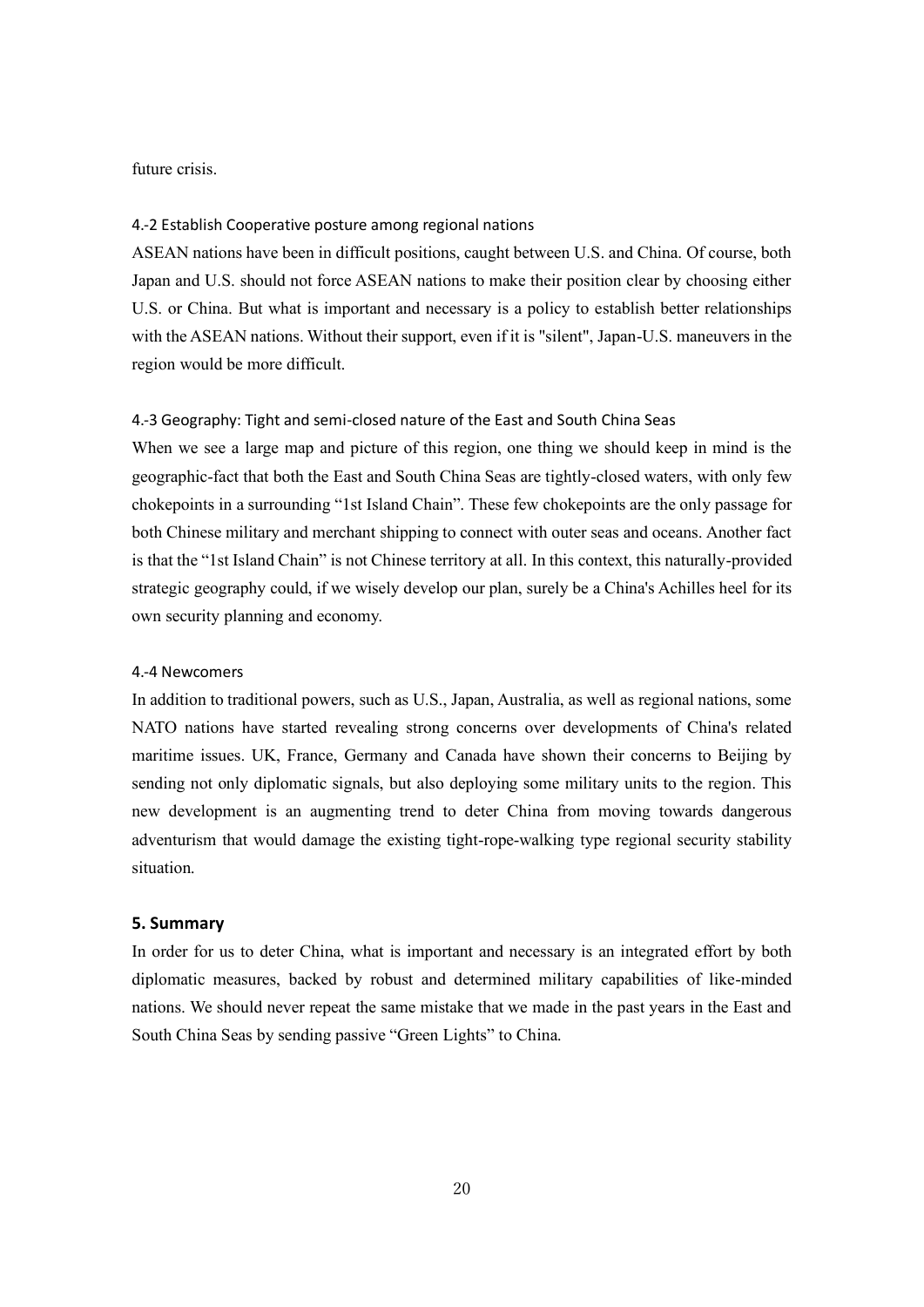## **International Law Analysis to Strengthen Deterrence in the Senkaku Islands**

James Kraska Chair, the Stockton Center for International Law U.S. Naval War College

- ➢ China has been undeterred in the South China Sea and the East China Sea in its persistent, low-intensity campaign to absorb maritime and island territories
- $\triangleright$  China's actions violate two fundamental norms of international law the proscription against the threat or use of force and the breach of international obligations under the law of state responsibility

#### **Violation of the Norms on the Use of Force**

China's maritime claims in the East China Sea violate the most fundamental norms of international law – principally, article 2(4) of the Charter of the United Nations, which proscribes that "[a]ll Members shall refrain in their international relations from the threat or use of force against the territorial integrity or political independence of any state, or in any other manner inconsistent with the Purposes of the United Nations."

- $\checkmark$  China's actions surrounding the Senkaku Islands are a threat of the use of force against the territorial integrity of Japan
- $\checkmark$  China's campaign is designed to undermine the political independence of Japan by decoupling it from its alliance with the United States
- $\checkmark$  China's activities are inconsistent with the Purposes of the UN, as set forth in article 1 of the Charter
	- China is aggressive in diminishing international peace and security and preventing Japan from fulfilling its obligations under the UN Charter to (1) take collective measures with the United States for the removal of threats to the peace and for the suppression of acts of aggression; (2) bring about by peaceful means adjustment or settlement of international disputes under the "principles of justice and international law" by attempting to compel a neighbor to divest from territory lawfully acquired some 130 years ago; and (3) creating conditions that "might lead to a breach of the peace."

China's aggression has violated article 2(4) of UN Charter because it demonstrates a series of hostile acts or demonstration of hostile intent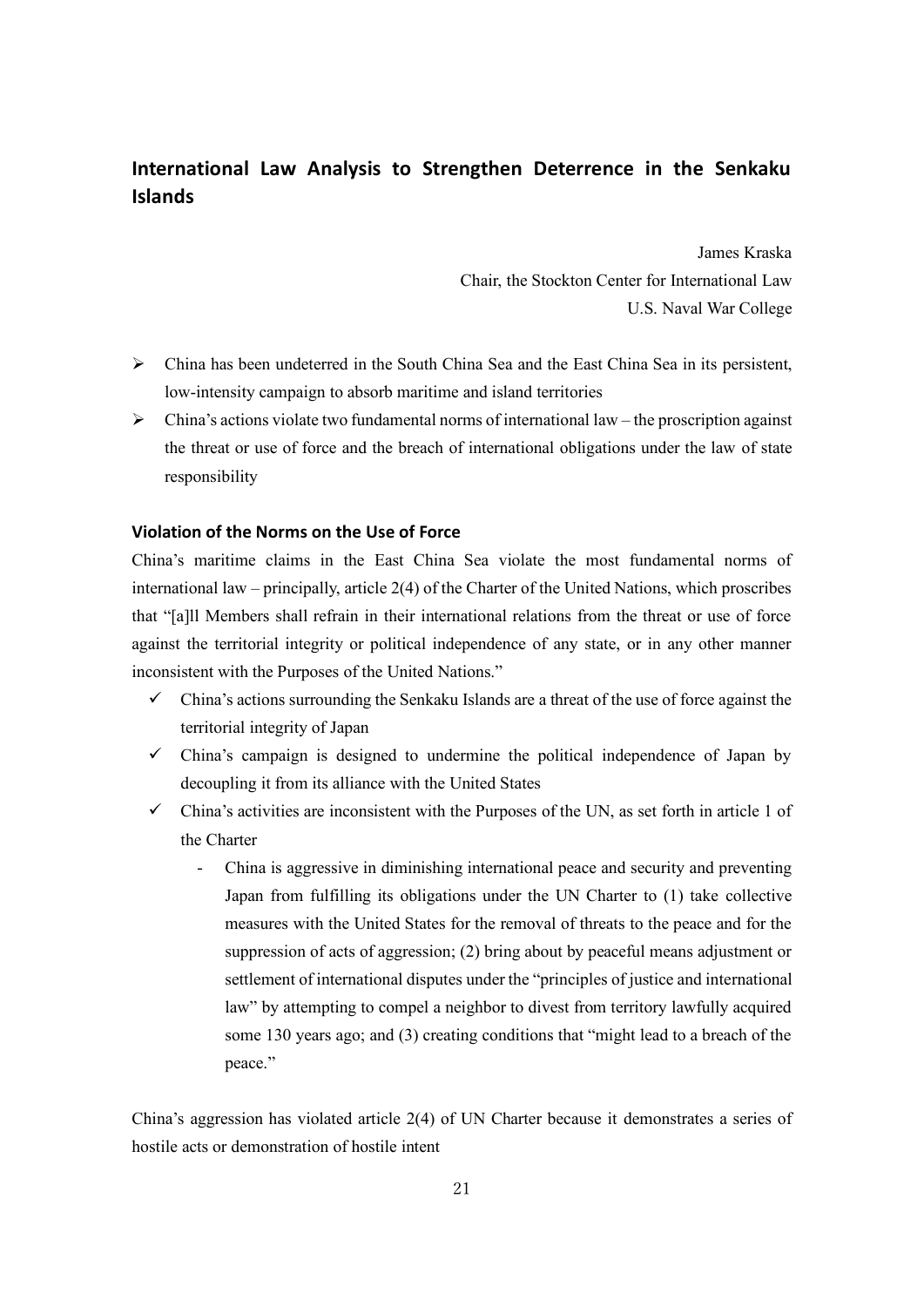- $\checkmark$  The Paramilitary Activities Case (Nicar. v. U.S.) (ICJ 1986) held that states may use selfdefense against aggression only in cases where it rises to a threshold of "gravity" or "scale and effects" that are tantamount to a conventional invasion
- $\checkmark$  The Oil Platforms Case (Iran v. U.S.) (ICJ 2003) held that states may not cumulate a series of low-level attacks into forming a single, cohesive campaign of aggression that triggers the right of self-defense
- ✓ The United States and Israel (and presumably Russia and China) do not accept the holdings of the ICJ in the Paramilitary Activities Case of the Oil Platforms Case
	- The United States was repudiated in both cases for using force against low-intensity aggression because the Court held that the acts of aggression did not trigger the right of self-defense
	- The ICJ held that the U.S. rationale for the use of force in self-defense did not meet the criterial of the two cases, even if Nicaragua or Iran had acted in violation of article 2(4).
	- Article 51 of the UN Charter permits the use of force in self-defense when the attack is tantamount to a conventional attack

#### **Violation of the Norms of State Responsibility**

Regardless of the legality of the use of force against low-intensity threats or attacks, China is internationally responsible for its internationally wrongful acts

- $\checkmark$  Wrongful acts are those that (1) consist of an act or omission that is (2) attributable to the state under international law and (3) constitutes a breach of an international obligation of the state.
- $\checkmark$  Internationally wrongful acts may be attributed to the state if they are conducted by any organ of the state or private persons whose conduct is attributable to the state

Whether an internationally wrongful act is governed by international law and the law of state responsibility is not affected by its characterization as lawful by internal (domestic) law of China, such as the China Coast Guard Law, Alabama Arbitration (a state cannot rely on its internal law as an excuse for not performing its international obligations)

Flag states have a duty to ensure that vessels that fly their flag comply with internationally accepted standards, article 94, UNCLOS

- $\checkmark$  Flag states are obligate to ensure that vessels flying its flag are not involved in IUU fishing, ITLOS Advisory Op on Fisheries
- $\checkmark$  The flag State has a "due diligence obligation" to take all necessary measures to ensure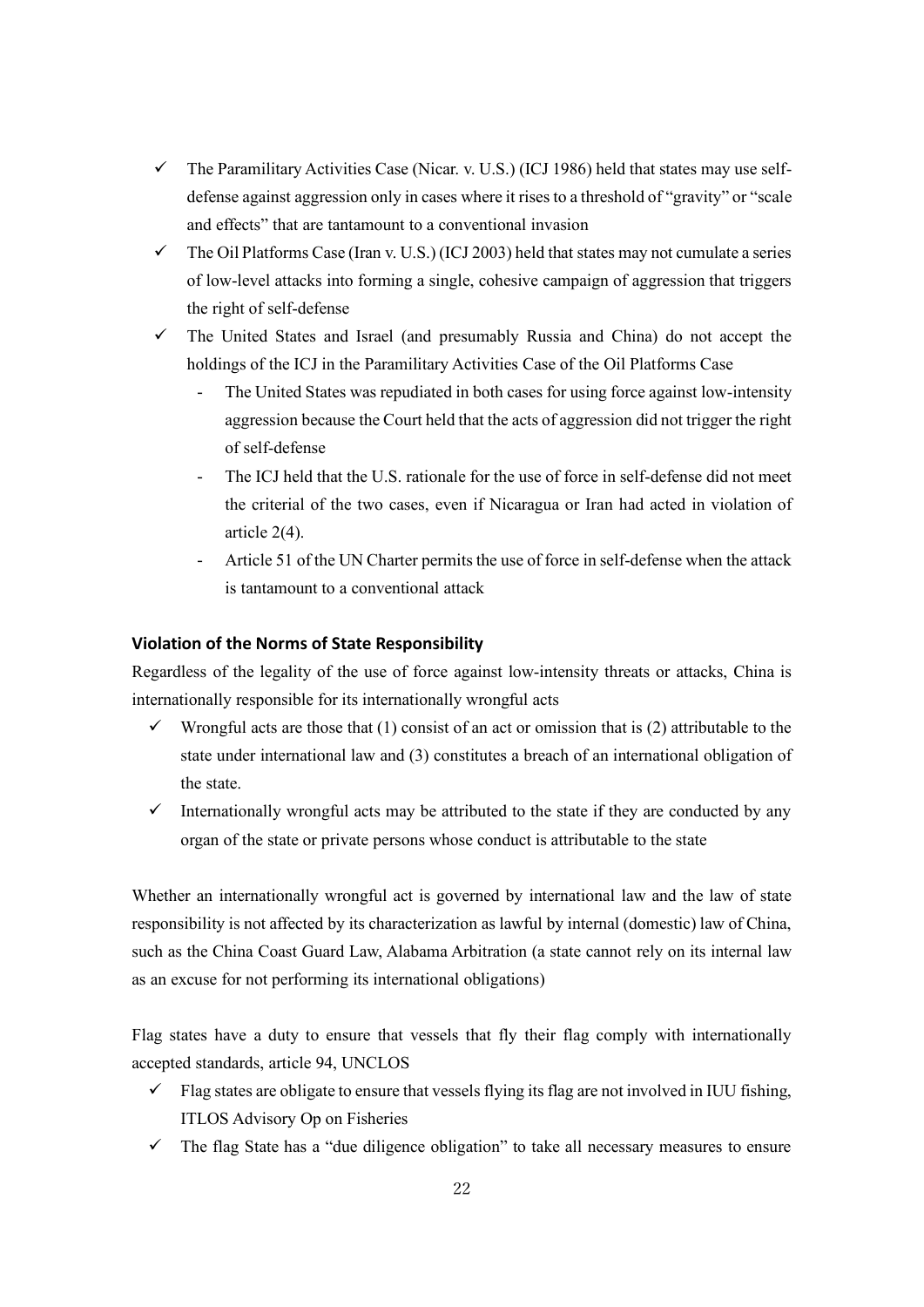compliance and to prevent IUU fishing by its fishing vessels

 $\checkmark$  China must exercise "due regard" for the rights of coastal states in the coastal state EEZ, South China Sea Award, para. 756

Flag states are responsible for damage caused by their warships or other government ships operated for non-commercial purposes, article 31, UNCLOS

Warships enjoy sovereign immunity, article 95, 96, UNCLOS

 $\checkmark$  "Warship" means a ship belonging to the armed forces of a State; bearing the external marks distinguishing such ships of its nationality; under the command of an officer duly commissioned by the government of the State and whose name appears in the appropriate service list or its equivalent; and manned by a crew which is under regular armed forces discipline.

China's presence operations, including the purported exercise of maritime law enforcement jurisdiction inside the territorial sea, contiguous zone, and exclusive economic zone of Japan constitute internationally wrongful acts attributable to China

- $\checkmark$  The operations by Chinese fishing fleets, including the maritime militia, are directed by and attributable to China
- $\checkmark$  The operations by ships of the China Coast Guard are immune from the jurisdiction of foreign states and enjoy sovereign immunity if they are owned or operated by the state and are on government, non-commercial service
- ✓ China's maritime militia are an "organ of the state" and they are part of the People's Armed Forces but it is a question of fact whether they are owned by the armed forces or under the exclusive control of the armed forces
- $\checkmark$  If Chinese maritime militia are not an "organ of the state," China still may be responsible for their conduct if they are empowered by the state of China to exercise elements of governmental authority under international law, if their master and crew are acting in that capacity, ILC Articles, art. 4
- $\checkmark$  The conduct of a person or group of persons shall be considered an act of a State under international law if the person or group of persons is in fact acting on the instructions of, or under the direction or control of that State in carrying out the conduct, ILC Article, art. 8

Consequences flow from the breach of an international obligation – the obligation to cease the illegal conduct and the obligation to make reparations against the injured state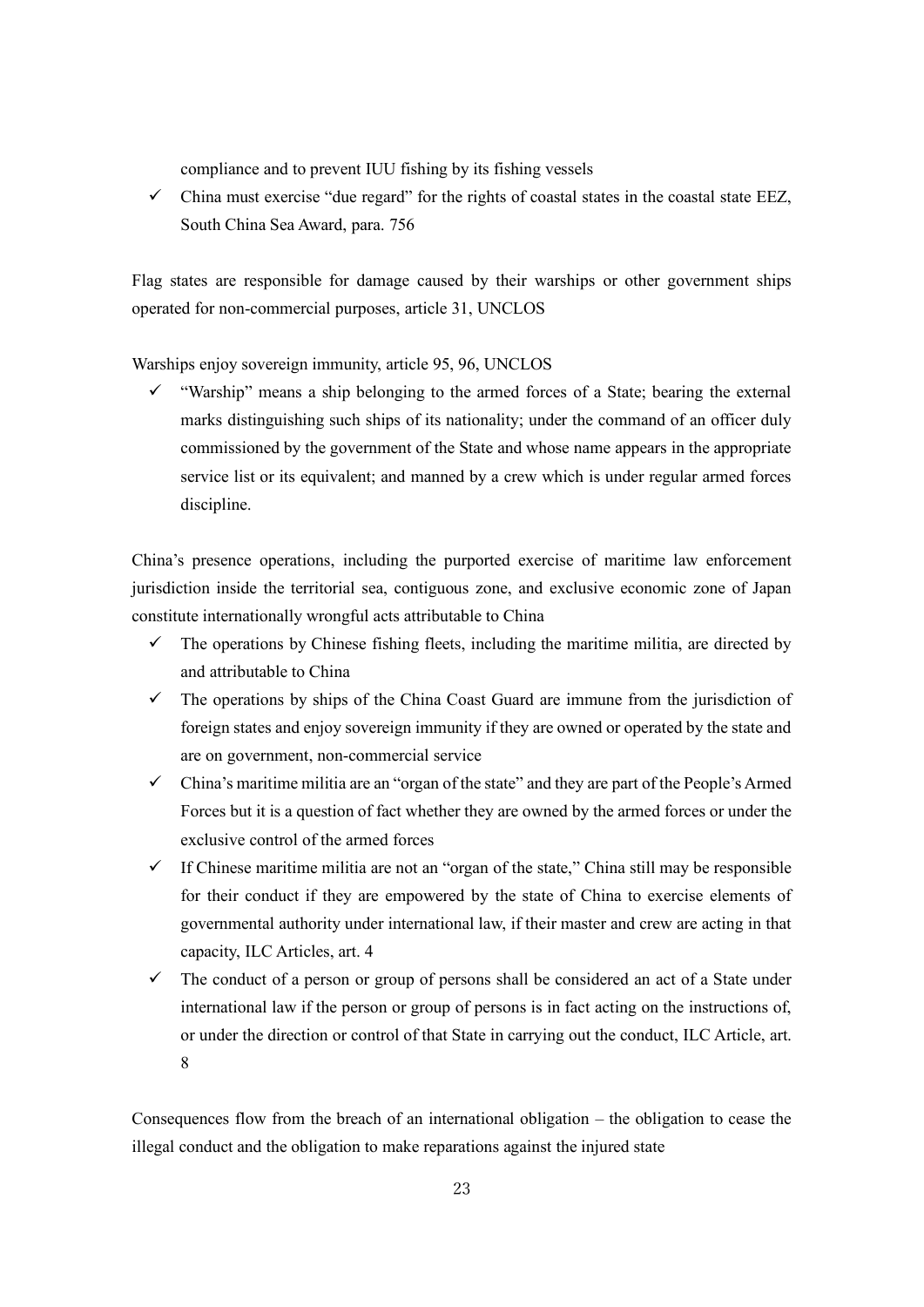- $\checkmark$  If cessation or reparations are denied to the injured state, it may unilaterally impose countermeasures
	- Countermeasures are measures, otherwise unlawful, taken against another state by way of response to an unlawful act by that state
	- Self-defense is not a suitable analogy since it is conceived as an inherent right in situations of armed attack
- $\checkmark$  Countermeasures include the suspension of any normal legal obligation to induce compliance or until such time as reparations have been made
- $\checkmark$  Collective countermeasures may also be permitted, although it is not clear whether states that are not directly injured may join an injured party in collective countermeasures. Countermeasures may be taken by a state "at the request and on behalf of any state injured by the breach, to the extent that the state may itself take countermeasures."
- ✓ Japan and the United States should think strategically and discuss and implement options concerning the imposition of collective countermeasures against China to deter aggression and unwind China's campaign against the Senkaku islands. This use of general international law is a mechanism that will strengthen deterrence and reduce the risk of escalation that could lead to armed conflict.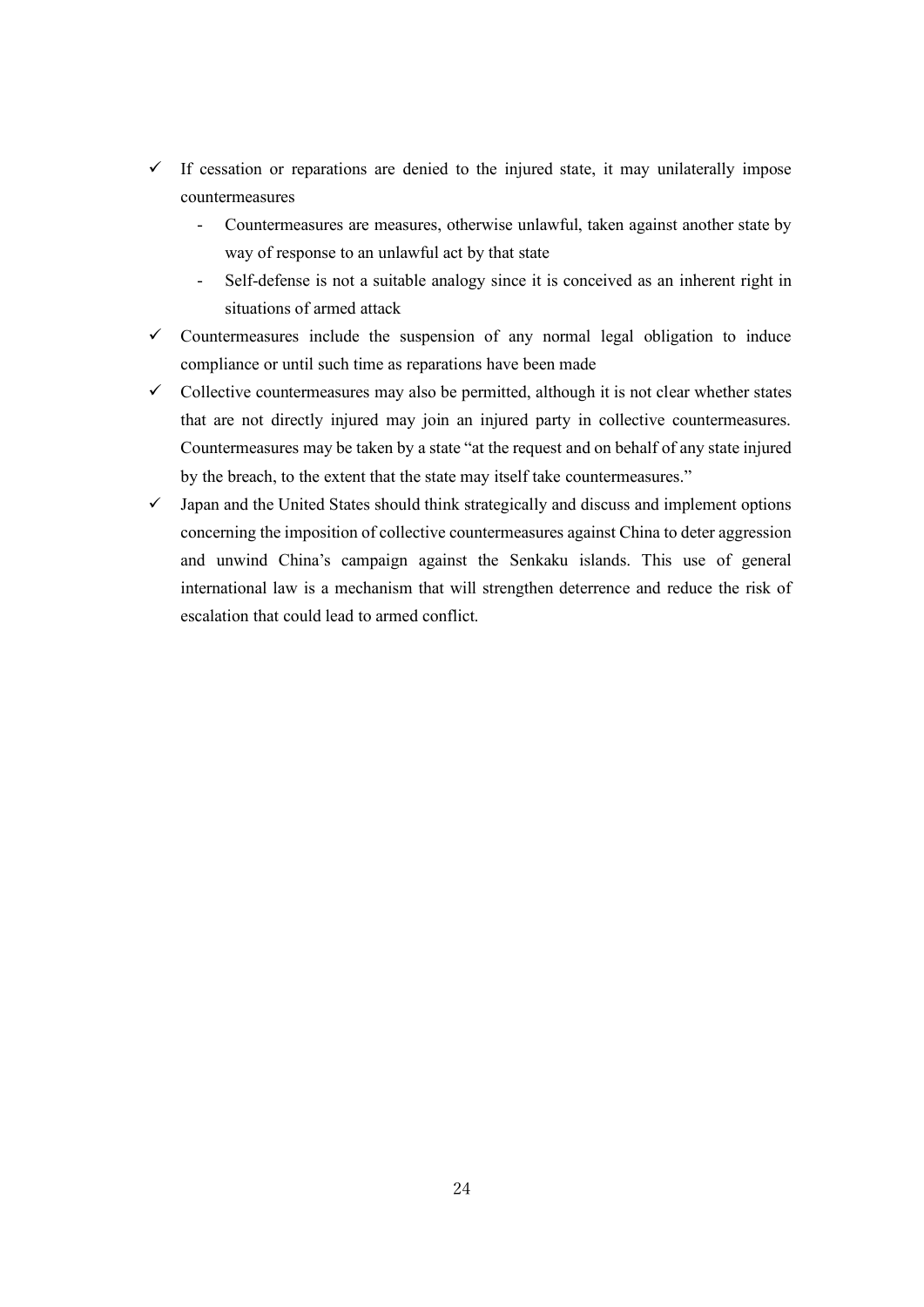#### **Indonesia-China Relations: Some Updates on the North Natuna Sea**

Shafiah F. Muhibat Deputy Executive Director for Research Centre for Strategic and International Studies (CSIS) Indonesia

Looking at the history of Indonesia's foreign policy, the "*bebas aktif*", or "free/independent and active", doctrine has served as a permanent compass in guiding Indonesia's foreign affairs since its independence. This translates to a number of distinct policies in the past, including the establishment of Association of Southeast Asian Nations (ASEAN). Amidst the ongoing international changes, Indonesia has been quite comfortable maintaining this.

Indonesia, like most other Southeast Asian nations, has traditionally followed a policy of nonalignment, or neutrality, to maitain good relations with both the United States or China with the aim to simultaneously accrue benefits from both relations. Despite negative news about Chinese investments in the country and episodes in the North Natuna Sea, relations between Indonesia and China have seen some positive developments in the past year. At the onset of COVID-19 pandemic, in the first half of 2020, China became Indonesia's main supplier of muchneeded personal protective equipment, and later on when vaccines became available in late 2020, China provided Indonesia with millions of Sinovac doses. Meanwhile, economic relations continued to expand, with China remaining as Indonesia's number one trading partner. In 2021, the two countries also agreed to increase infrastructure and maritime projects with a specific focus on Indonesia's less developed eastern islands.

In addition to economic ties and health cooperation, interesting initiatives also occured on the military front. In 2021, the Indonesian and Chinese navies conducted a joint military exercise in the waters near Jakarta to improve coordination during emergencies at sea. Two of China's guided-missile frigate ships and two Indonesian warships were reportedly conducting joint exercise. The Chinese navy also assisted Indonesia to search for the wreck of the submarine KRI Nanggala-402 in April 2021.

These developments on the military front took place despite the ongoing standoff in the North Natuna Sea, which occurred several times throughout 2021, when there was an escalation of Chinese Coast Guard (CCG) ships interfering Indonesia's Economic Exclusive Zone (EEZ). Most notably, the interference is discovered by oil exploration activity that was conducted by Indonesia in Tuna block from July 2021 to November 2021. It was found that CCG ships conducted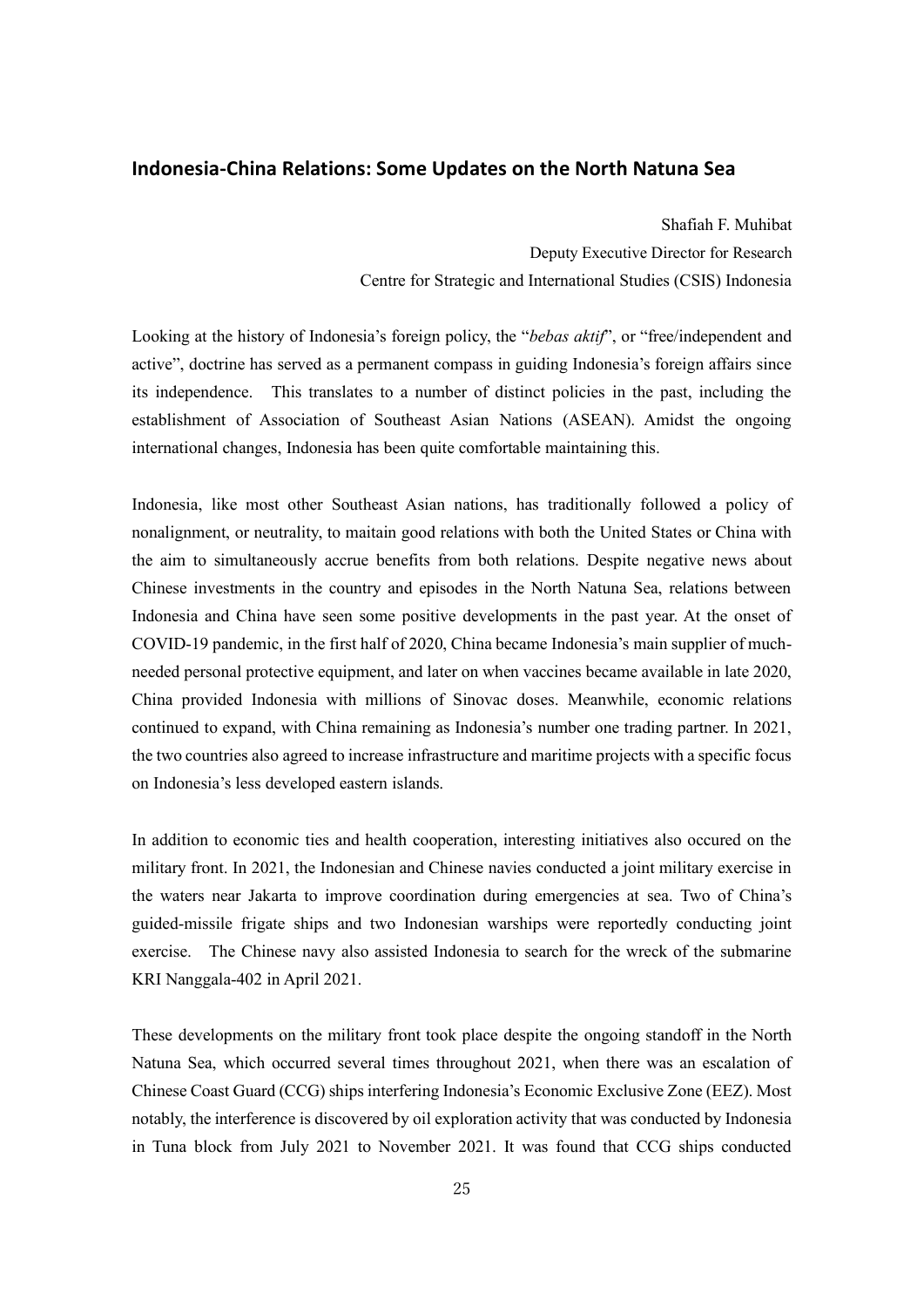harassment manoeuvres to the oil exploration activity in Tuna block. Moreover, China was also conducting illegal maritime survey activity through Chinese ship Haiyang Dizhi 10 since August to October 2021. Let's go through some of these incidents.

*China Coast Guard #5202.* CCG 5202 was detected on North Natuna Sea, near the Tuna block area on 17 July 2021. It is suspected that the ship has shut down AIS before entering Indonesia's EEZ since 25 June 2021. The CCG 5202 was then followed by patrol ships from BAKAMLA, KN, Tanjung *Datu*, and ships from the Indonesian Navy and KRI John Lie. The CCG 5202 left Tuna Bloc by 8 August 2021 and was replaced by the CCG 5305.

> .<br>Patroli Indonesia Pada Bulan Juli 2021 Di Natuna Utarc<br>KRI John Lie (TNI AL) dan KN Tanjung Datu (BAKAMLA)  $-6.5202$ ZEE Indone<br>Laut Natun ● Drilling Rig Blok Migas TUNA<br>► Coast Guard Tiongkok 5202<br>— KRI John Lie **Pulau Natunc**  $R_{\text{max}}$ — KN Tanjung Datu<br>\_\_<br>\_\_ ZEE Indonesia (Unila info@oceanjusticeinitiative.org<br>AlS: Marine Traffic Landas Konti

Picture 1: Position of CCG 5202 in July 2021

Source: Indonesia Ocean Justice Initiative, "Ancaman IUUF dan Keamanan Laut Indonesia - Juli 2021" (2021), [https://oceanjusticeinitiative.org/2021/08/02/ancaman-iuuf-di-indonesia-juli-](https://oceanjusticeinitiative.org/2021/08/02/ancaman-iuuf-di-indonesia-juli-2021/)[2021/](https://oceanjusticeinitiative.org/2021/08/02/ancaman-iuuf-di-indonesia-juli-2021/)

*China Coast Guard #5305.* CCG 5305 was detected entering Indonesia's EEZ zone from the early of August 2021 to the end of September or early of October 2021. The ship is followed by ships from Indonesian Navy, KRI *Bung Tomo*, and patrol ships from BAKAMLA and KN *Pulau Marore.* CCG 5305 was then replaced with CCG 6305.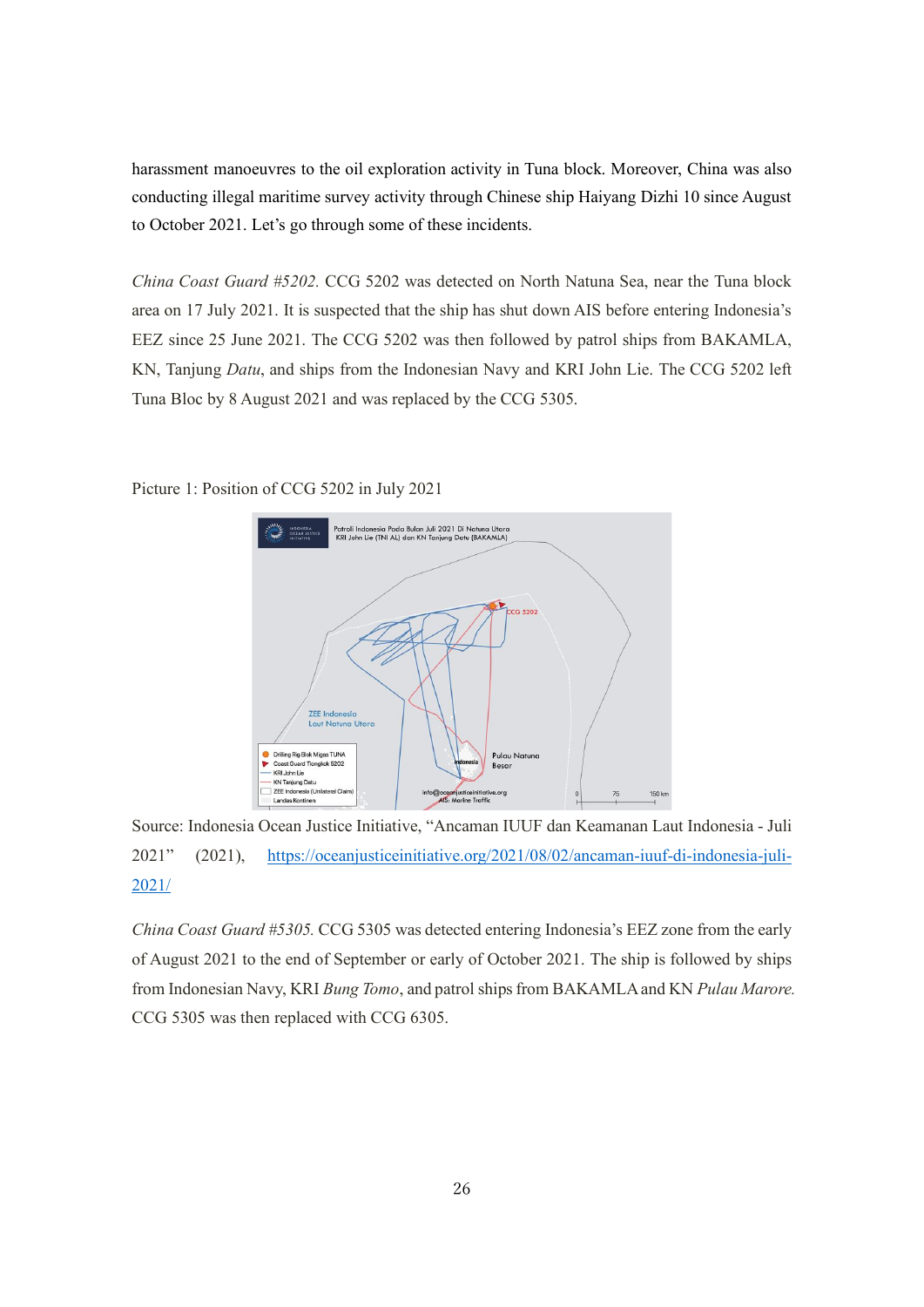Tuna Gas Bloc ugust 11, 202 **Noble Clyde**  $0.5<sub>nm</sub>$ **Boudreaux** (3.2nm northeast) **KRI Bung Tomo** China Coast Guard 5305 CSIS/AMTI *planet*. **KN Pulau Marore** 

Picture 2: Position of CCG 5305 on 11 August 2021

*Source: CSIS Asia Maritime Transparency Initiative, 2021, [https://amti.csis.org](https://amti.csis.org/)*

*China Coast Guard #6305.* The CCG 6305 was detected entering Indonesia's EEZ around the middle of October 2021 to 20 November 2021*.* The ship escorted Chinese maritime survey ship, *Haiyang Dizhi 10*.



Picture 3: Position of CCG 6305, October-November 2021.

Source: Indonesia Ocean Justice Initiative, "Ancaman IUUF dan Keamanan Laut Indonesia - Oktober & November 2021" (2021), [https://oceanjusticeinitiative.org/2021/12/03/ancaman-iuuf](https://oceanjusticeinitiative.org/2021/12/03/ancaman-iuuf-dan-keamanan-laut-indonesia-oktober-november-2021/)[dan-keamanan-laut-indonesia-oktober-november-2021/](https://oceanjusticeinitiative.org/2021/12/03/ancaman-iuuf-dan-keamanan-laut-indonesia-oktober-november-2021/)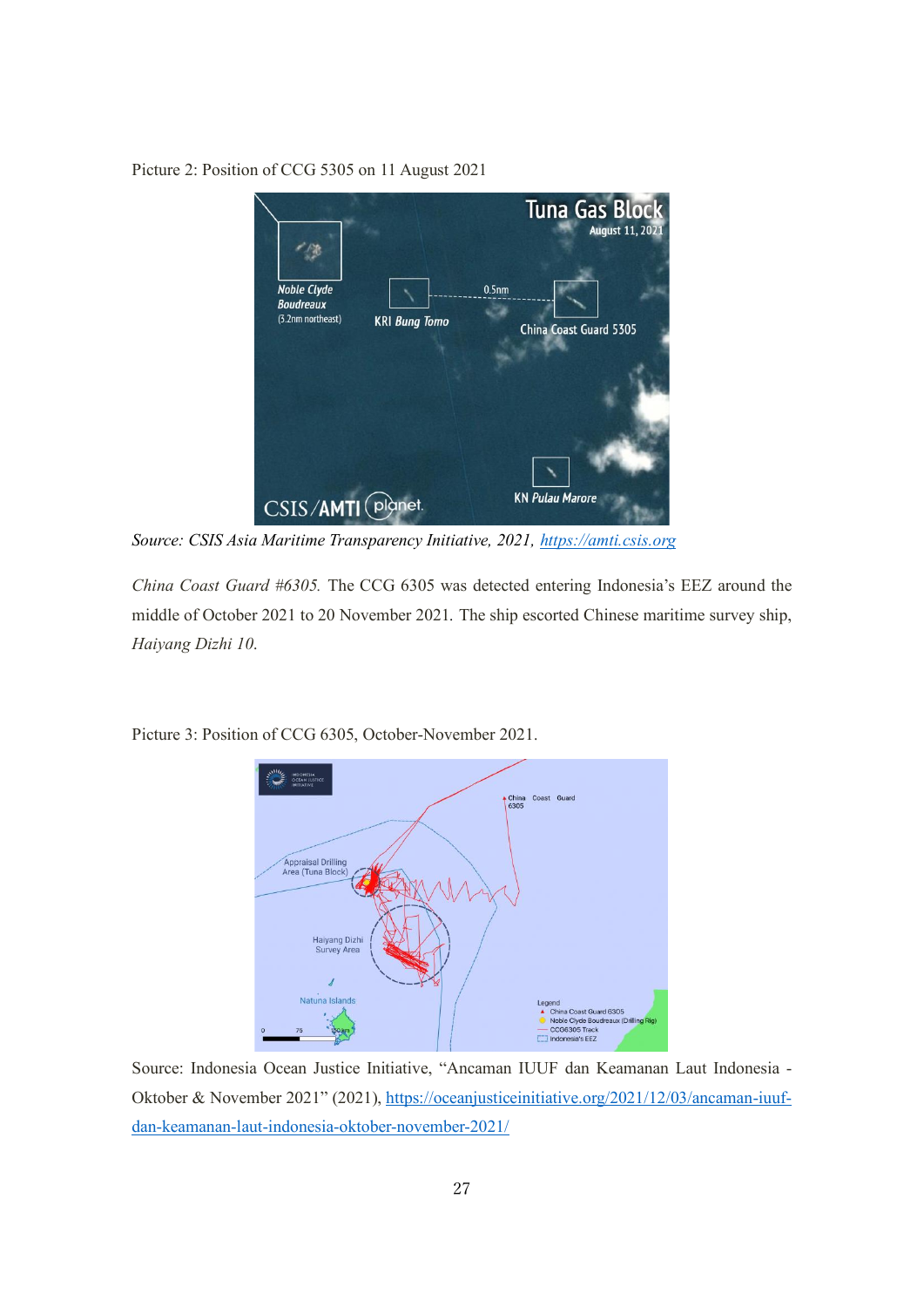*Illegal Maritime Survey Activity: Hai Yang Di Zhi 10.* On 31 August 2021, a Chinese-flagged research ship was suspected on conducting maritime survey activity on Indonesia's EEZ. The ship has visited more than 50 survey station points and has stopped at least for 30 minutes before moving to the next points. The CCG 4303 ship escorted the Haiyang Dizhi 10 ship until mid-September 2021, and it was replaced by the CCG 6305 ship until they finish the activity.



Picture 4: Position of Hai Yang Di Zhi 10, August 2021

Source: Indonesia Ocean Justice Initiative, "Ancaman IUUF dan Keamanan Laut Indonesia – Agustus 2021" (2021), [https://oceanjusticeinitiative.org/2021/09/02/ancaman-iuuf-dan](https://oceanjusticeinitiative.org/2021/09/02/ancaman-iuuf-dan-keamanan-laut-indonesia-agustus-2021/)[keamanan-laut-indonesia-agustus-2021/](https://oceanjusticeinitiative.org/2021/09/02/ancaman-iuuf-dan-keamanan-laut-indonesia-agustus-2021/)

*Illegal Maritime Survey Activity*: *Yuan Wang 6.* On October 2021, a survey ship *Yuan Wang 6* was detected entering Indonesia's EEZ. The ship was observed circling the North Natuna Sea area for approximately 42 hours before moving to leave Indonesia's EEZ on October 15, 2021. The activity was carried out in conjunction with the survey conducted by *Hai Yang Di Zhi 10.*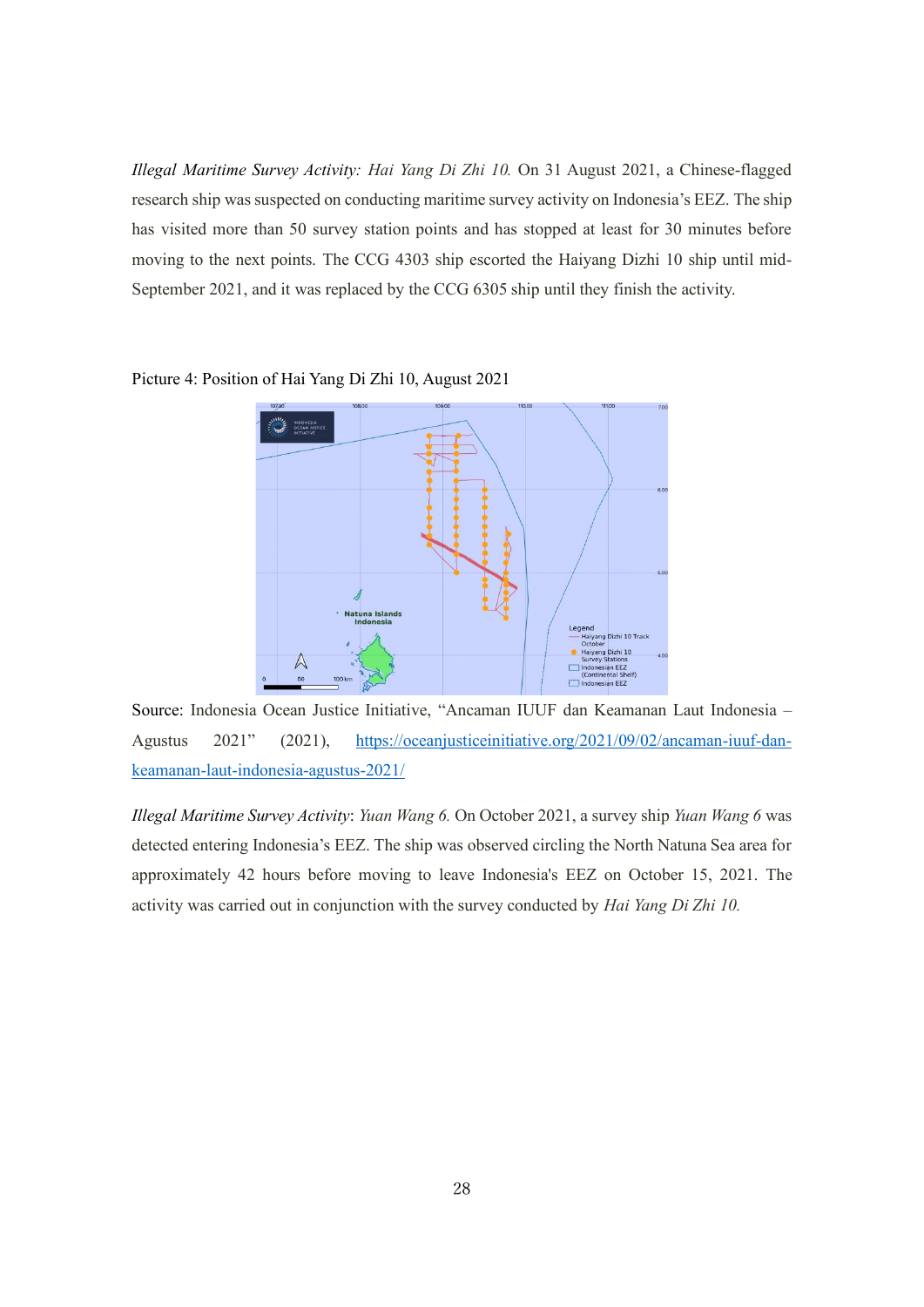Picture 5: Position of Yuan Wang 6, 13-15 October 2021



Source: Indonesia Ocean Justice Initiative, "Ancaman IUUF dan Keamanan Laut Indonesia – September & Oktober 2021" (2021)[, https://oceanjusticeinitiative.org/2021/10/21/ancaman-iuuf](https://oceanjusticeinitiative.org/2021/10/21/ancaman-iuuf-dan-keamanan-laut-indonesia-september-oktober-2021/)[dan-keamanan-laut-indonesia-september-oktober-2021/](https://oceanjusticeinitiative.org/2021/10/21/ancaman-iuuf-dan-keamanan-laut-indonesia-september-oktober-2021/)

Following each of these incidents, there were considerably minimal political responses from Indonesia, as the government prefers to downplay the incidents. On October 1, 2021, Foreign Ministry's Spokesperson, Teuku Faizasyah issued a statement: "The diplomatic communication mechanism continues to be used by Indonesia to discuss various issues of concern, including maritime issues, with China."**<sup>1</sup>**

On October 4, 2021, Head of Indonesian Naval Information Service at Indonesian Navy, First Admiral Julius Wijdojono commented on the presence of Hai Yang Di Zhi 10: "The (research) ship is outside national jurisdiction. There is no violation information yet."**<sup>2</sup>** On the presence of the KRI Bontang tanker in the North Natuna Sea, he added: "KRI Bontang is here because of its function as a liquid logistics aid ship, especially considering that there are several KRIs operating in the Natuna Sea."**<sup>3</sup>**

On October 14, 2021, Coordinating Minister for Maritime Affairs and Investment, Luhut Binsar Pandjaitan, said in a remarks in Washington DC, "We respect freedom of navigation in the Natuna Sea."<sup>4</sup> Furthermore he said that the government had discussed the issue with their counterparts

<sup>1</sup> "Kapal China Diduga Meriset di Natuna," Kompas, 3 October 2021.

**<sup>2</sup>** "TNI AL: Tidak Ada Pelanggaran Kapal Riset China di Natuna," CNN Indonesia, 4 October 2021, [https://www.cnnindonesia.com/nasional/20211004185539-20-703272/tni-al-tak-ada-pelanggaran-kapal](https://www.cnnindonesia.com/nasional/20211004185539-20-703272/tni-al-tak-ada-pelanggaran-kapal-riset-china-di-natuna)[riset-china-di-natuna](https://www.cnnindonesia.com/nasional/20211004185539-20-703272/tni-al-tak-ada-pelanggaran-kapal-riset-china-di-natuna) 

**<sup>3</sup>** Ibid.

**<sup>4</sup>** "Indonesia Ambil Sikap Hati-Hati Perihal Keberadaan Kapal Survei China di Natuna," Benar News, 19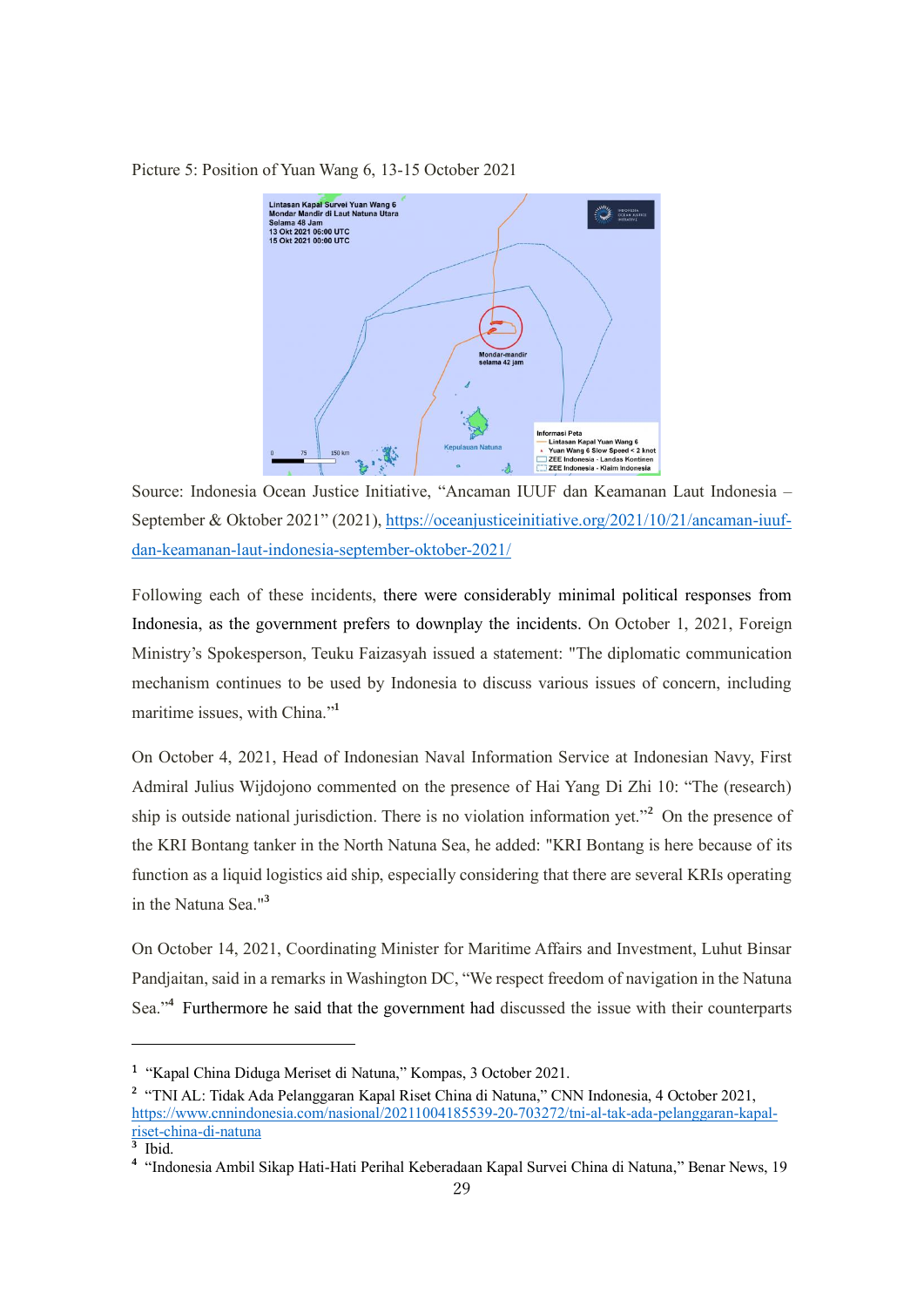in China, and that they had agreed to disagree in some areas, but he insisted that things are manageable so far. Minister Luhut likened the skirmishes to issues among siblings: "It's like being brothers; there are problems from time to time, but don't make it a huge deal."**<sup>5</sup>**

On December 22, 2021, the Head of Indonesian Maritime Security Agency (Bakamla), Vice Admiral Aan Kurnia, said in a press conference in Jakarta, "Indonesia will always be present on the North Natuna Sea to protect the country's sovereign rights from threats from other countries."**<sup>6</sup>** He argued that Bakamla also conducted 'diplomacy', meaning to reach out to maritime security agencies of countries in the region and outside the region. Similar to Minister Luhut, Vice Admiral Aan Kurnia also likened the problem to disputes among sibilings.**<sup>7</sup>**

From these comments/statements, it is apparent that Indonesia continues to pursue a nonconfrontational approach. Rather, the government stresses on the diplomatic process that has been established with China to resolve various existing problems.

Going back to, As I explained at the beginning, Indonesia has been making continuous efforts to maintain good relations with both China and the US, hence the current line of policy is to be expected. Nonetheless, if indeed the two Chinese survey ships did conduct marine surveys in the Indonesian EEZ, the Chinese government must provide access and information as required by UNCLOS Articles 246, 248, and 249. In this regard, the Indonesian government has the right to know what the Chinese ships Hai Yang Di Zhi 10 and Yuan Wang 6 were up to, thus should seek an explanation for the two ships' conduct in the Indonesian EEZ, as well as the disruptions created by CCG vessels' oil and gas exploration activities.

The COVID-19 pandemic has had some impacts on the South China Sea, among others on the postponement of Code of Conduct negotiations, on the lack of funding resources for Southeast Asian claimants to maintain their sea patrol or coast guards, and on the need for Southeast Asian states to seek closer ties with China on both health and economic cooperation. Recent incidents have shown a declining trend on the peace and stability on the South China Sea, thus it is in the interest of all regional actors that the dialogue and negotiation process could resume soon.

October 2021, [https://www.benarnews.org/indonesian/berita/china-natuna-indonesia-](https://www.benarnews.org/indonesian/berita/china-natuna-indonesia-10192021172522.html)[10192021172522.html.](https://www.benarnews.org/indonesian/berita/china-natuna-indonesia-10192021172522.html)

**<sup>5</sup>** Ibid.

**<sup>6</sup>** "Bakamla tegaskan Indonesia akan selalu hadir di Laut Natuna Utara," Antara, 22 December 2021, https://www.antaranews.com/berita/2600649/bakamla-tegaskan-indonesia-akan-selalu-hadir-di-lautnatuna-utara.

**<sup>7</sup>** Ibid.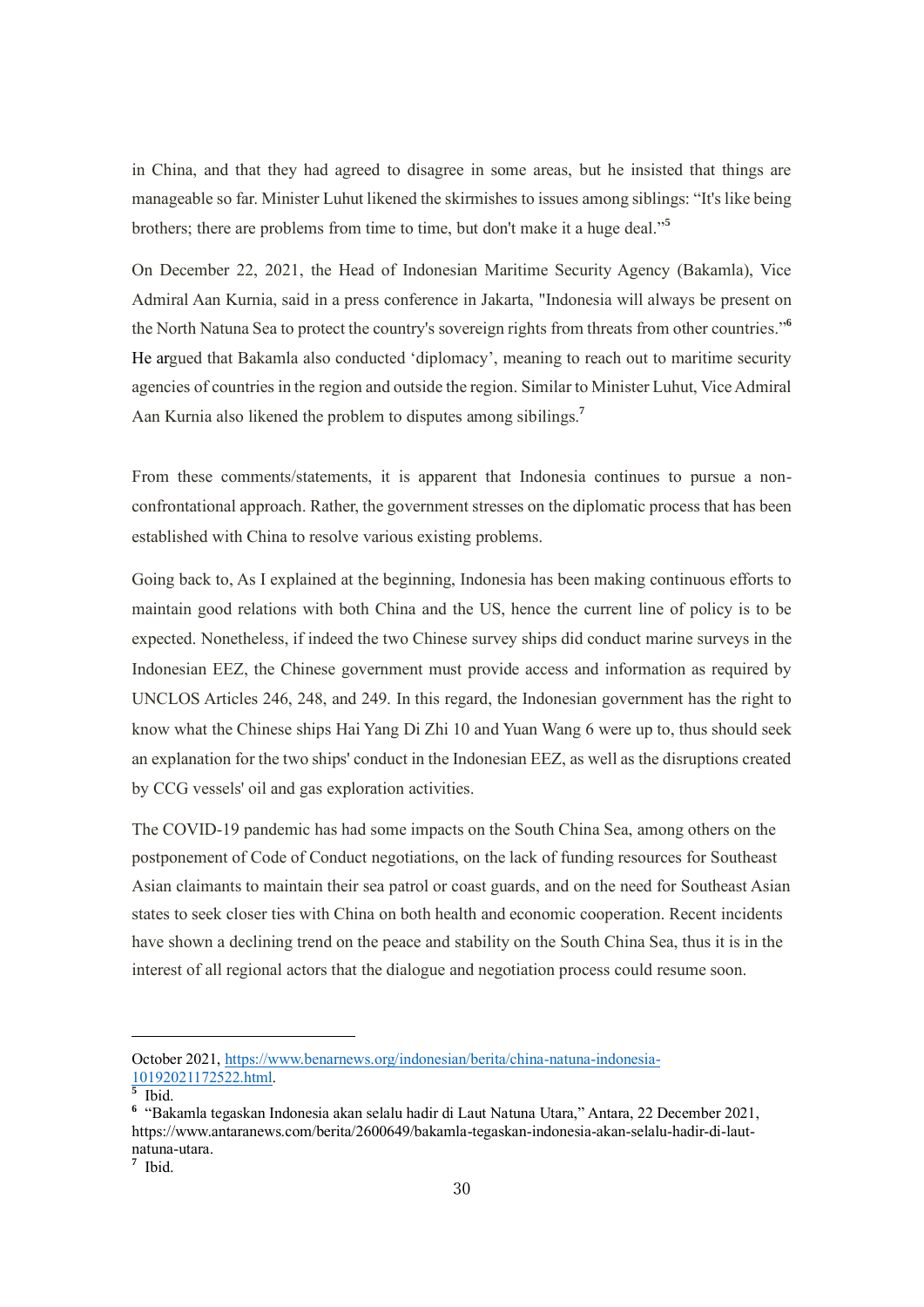# **Session 3 (Webinar): East Asian Maritime Security in the Context of the US-China rivalry**

## *Chair*

Prof. Hideshi Tokuchi

## *Panelists*

Prof. Ken Endo

Dr. Alexandra Sakaki

Prof. Mariko Kawano

Prof. James Kraska

Dr. Collin Koh Swee Lean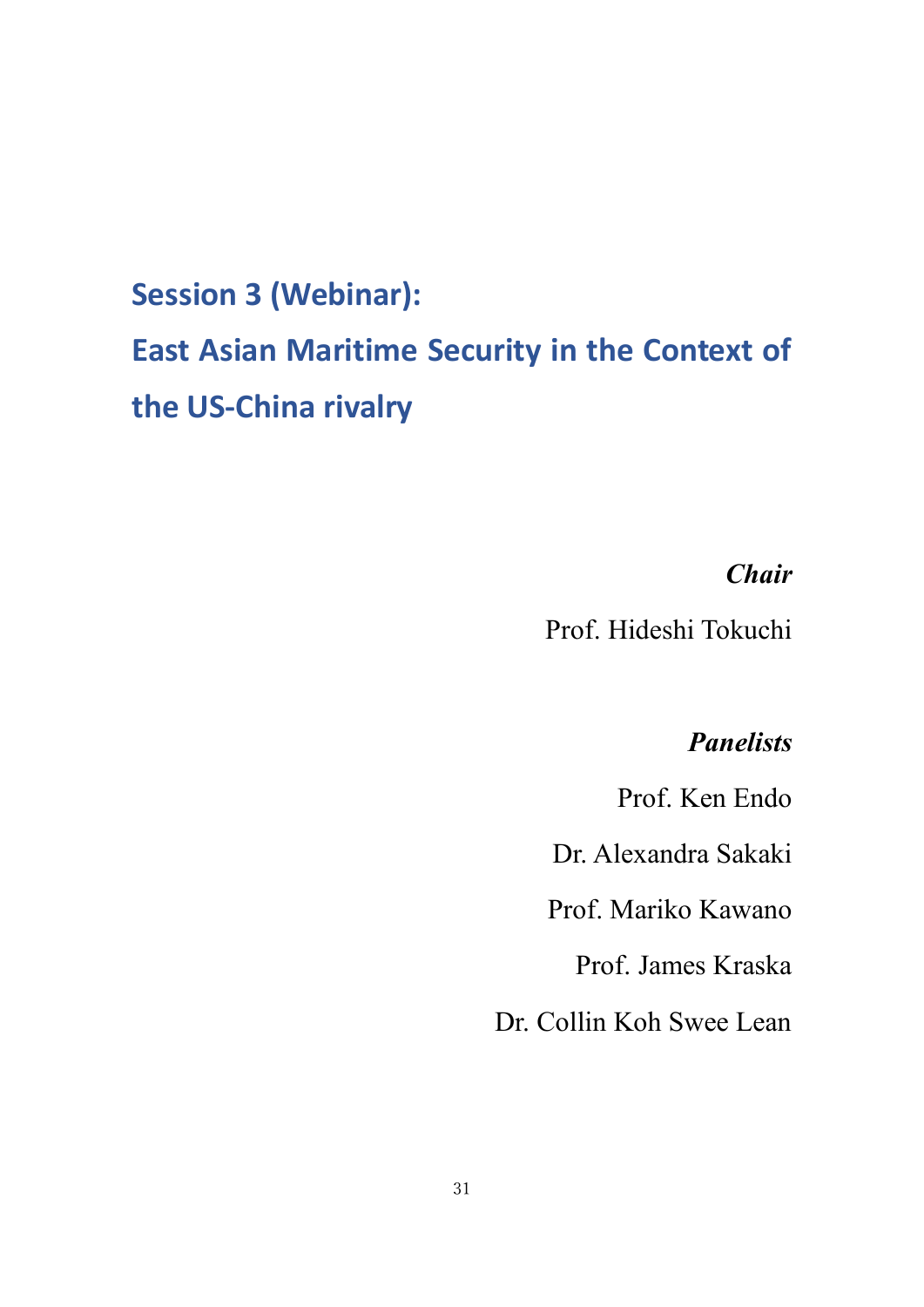## **How to check an ever more powerful and assertive China in the Indo-Pacific Region**

Ken Endo Professor of International Politics, School of Law Hokkaido University

Peace impossible, war improbable. This formula by Raymond Aron during the cold war looks charitable in the face of the fierce US-China systemic rivalries. I am not claiming that the war is imminent; yet, it may not be far-fetched to think of the possibility, given the growing power and assertiveness of China as well as the US' will and capability to stop it, while peace is certainly unlikely for the time being in East Asia. Here, there are a number of security challenges but, for the lack of space/time, the focus is made on China, notably the prospect of war and peace.

It is almost ritual to stress the growing power of China, military or economic. Its military expenditure rose from 9.93 billion USD in 1990 to 252.3 billion in 2020, more than a 25 times increase, according to the SIPRI. Concomitantly, the number of nuclear warheads is on the rise, while the middle range missile capabilities have been strengthened. This latter is particularly serious for Japan, as it is probably targeted at our soil and bases, inclusive of the US'.

The scope of an expanded military activities by China ranges from the consolidation of control over the South China Seas to the increasingly frequent intrusion of the warplanes into the Taiwanese Air Defense Identification Zone (ADIZ). In the meantime, the share of the Chinese GDP in the world reaches 18.33% by 2020. The prospect of a China overtaking the US by or during the 2030s is real.

A catch-up by a newly emergent power is nothing new. Just as the case of the historical precedents, the catching-up is about to equalize the caught-up in terms of power indicators: military, economy, finance, technology etc. The former aspires to change the status quo, made up by the latter. The latter is in the state of denial, anger, and anxiety keen to protect its prerogatives. It is thus justifiable to trace the historical precedence back to the Peloponnesian war à la Graham Allison. To manage the process however remains far trickier than to analyse it.

Most of the proposed solution points to the re-building of military strengths, renewed economic investments, tightened export and technological controls, and revigorated alliances and new alignments, so as to regain some sort of balance vis-à-vis an ever growing China. Certainly, these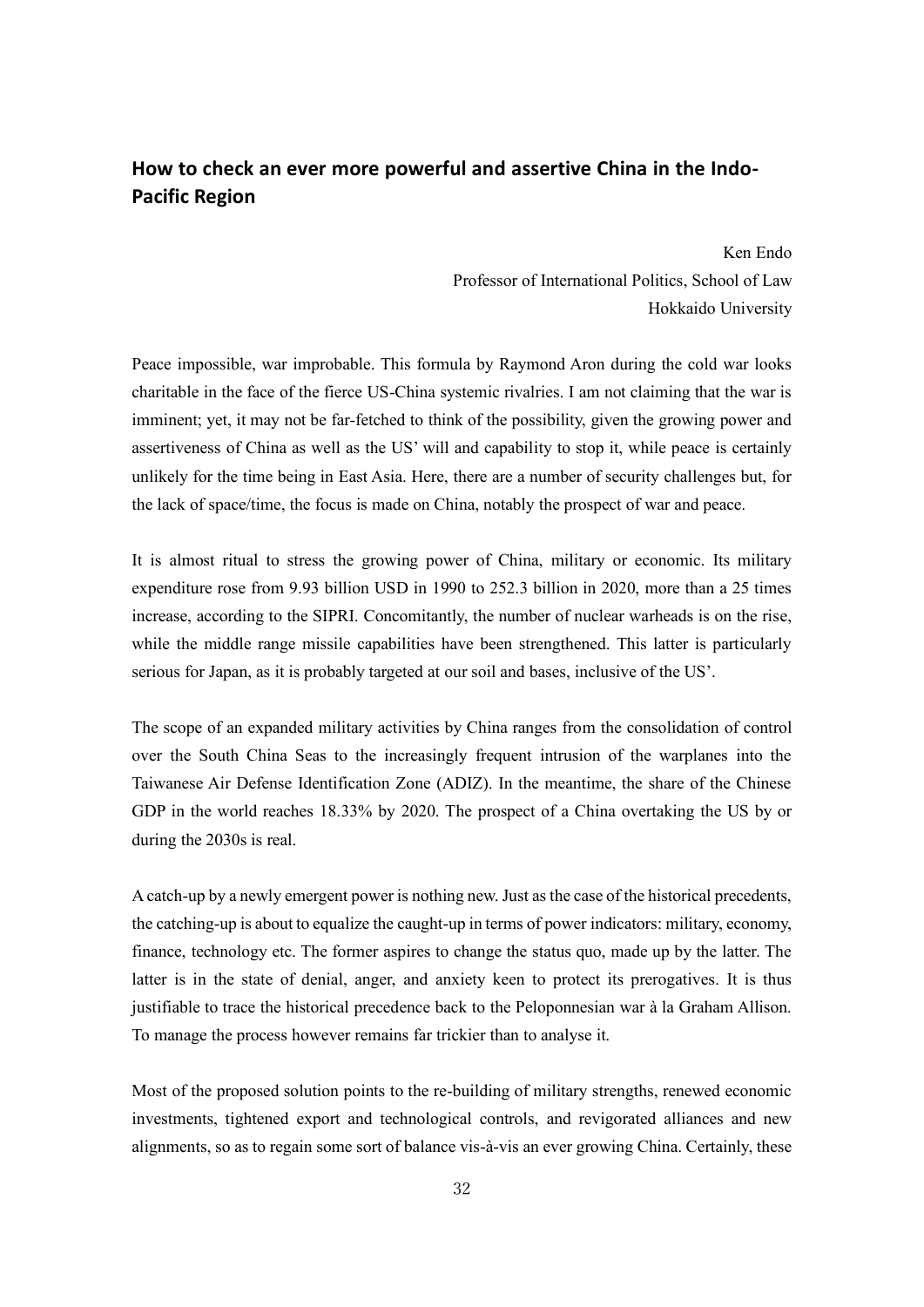measures are badly and urgently needed. It requires Japan, for instance, to try to fill the widening gap in close cooperation with the allied and likeminded. It means a lot, even if we confine ourselves to the military aspects: increasing the budget and personnel, operationalizing and upgrading the SDFs, planning and exercising on the contingencies, reinforcing the attacking capabilities, lifting the constitutional constraints, etc.

At the same time, nonetheless, we cannot stop thinking here. Having emphatically admitted the need to run counter to China, both militarily and politically, for a decade or so from now on, I would like to stress the three points in order to reduce the risk of war and sustain a relatively liberal world order: 1) US remains superior but less dependable, 2) the long-term thinking of arms control and reduction, 3) the usage of free trade mechanism at once to check and to maintain relations with China.

1) The story of an American decline runs for decades. This time, it may be more serious than the previous times, as the US itself is deeply divided and China is the opponent. Yet, as it stands, the US commands an impressive lead. Its 2020 military budget is three times bigger than China's. It is true that the US as the world power can allocate only the limited resources to East Asia, as opposed to China, it has accumulated military resources (and experiences) over the decades. Politically, too, it has a number of allies, whose combined resources surpass the Chinese ones. The US also remains a superb site for technological innovations. There are speculations that the US will take over an ageing China, in terms of economic size, even after the latter becomes the world's largest economy. Thus, we must assess the trends carefully so as not to be excessively pessimistic.

The source of concerns come more from inside the US. As its people are polarized, the governing elites are increasingly inner-looking. Its narrow world view undermined the capacity to view things in the long-term, and to care about its allies. We have witnessed this last year in the processes of its withdrawal from Afghanistan and of establishing AUKUS. Its lack of attention to, let alone of interest in, the Comprehensive and Progressive Agreement for Trans-Pacific Partnership (CPTPP) causes an uneasy feeling at Tokyo, as China goes on a diplomatic offense by applying for the partnership. Noticeably, these took place under the (rather professional) Biden -- not Trump -- administration.

We would better assume a still powerful but increasingly undependable US for the time being.

This entails serious implications. Amongst them is the defense of Taiwan – a pivotal island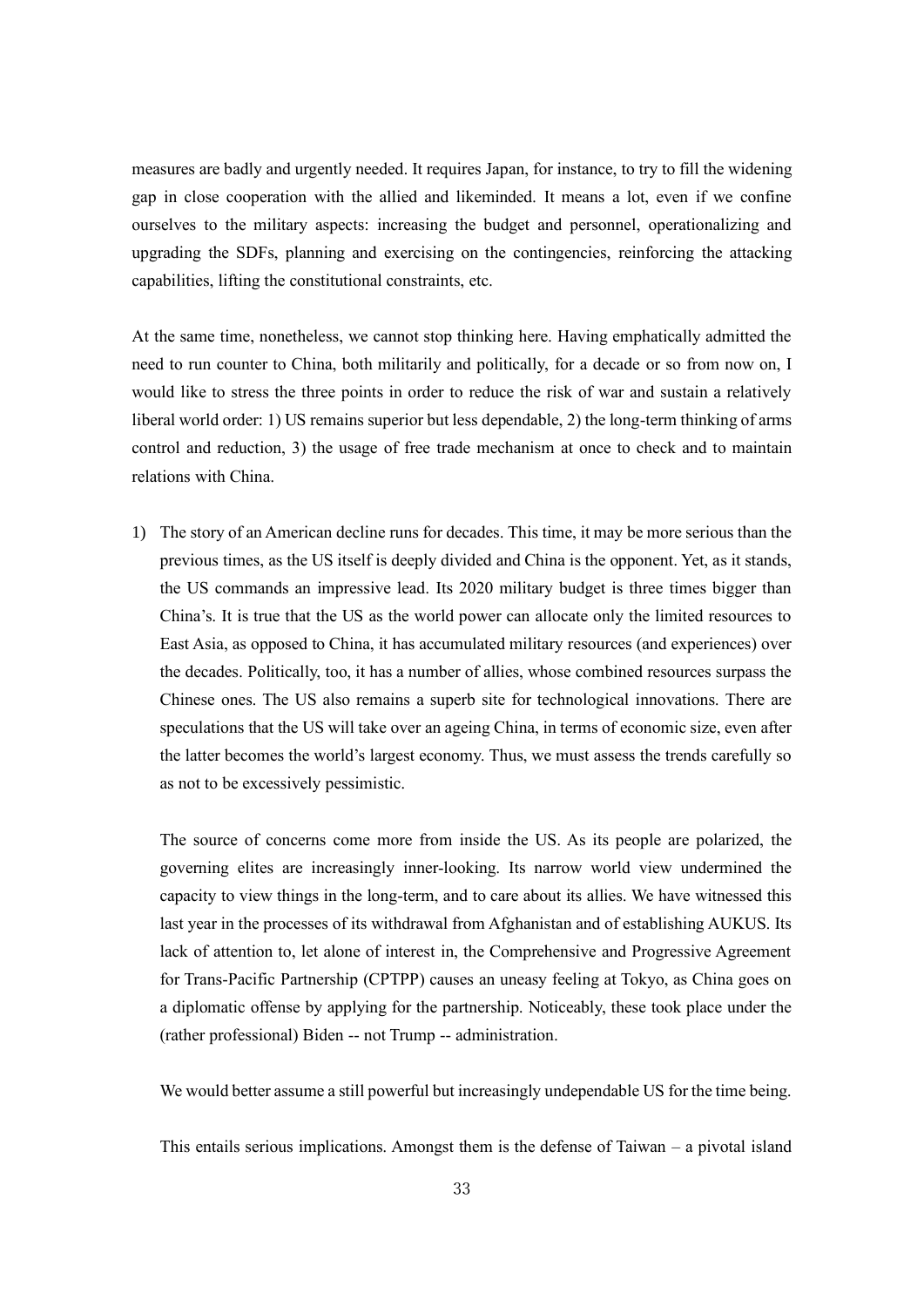for the Indo-Pacific maritime security. Without the determination and sufficient resources on the part of the US, it would be impossible to stop the long-term ambition of Beijing to 'unify' Taiwan. South Korea is generally not interested in Taiwan, while Australia is a little far, let alone the European countries. Here, Japan has a vital role to play some role in keeping stability in the region.

2) The world entres into yet another phase of arms race, akin to the interwar period or the cold war. In view of the visible expansion of military capabilities on the part of China, we need to pour the material and human resources to check it. Yet, in so doing, an endless escalation of arms race should be avoided. This is because security is not the only value, even if it is seen a primary one. Liberty, rule of law, and human rights are important, as is with the quality of life. As Barry Buzan puts it, the logical endpoint of security is paranoia. Unfortunately, it is not hard to see the concrete examples around, as the educational institutions and cultural activities are being targeted at under the name of security. We should thus pursue security, to the extent that maintaining security is compatible with these other important values; beyond the point of equilibrium, we need to think twice, as it involves incalculable costs and harms other values that we cherish.

We must ensure our own military expansion lead to peace in which other values survive. While it would take much energy and time, we should persuade China the ongoing arms race could and should be mitigated for mutual interests and use our plan of a military expansion in order to bring them into arms control and reduction negotiations, in such a way as the double track decision by the NATO in the late 1970s did. This would reduce the risk of security dilemma, lessen the possibilities of accidental military clashes, and thus create a less tense atmosphere for coexistence.

It could start from a non-imminent issue such as AI weapons. Yet eventually it must cover the more pressing issues like middle range missiles and nuclear warheads.

3) Where goods don't cross borders, they say, soldiers do. It may well sound naïve in recent days, as the economic statecraft is high on the agenda, yet a mutually beneficial mechanism of trade and investment remains a traditional way to assuage the prospect of a war. One of the most recognizable differences between the cold war and the current periods lies in the depth of economic and financial interdependence amongst the conflictual parties. The US and China never closed the back channels in the economic and financial arenas, even at the height of confrontations. The sanctions the US poses on China always stops short of full scale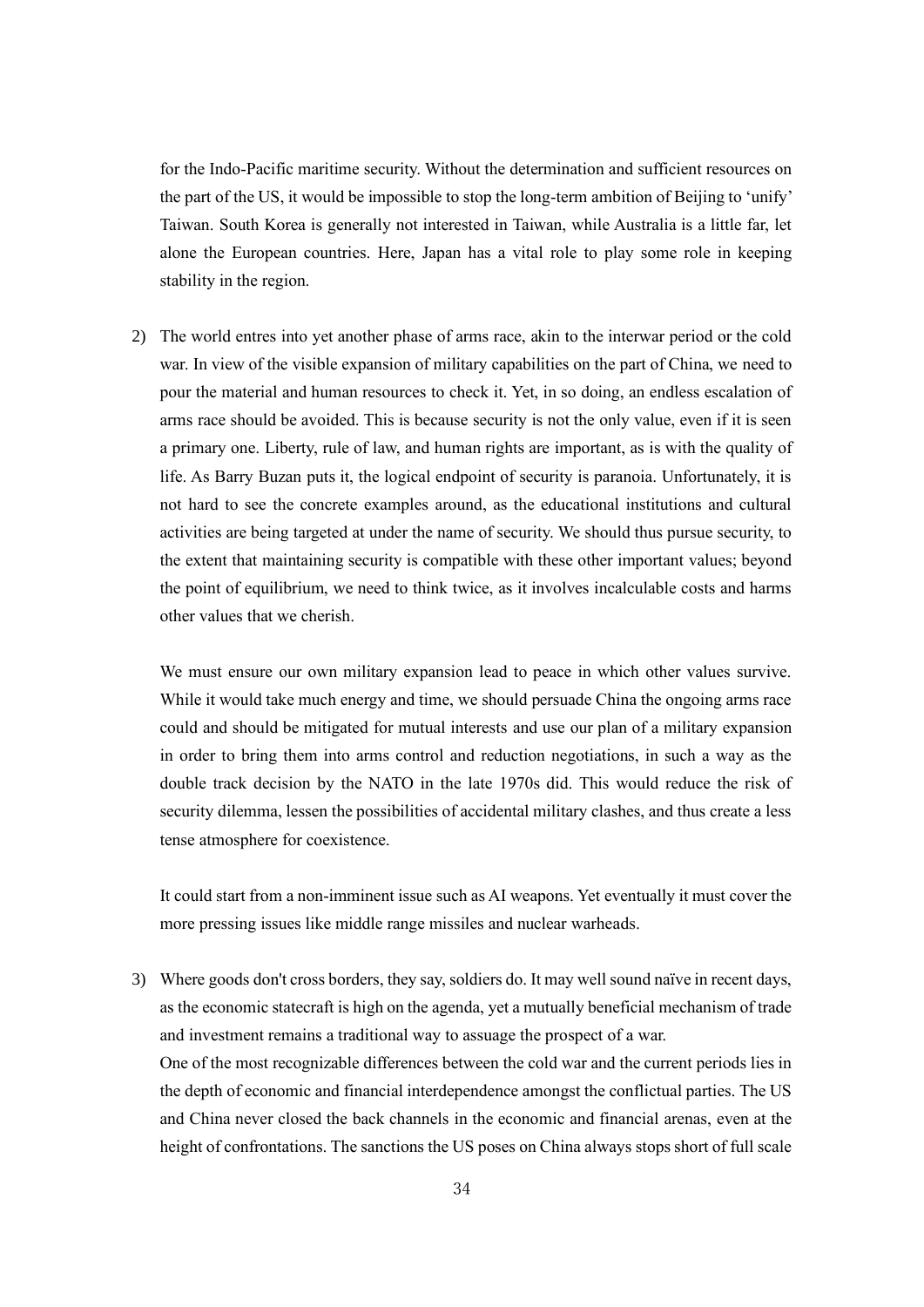punishments, in particularly in the banking and financial sectors.

On January 1 this year, the Regional Comprehensive Economic Partnership (RCEP) agreement came into effect as it was ratified by 10 of the 15 signatories in the Indo-Pacific region (and on February 1, South Korea ratified it too). This grouping will establish a free trade zone with a GDP that accounts for 30% of the world's total. This is more than twice the size of the CPTPP, which was promoted by Japan.

Of particular significance about the RCEP is its integration of the three major economies of Japan, China, and South Korea. From auto parts to frozen rice, the interdependence between Japan and China will be deepened further. It is also significant that South Korea, which has high tariff rates, will immediately eliminate around 40% of its tariffs. Over the next 20 years, about 90% of tariffs will be eliminated in the region. With this setup, the construction of an intra-regional value chain that includes the Association of Southeast Asian Nations (ASEAN) will also be deepened. A team from the United Nations Conference on Trade and Development (UNCTAD) has calculated that Japan will benefit most from this agreement.

It would be foolish to renounce the economic benefits as well as the possibilities to maintain the relations with China, as is widely perceived by the member countries. Japan, too, would gain from this economic re-alignment. Here, it should act carefully not to alienate the US, the ally for its own security, yet the opportunities opened up by the RCEP as well as the CPTPP go beyond the binary view of whether one should choose the US or China.

So far, the US does not openly oppose the RCEP. With it, Japan and other members secure the basis of economic interdependence. In this context, the CPTPP can be seen an additional framework of a higher order, as it aims to reduce tariffs more aggressively and to enhance the regulatory standards and qualities. China, which applied to join the CPTPP, has for the first time in a long time put itself in the position of being a "demandeur." This composition is not bad for Japan. After all, Japan led the establishment of CPTPP and has veto power as a current member, it has little to lose even if China does not join it, as the RCEP is already in place.

There is room for Japan and the rest of the world to take advantage of this opportunity to correct and mitigate the China problem. For instance, Tokyo should take this opportunity to move to prevent China from unilaterally deviating from universal rules. During the past decade or so, China has baffled many countries with its coercive economic diplomacy. The list includes Japan over rare earth materials and Norway over salmon in 2010, South Korea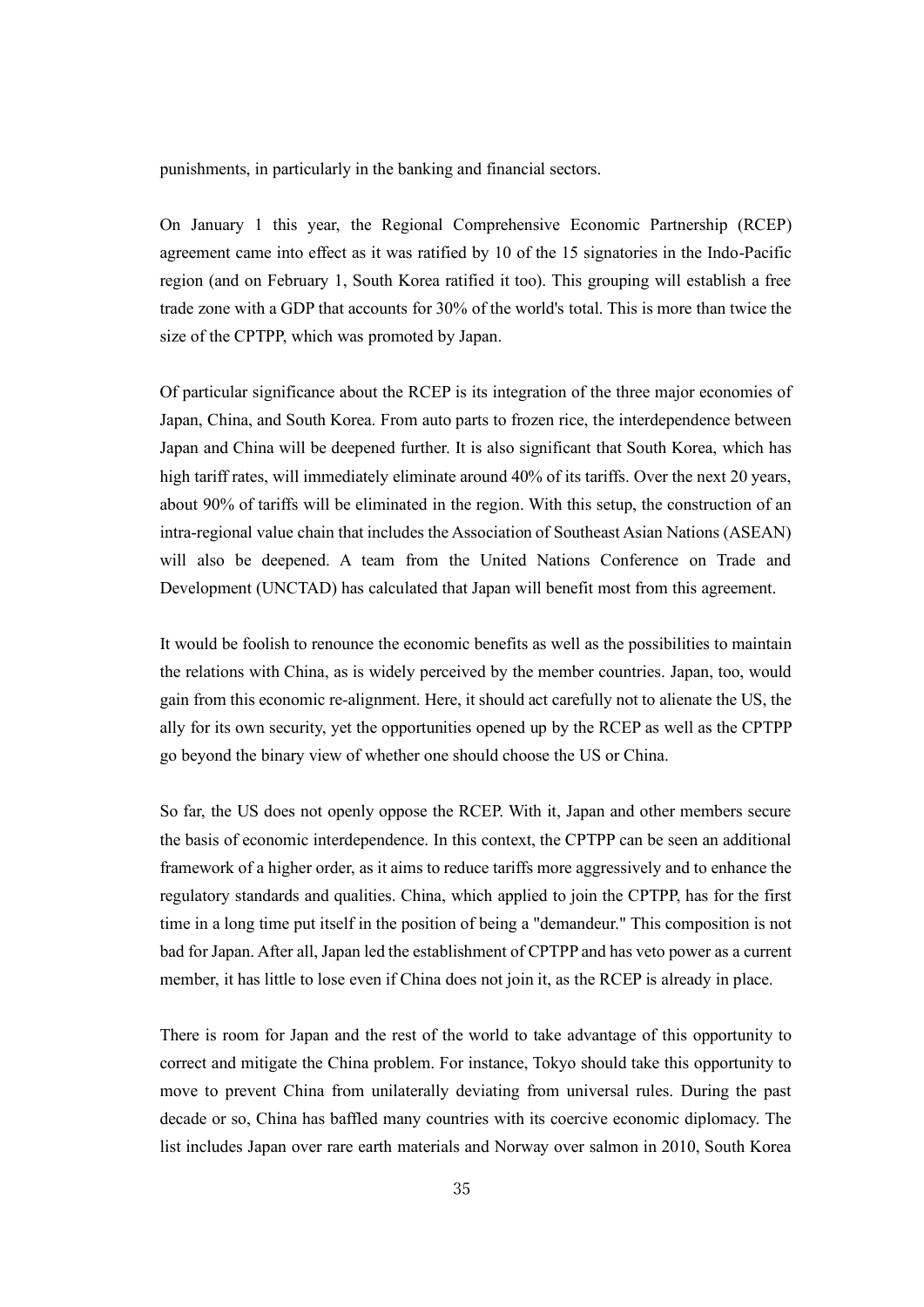over tourism in 2017, Australia over barley, coal, and other items in 2020, and Lithuania over industrial products in 2021. This is an act of economic punishment for political differences, backed by China's huge market and purchasing power. It is necessary and desirable for Japan and the world to put some kind of a stop to it, for instance, by obtaining a protocol banning a de facto delay in import and by allowing other members to take counter-measures collectively.

In light of China's traditional tendencies, this is a difficult enough task on its own, but it is also important to additionally work to bring some relief to political and military matters. In urging a gradual reduction in the establishment of military bases, the flying of warplanes, the intrusion of (armed) fishermen and public vessels in politically disputed areas, as well as in calling for a stop of the human rights abuses in Xinjiang and Hong Kong, it would do no harm to bring up the CPTPP membership application. To use a rather cold-hearted metaphor, take as much as you can before you let them into the room, and if the tactic does not work, let them stand in the hallway forever.

Thus, we should make political use of new economic re-alignments in our favour.

The military and economic expansions of China as well as its growing assertiveness cause great tensions in East Asia. Ostensively these involve risks, to which we must run counter, particularly in the alliance with the US and other likeminded countries. Yet, in so doing, we must equally carefully manage the art of counterbalancing. First we must recognise our own strength properly. Second, overdoing it militarily would dent our own economy, quality of life, and indeed security too. Third, when trying to regain military balance, we would better propose a joint reduction of arms in the future, persuading China on the mutual interests in controlling the arms race. These also help ourselves not to militarise our own societies. And finally, the means to balance against a growing power of China are not confined to the military. The opportunities opened by CPTPP and RCEP must be used wisely.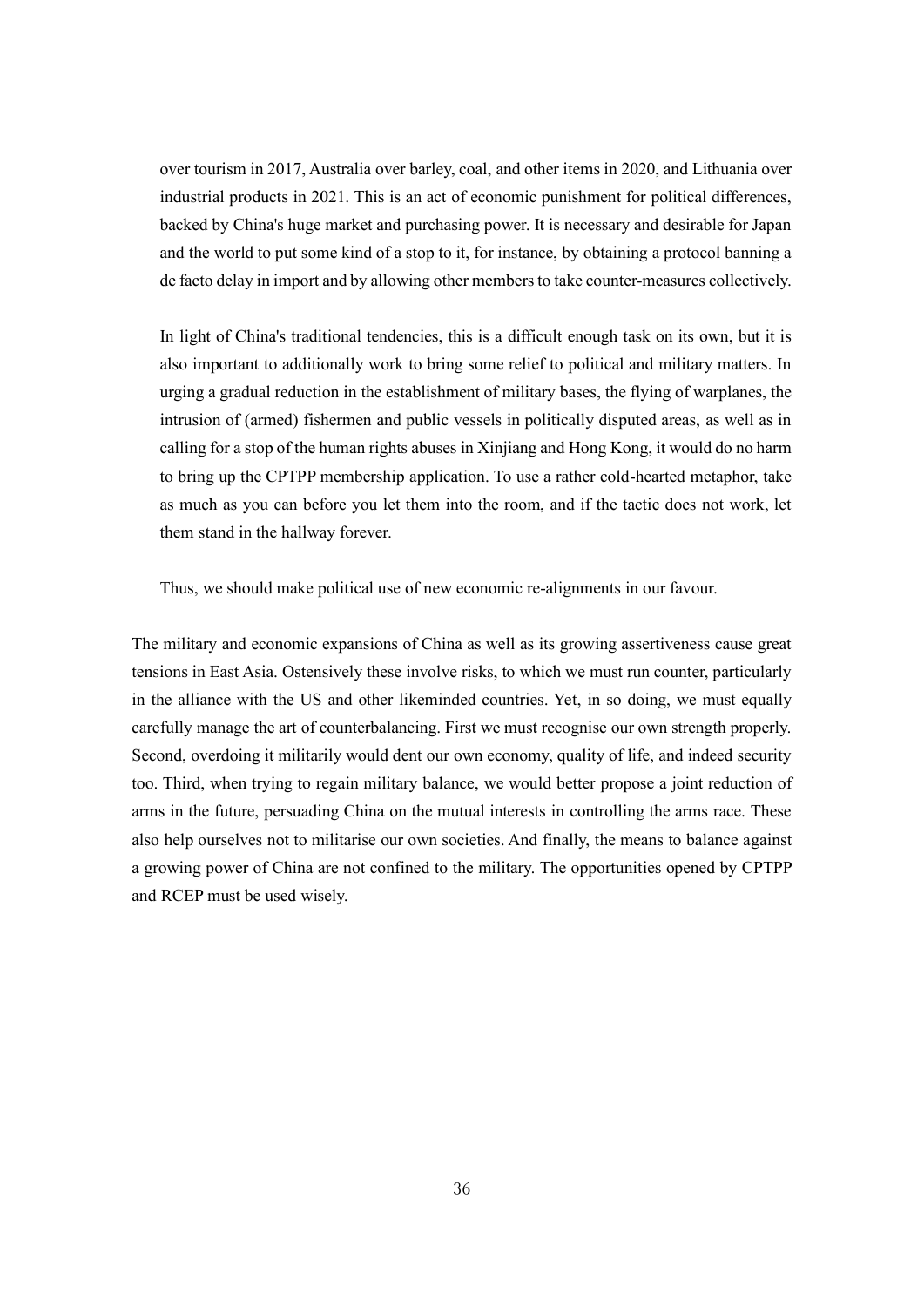### **European Maritime Engagement in the Indo-Pacific and Germany's Role: Taking Stock**

Alexandra Sakaki Deputy Head, Asia Division SWP/ German Institute for International and Security Affairs

The past few years have witnessed a flurry of European maritime security engagement in the Indo-Pacific, including East Asia: Since 2018, the UK has revived its naval presence in this region through a number of limited deployments, such as patrols in the South and East China Seas. Most recently, the UK dispatched a carrier strike group with the HMS Queen Elizabeth to the Indo-Pacific between May and December 2021. The group was accompanied by a Dutch frigate throughout the journey. France, which already had some naval assets in the region tasked mainly with patrols of French exclusive economic zones (EEZs), has also sent naval deployments to the Indo-Pacific region, including its sole aircraft carrier Charles de Gaulle and accompanying ships in 2019. Germany followed suit by sending its frigate Bayern to the Indo-Pacific from August 2021 to February 2022, making it the country's first ship in the East Asian region in almost twenty years.

This paper briefly discusses European motivations for their maritime engagement in East Asia and then focuses on Germany's perspective in the context of its Indo-Pacific Guidelines. The Federal Republic is still in the process of clarifying and setting out its role in the Indo-Pacific – including in maritime affairs – against the background of conflicting policy goals. Even if limited, Germany's maritime engagement has significance for the region.

#### **Europe's Motivation**

This unprecedented level of European maritime engagement with the region is based on the recognition that Europe cannot sit on the sidelines amid mounting tensions and challenges in the Indo-Pacific. Not only has the world's center of economic gravity shifted to this region, it is also the center stage of US-Chinese geopolitical and geostrategic competition. Against that background, the Indo-Pacific is the decisive region where "the shape of tomorrow's international order will be decided," according to the German Indo-Pacific Policy Guidelines.**<sup>1</sup>**

The maritime sphere in particular has become a focal area in European approaches to the Indo-Pacific. While European countries since 2008 focused primarily on the Western part of the Indo-

**<sup>1</sup>** Federal Government of Germany, Policy Guidelines for the Indo-Pacific, September 2020, available at [https://singapur.diplo.de/blob/2392874/e1da28f15fa2da7adbc9886ca5a52b76/policy-guidelines-for-the](https://singapur.diplo.de/blob/2392874/e1da28f15fa2da7adbc9886ca5a52b76/policy-guidelines-for-the-indo-pacific-data.pdf)[indo-pacific-data.pdf](https://singapur.diplo.de/blob/2392874/e1da28f15fa2da7adbc9886ca5a52b76/policy-guidelines-for-the-indo-pacific-data.pdf)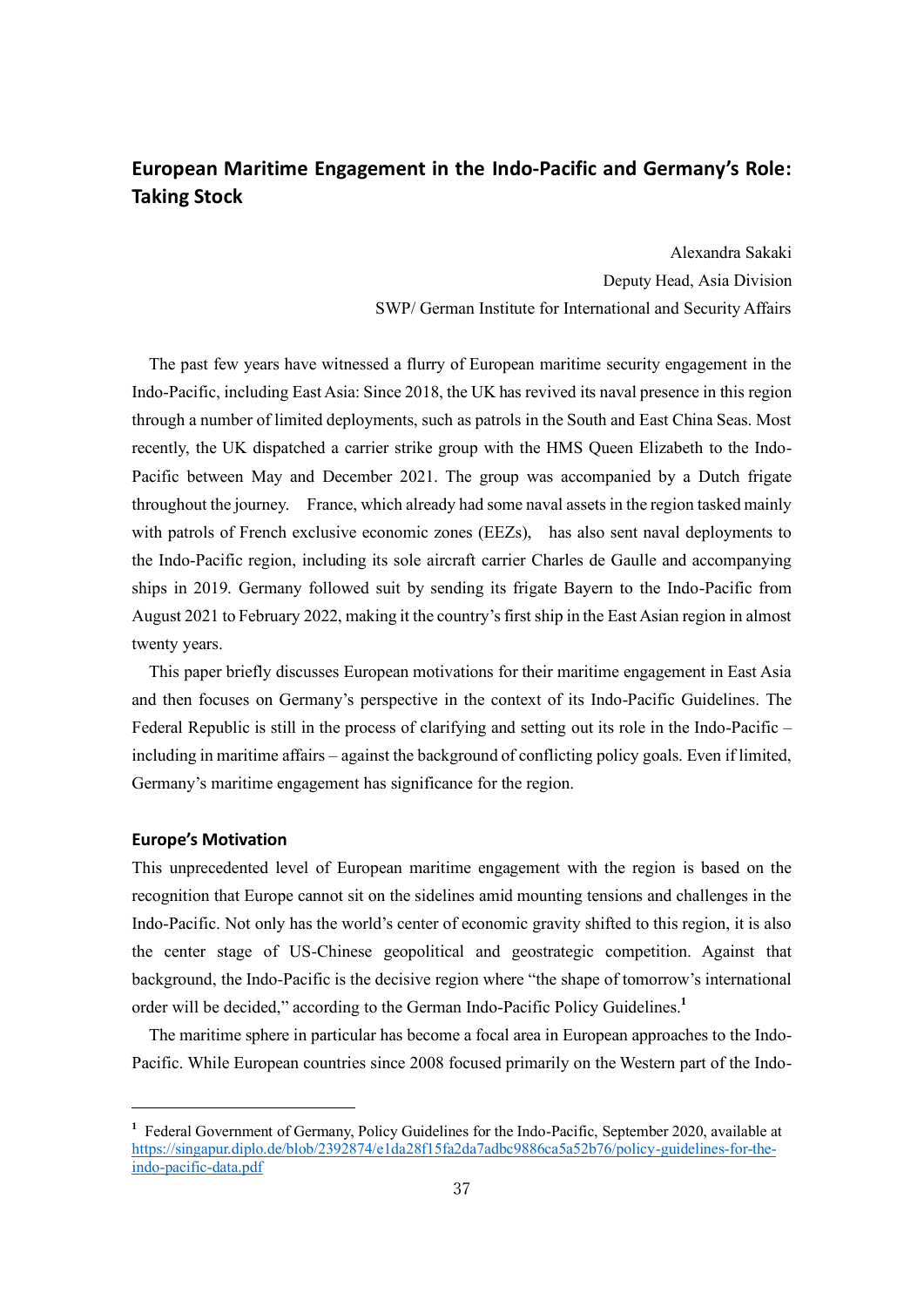Pacific through contributions to the anti-piracy operation ATALANTA in the Indian Ocean, attention over recent years has shifted more towards maritime issues in East Asia, where US-China rivalry is particularly pronounced and Chinese challenges to international rules are persisting. The announcement of the AUKUS submarine deal between the US, Australia and the UK in September 2021 has confirmed to Europeans the growing naval competition in the area.

#### **Germany's Indo-Pacific Approach and Maritime Interest**

Germany was the second European country after France to issue policy guidelines on the Indo-Pacific in September 2020. The guidelines represent a whole of government approach and thus comprehensively cover various policy fields, including economics and trade, security, environmental issues, and people-to-people exchanges.

With regards to maritime domain, the guidelines reflect Germany's vested interest in open and secure maritime trade routes and in the preservation of the rules-based order, in particular the UN Convention on the Law of the Seas (UNCLOS). Given that 20 percent of German trade is conducted with the Indo-Pacific region and most of that trade is seaborne, maritime security is of "vital importance to Germany," according to the Guidelines.**<sup>2</sup>** When Germany (or likewise other European countries) address the need for maritime security in the South China Sea, their perspective is shaped much more directly by economic considerations when compared to the United States, which is commercially less reliant on those waterways.**<sup>3</sup>** Like other European countries, Germany approaches maritime security from a comprehensive perspective that covers not just inter-state conflicts and naval competition, but also transnational problems such as piracy, maritime terrorism, pollution and environmental issues such as biodiversity.

#### **Frigate Bayern's deployment**

Through its deployment of the frigate Bayern, Germany has sought to deepen security cooperation with regional partners through joint exercises and dialogue, thereby gaining a better understanding of the security issues in the region. Amongst the highlights of the deployment, the frigate's participated in the multilateral efforts to monitor the UN sanctions regime on North Korea and also joined the ten-day Annual Exercise 2021 in the Philippine Sea led by Japan together with ships from the US, Australia and Canada.

While Germany's deployment of the frigate Bayern to the Indo-Pacific has generally been received positively in the region, some specific aspects of the deployment have been criticized: Firstly, the Angela Merkel government initially planned to include a port call in Shanghai after

**<sup>2</sup>** Ibid.

**<sup>3</sup>** See also: CSIS/ China Power Project, 'How much Trade transits the South China Sea?,' available at [https://chinapower.csis.org/much-trade-transits-south-china-sea/.](https://chinapower.csis.org/much-trade-transits-south-china-sea/)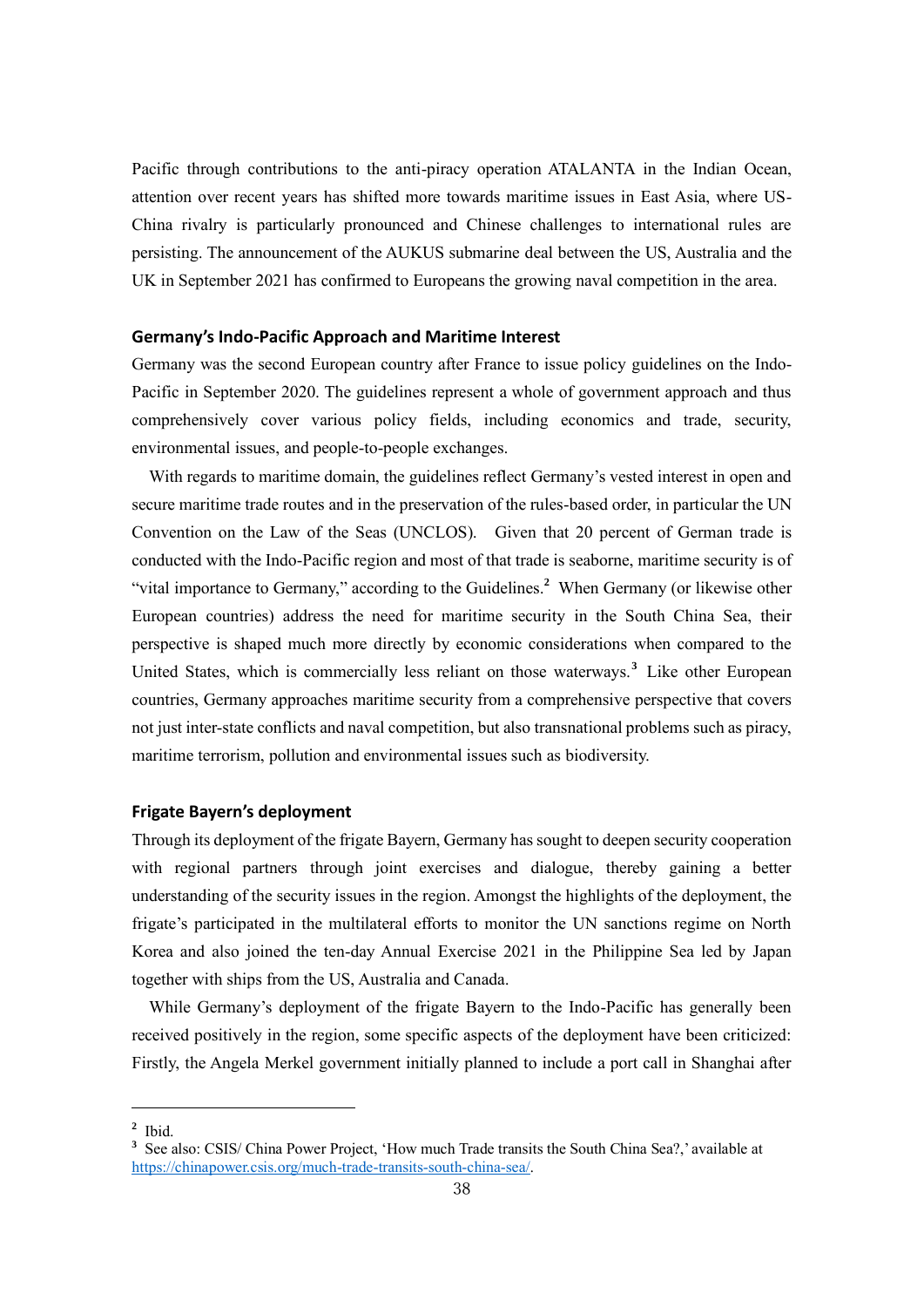stops in Japan and South Korea. Many observers viewed this as sending an ambiguous message to China, whose assertiveness poses a profound challenge for the region.**<sup>4</sup>** The port call never materialized however, because China denied entry after being briefed about the intentions of Germany's Indo-Pacific deployment.

Secondly, Germany was also criticized for sending a lone frigate rather than joining the British carrier group (like the Dutch frigate), despite Berlin often preaching the importance of multilateral endeavors. Berlin has not provided an official explanation about this decision. Some insiders argue that this was simply due to practical constraints, because Germany's frigate was not available for the scheduled period of the British deployment, which started in May. However, the initial German plan for a port call in Shanghai may have also been a factor. Finally, there was some criticism about the specific route that Germany chose for its frigate, sticking to the main commercial shipping lanes in the South China Sea and bypassing the Taiwan Strait and thereby avoiding steps that would have been clearer signals to China.**<sup>5</sup>**

#### **Significance of German Engagement**

While these criticisms may be justified, it would be shortsighted to dismiss the significance of Germany's maritime engagement in the Indo-Pacific. First, one needs to recognize that Germany's Indo-Pacific maritime engagement signifies a significant shift in the German mindset: Until recently, Berlin approached the Indo-Pacific region from a more detached position than France or Britain. Whereas France has defined itself as a resident power with territories and citizens in the region and Britain has drawn on strong historical linkages such as through the British Commonwealth, Germany's focus was on commercial interests. Against that background, Germany is now building its security engagement with the region, but starting from low ground. In that sense, the Indo-Pacific deployment of the frigate has helped to foster greater awareness in Germany about regional dynamics and provide stimulus for further cooperation with partner countries.

Secondly, Germany is likely to continue its path towards greater engagement with the Indo-Pacific region, including in the maritime sphere. In addition to the frigate's deployment, the German government has over the past two years already taken a series of smaller steps towards greater maritime engagement.**<sup>6</sup>** These include for example German accession to the ReCAAP

**<sup>4</sup>** See for example, Hans Kundnani/ Michito Tsuruoka, 'Germany's Indo-Pacfic frigate may send unclear message,' Chatham House, May 4, 2021, available at [https://www.chathamhouse.org/2021/05/germanys](https://www.chathamhouse.org/2021/05/germanys-indo-pacific-frigate-may-send-unclear-message)[indo-pacific-frigate-may-send-unclear-message.](https://www.chathamhouse.org/2021/05/germanys-indo-pacific-frigate-may-send-unclear-message)

<sup>&</sup>lt;sup>5</sup> There was also some discussion – at least within Germany – about the ship's tanker stop at Diego Garcia. The island is claimed by the UK, but sovereignty is contested under international law, thus casting doubts about Germany's stance on international law.

**<sup>6</sup>** See also, Federal Foreign Office, 'One Year of German Government Policy Guidelines on the Indo-Pacific Region: Taking stock', September 13, 2021, available at [https://www.auswaertiges-](https://www.auswaertiges-amt.de/en/aussenpolitik/regionaleschwerpunkte/asien/indo-pazifik-leitlinien-fortschritt/2481700)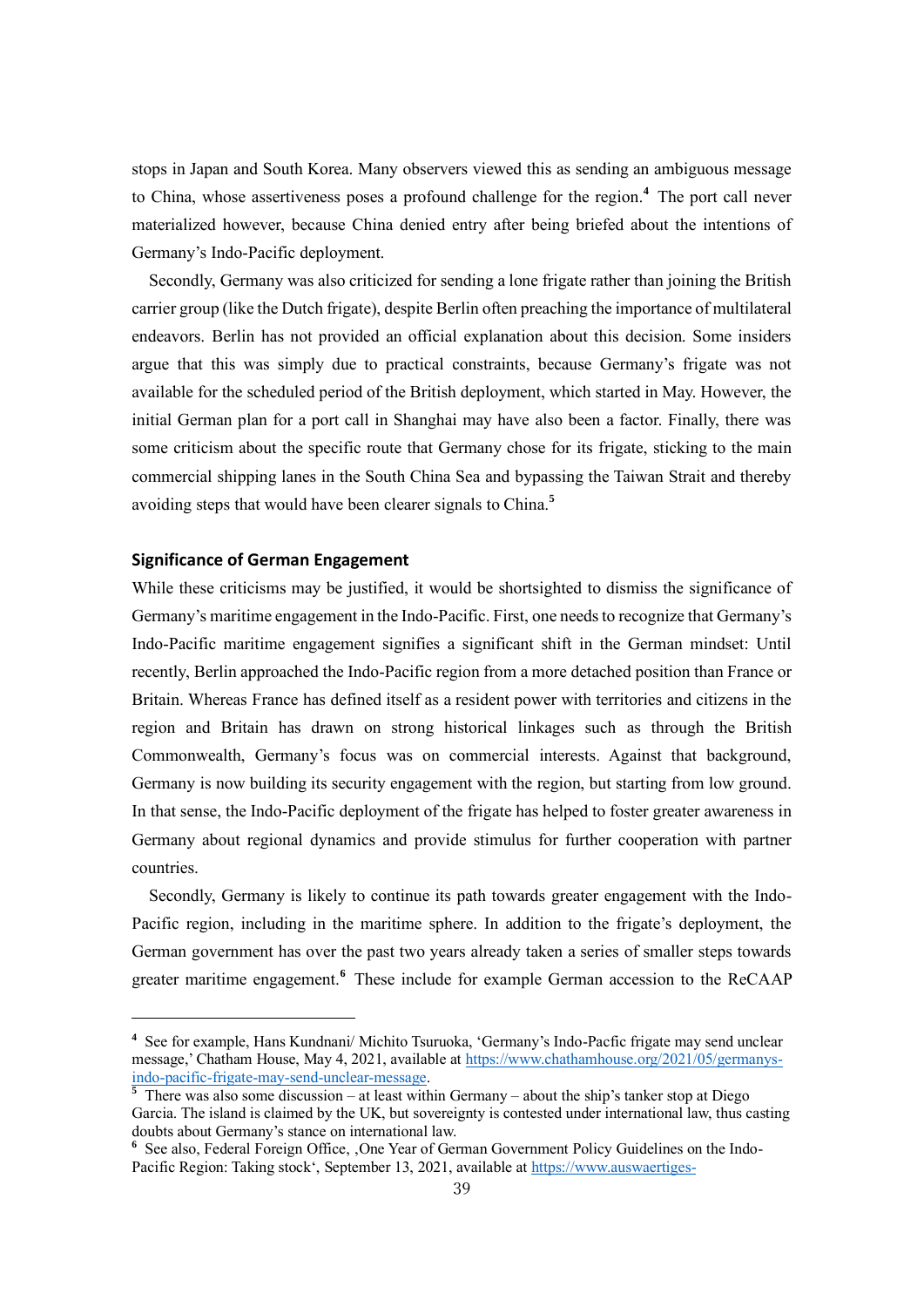agreement (Regional Cooperation Agreement on Combating Piracy and Armed Robbery against Ships in Asia) in August 2021, as well as a German training program for officials from ASEAN states in the interpretation and implementation of UNCLOS. Berlin has also sent for the first time ever liaison officers both to the Information Fusion Center (IFC) of the Singapore Navy and to the Enforcement Coordination Cell in Yokosuka to monitor the UN sanctions regime on North Korea. And finally, Germany is in discussion with the Philippine Coast Guard to equip and train them in conducting reconnaissance.

German military leaders have also shown strong support for further military engagements in the region in the coming years, including in the maritime sphere. While the German military is planning to send air force and cyber defense units to the region this year, the former head of German navy Vice Admiral Kay-Achim Schönbach has proposed sending two German ships to the Indo-Pacific in 2023, explaining that Germany is in discussions with Singapore, Japan and South Korea about the possible establishment of non-permanent logistic support hubs to facilitate deployments.**<sup>7</sup>** While the new German government of Chancellor Olaf Scholz has not taken any position on this, the coalition government agreement at least signals continuity in terms of Indo-Pacific policy, including the strengthening of partnerships with countries like Japan.**<sup>8</sup>**

Thirdly, while it is true that German naval capabilities are limited after decades of defense budget austerity, thus posing challenges for German regular presence in the Indo-Pacific, Germany can make other contributions to regional maritime security. For example, Germany – like other European countries – can contribute to promote Asian countries' maritime domain awareness and information sharing through cooperative frameworks. Germany and other European countries can also engage in international messaging to show unity among Western countries on maritime issues. Already in September 2020, Germany together with France and the UK issued a Note Verbale to the United Nations, presenting their legal position with respect to maritime claims in the South China Sea. The June 2021 G7 leaders statement also noted concern about "the situation in the East and South China Seas," and opposition to "any unilateral attempts to change the status quo."**<sup>9</sup>** Such international messaging is of great significance, showing that European countries are not indifferent to the regional maritime dynamics and will cooperate more deeply with regional partners that share European goals.

**<sup>8</sup>** The coalition agreement is available here

[https://www.spd.de/fileadmin/Dokumente/Koalitionsvertrag/Koalitionsvertrag\\_2021-2025.pdf.](https://www.spd.de/fileadmin/Dokumente/Koalitionsvertrag/Koalitionsvertrag_2021-2025.pdf) <sup>9</sup> G7, Carbis Bay G7 Summit Communiqué,' June 2021, available at [https://www.g7uk.org/wp](https://www.g7uk.org/wp-content/uploads/2021/06/Carbis-Bay-G7-Summit-Communique-PDF-430KB-25-pages-3-1.pdf)[content/uploads/2021/06/Carbis-Bay-G7-Summit-Communique-PDF-430KB-25-pages-3-1.pdf.](https://www.g7uk.org/wp-content/uploads/2021/06/Carbis-Bay-G7-Summit-Communique-PDF-430KB-25-pages-3-1.pdf)

[amt.de/en/aussenpolitik/regionaleschwerpunkte/asien/indo-pazifik-leitlinien-fortschritt/2481700.](https://www.auswaertiges-amt.de/en/aussenpolitik/regionaleschwerpunkte/asien/indo-pazifik-leitlinien-fortschritt/2481700)

<sup>&</sup>lt;sup>7</sup> See Kay-Achim Schönbach, Speech at the 42<sup>nd</sup> IISS Fullerton Lecture, Singapore, December 21, 2021, available at [https://www.iiss.org/events/2021/12/42nd-iiss-fullerton-lecture.](https://www.iiss.org/events/2021/12/42nd-iiss-fullerton-lecture)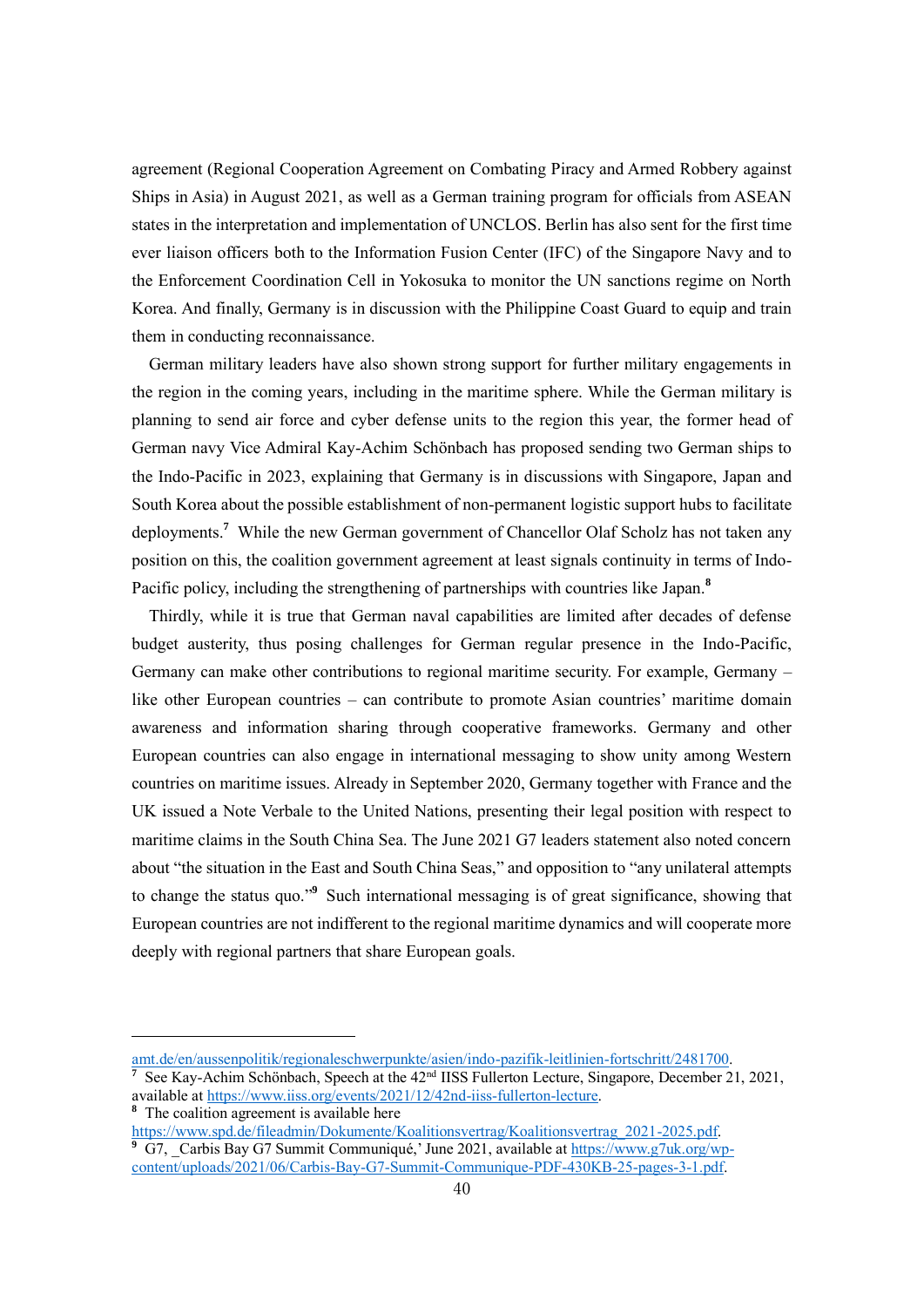### **International Cooperation and a Coordinated Approach to Maintain the Rule of Law at Sea**

Mariko Kawano Professor of International Law Waseda University, Faculty of Law

Given the current circumstances of the East Asian maritime areas, a response in accordance with international law against excessive maritime claims is particularly important, and international cooperation and a coordinated approach for the maintenance of the rule of law at sea is essential.

In my argument, I would like to distinguish the international cooperation and the internationally coordinated approach. While "international cooperation" means the conduct collectively undertaken by States on the basis of some agreement or arrangement, a "coordinated approach" signifies the formulation of common interests or goals through diplomatic negotiations before such conduct is to be undertaken by respective States in consideration of the common interests or goals. It would be better if States could reach the agreement to pursue collective conduct under the framework of international cooperation. However, the vital interests of a State are directly reflected in the security issues, and, therefore, it may not be easy to reach an agreement, and in particular a multilateral agreement. Thus, the coordinated approach may work even more effectively in certain cases. Moreover, regular negotiations and consultation may lead to the mechanisms sufficient for international cooperation.

### **1. Impacts of the Arbitral Award of 2016 in the** *South China Sea Arbitration* **on the Circumstances of the Maritime Areas in Asia**

In the arguments of the rule of law in the East Asian maritime security, I would like to note the impact of the Arbitral Award of 2016 in the *South China Sea Arbitration*, first. That Arbitral Award is rendered in the case between the Philippines and China with regard to the dispute in the South China Sea, but the findings of the Arbitral Tribunal have allowed for the political bases of criticism against unilateral expansion of the maritime entitlements and excessive maritime claims.

It is true that China has argued the illegality of the arbitral proceedings since the Notification was sent by the Philippines. However, I consider that the Arbitral Tribunal deliberately and thoroughly examined the arguments concerning its jurisdiction and the admissibility of the claims and successfully justified its exercise of jurisdiction to entertain the Philippines' claims.

The decision on the merits of the Arbitral Award is also important. The Arbitral Tribunal found that China's claim to historic rights in the maritime areas were contrary to the relevant provisions of the UNCLOS. It concluded that some of the maritime features are low-tide elevations and that no high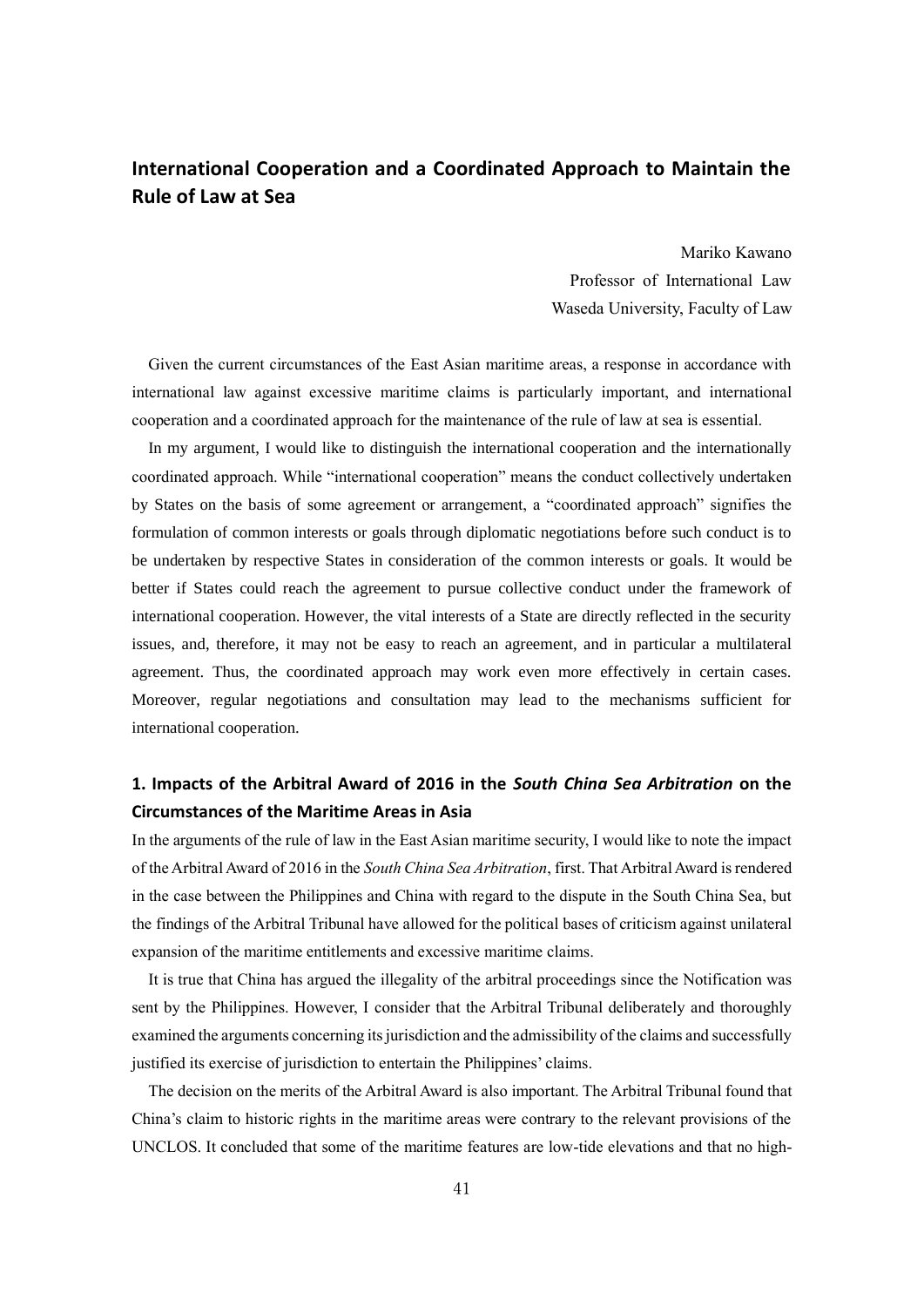tide maritime feature examined by the Tribunal generates the entitlement to the exclusive economic zone and continental shelf. It also found that China's conduct constituted a violation of the relevant rules of international law. It is necessary to note that the Arbitral Tribunal affirmed China's breach of obligations under the provisions relating to the protection and preservation of the marine environment by its conduct relating to the fishing activities and its construction activities.

Although China criticized the proceedings, the Arbitral Tribunal rendered the Award on the merits in accordance with international law within the jurisdictional restrictions of Part XV of the UNCLOS.

Interestingly, the Award included no decision regarding the remedies as the Philippines did not request the Tribunal to decide them. Therefore, the principal concern after this Award is how to ensure the respect for the findings of the Tribunal or the compliance with the legal rules that were found to be violated, rather than the implementation of remedies.

Since the Award, despite China's refusal to accept it, the conduct of many States has been based on the findings of that Award.

The United States has justified its conduct of Freedom of Navigation Operation by referring to the findings in this Award. Moreover, Secretary of State Antony Blinken emphasized the importance of compliance with the Arbitral Award and a rule-based approach to the dispute in the South China Sea in his address before the UN Security Council on 9 August 2021. The Award was referred to in the arguments in the Commission on the Limits of the Continental Shelf (CLCS) in response to the submission by Malaysia of the information on the continental shelf beyond 200 nautical miles. China submitted objections and the arguments were based on its own claims for the maritime areas and sovereignty over maritime features, which the Arbitral Tribunal did not admit. Indonesia, the United States, Australia, Malaysia, the United Kingdom, France, Germany, Japan, and New Zealand as well as the Philippines criticized China's arguments by referring to the findings of the Award and have urged China to comply with the Award.

### **2. Compulsory Jurisdiction of International Courts and Tribunals in Part XV of the UNCLOS and the Rule of Law at Sea**

The United States, Australia, the United Kingdom, France, Germany, Japan, and New Zealand are neither parties to the *South China Sea Arbitration* nor disputing States in the South China Sea dispute. As is well-known, the basic principle of judicial settlement or arbitration is that the decision of an international court or tribunal has no binding force except between the parties and in respect of that particular dispute, as is set out in Article 59 of the Statute of the International Court of Justice (ICJ) or Article 296 of the UNCLOS. In fact, China criticized the arguments of those States because of the limited force of the Arbitral Award.

The response of these third States can be explained from the viewpoint of the historical background of judicial settlement or arbitration processes, which have developed in combination with the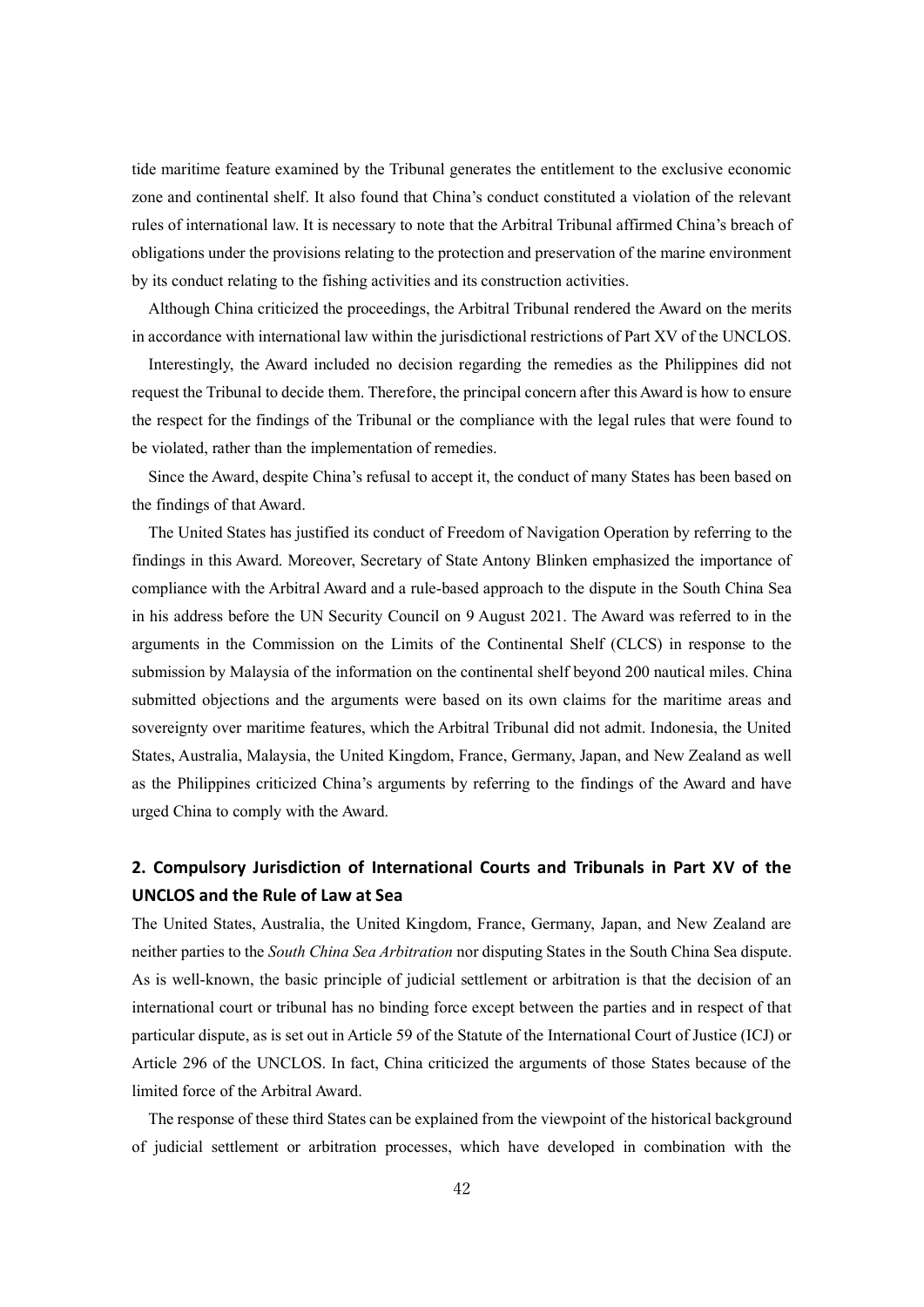development of international legal rules to prohibit the threat or use of force or to prevent the change of the *status quo* by unilateral forcible measures. Respect for the peaceful settlement of international disputes, in particular judicial settlement or arbitration, constitutes one of the fundamental principles of international law. While the direct effect of international court or tribunal engagement is the settlement of the specific dispute referred to it, there are also indirect effects. International courts and tribunals are expected to play roles to affirm the legality of the rules that are found to be violated and to ensure compliance with those legal rules. Through these roles, they may contribute to the prevention of disputes and the maintenance of the rule of law in the international community.

With regard to these indirect effects of international court and tribunal action, every State in the international community may have an interest in ensuring effective compliance with their judgments or awards. The response of international organizations and States other than the disputing States is important for the international community, which lacks mechanisms for the enforcement of the judgments and award of international courts and tribunals.

In this context, it is necessary to note the process of settling disputes after a judgment by the ICJ. Of course, it would be ideal if the disputing States would accept the ICJ's judgments. However, in many cases, the judgment did not directly bring the final settlement to the dispute. In many cases, the disputes were settled by post-judgment negotiations on the basis of the findings in the judgment. Moreover, the United Nations, regional organizations, or third States often assisted the disputing States in the post-judgment process. This signifies that the post-Judgment process is not restricted to the bilateral relations of the disputing States and international assistance may contribute to the final settlement of the dispute. In fact, sometimes even disputing States welcome the assistance of the third parties in the process of their negotiations.

The assistance of international organizations or third States in the post-judgment process may also be effective in the settlement of maritime disputes. Every maritime area constitutes a part of ocean unity, and the issues relating to the safety and security in each regional maritime area are related and mutually dependent. Thus, the State parties to the UNCLOS may have an interest in the implementation of the decisions of international courts or tribunals in accordance with Part XV. Moreover, even those not party to the UNCLOS may share the general interests in the compliance with the judgment or award of an international court or tribunal for the purposes of the maintenance of the rule of law at sea. As far as those States are able and willing to be involved in the situations, their conduct in accordance with international legal rules is essential and the importance of international cooperation and the coordinated approach should be emphasized.

#### **3. International Cooperation and a Coordinated Approach in the Maritime Areas**

International cooperation and a coordinated approach are not only sought for the purpose of the implementation of the decisions of international courts and tribunals, they are to be considered for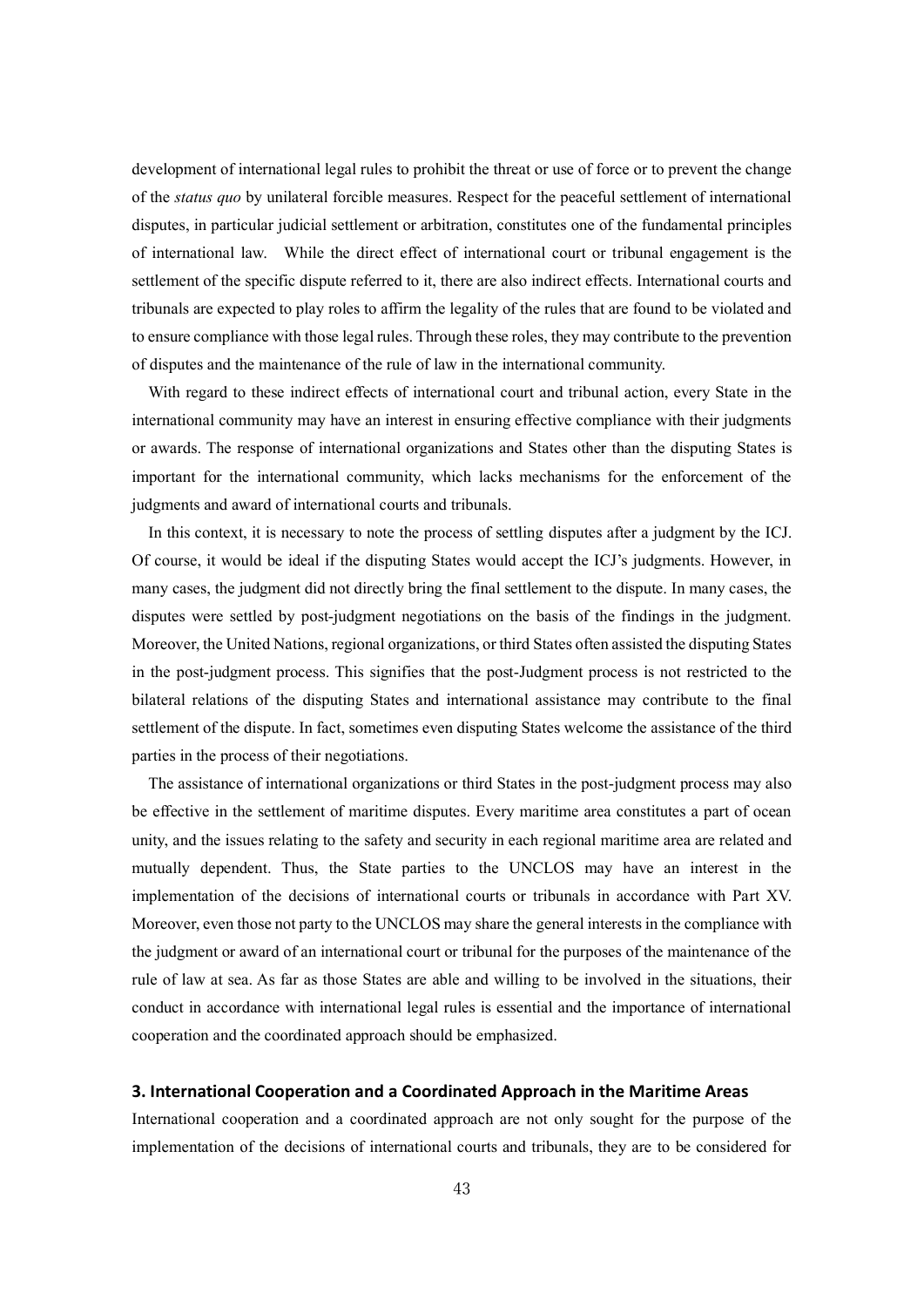more practical purposes as well. The recent focus on the Indo-Pacific region by several States is worthwhile being specially noted.

The Indo-Pacific region has recently attracted particular attention among various States. Japan proposed the Free and Open Indo-Pacific Strategy for the first time in 2016 and has taken measures to enhance cooperation in that region, including addressing maritime issues. The United States has conducted the Freedom of Navigation Operation since 27 October 2015.

In addition to the measures taken respectively by each State, recent efforts to establish a regional or multilateral mechanism for substantive matters should be noted. Australia has conducted its own airborne surveillance operations in the South China Sea and the Indian Ocean since 1980. Australia, the United Kingdom and the United States have formed AUKUS in this region, and its strategic importance was taken up in the closed sessions held on 8 February 2022. Further, the "Quadrilateral Security Dialogue" established among Australia, India, Japan, and the United States may be the fruit of the efforts of those States to coordinate their policy and to enhance their cooperation. This forum constitutes a mechanism to facilitate the cooperation and coordination among States sharing common interests.

Following these States, European States have also enhanced their policy in this region because of its geopolitical importance. France presented in the 2017 Defence and National Security Strategic Review and issued the "France and Security in the Indo-Pacific" in 2019. The United Kingdom reviewed its strategic policy after Brexit and decided to enhance its commitments. These two States stand out for their actions, which demonstrate their assessment of growing defence and security challenges in the Indo-Pacific region. Following these States, Germany and the Netherlands under the framework of the European Union (EU) highlighted the geopolitical importance of this region and have started their involvement. The EU published the EU Strategy for Cooperation in the Indo-Pacific in the form of a Joint Communication to the European Parliament and the Council on 16 September 2021. The efforts to continue the close communication between the States in the Indo-Pacific region and Europe may be expected for further effective cooperation.

These phenomena of multilateralization of the involvement in the Indo-Pacific region may provide an effective forum for consultation to formulate common interests and goals by adjusting varying interests among the States concerned. In that sense, even the coexistence of a variety of mechanisms may contribute to the realization of the coordinated approach. It is true that the co-existence of multilateral mechanisms may cause the problems of conflicts of interests and competition. However, I think that, the positive effects of strong multi-phased initiatives for the coordination may yield some positive steps forward.

#### **Concluding Remarks**

Excessive claims to or expansionism in the maritime areas affect the rule of law at sea, which should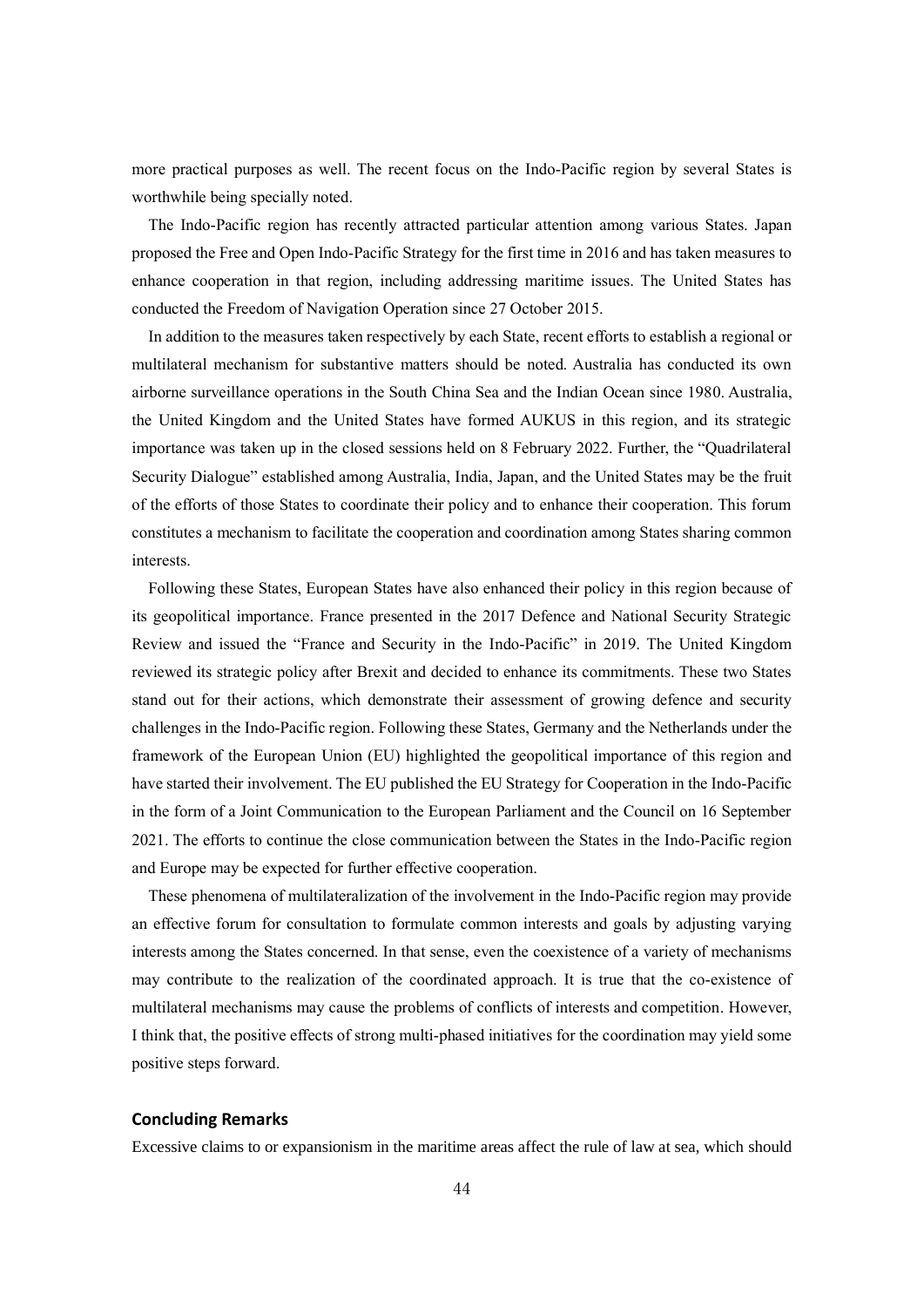be maintained in accordance with international legal rules. The mechanisms for international cooperation and a coordinated approach are required to maintain the rule of law and the order at sea based on international legal rules is essential in the current international community.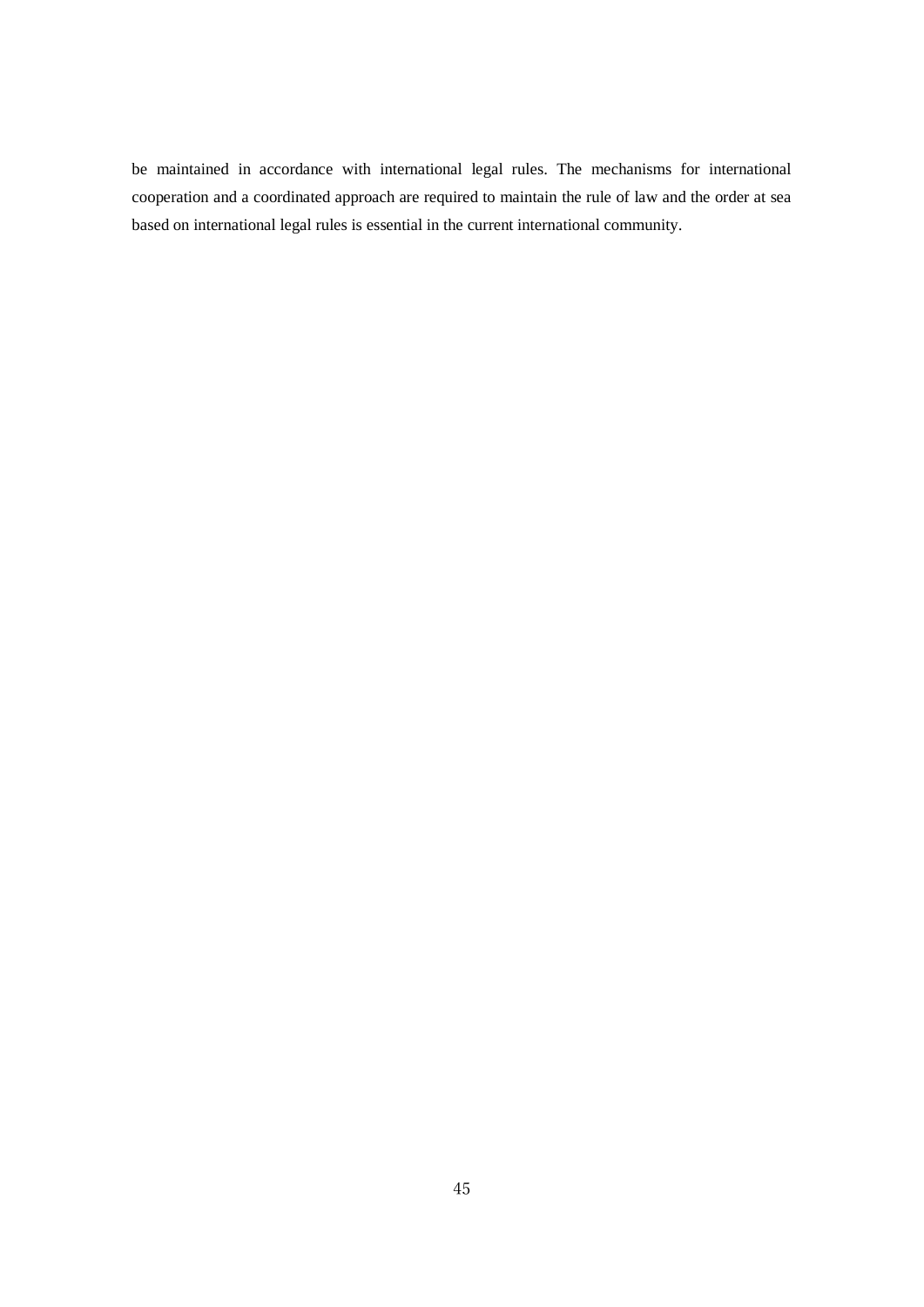#### **Post-COVID19 Maritime Security in Southeast Asia**

Collin Koh Swee Lean Research Fellow, Institute of Defence and Strategic Studies S. Rajaratnam School of International Studies, Nanyang Technological University

#### **Taking Stock of the Post-Pandemic Situation**

COVID-19 continues to rage on with little sign of conclusion. Still, save for a few holdouts such as China which has stuck with a "zero COVID" policy, countries worldwide have started to move on to what is effectively an endemic phase, seeking to live with and adapt to the contagion while ensuring life goes on as "normal" as possible. Last year has seen Asia, long regarded as the epicentre of the world's shift in economic power balance, gradually making economic recovery. It is plausible to observe that in the foreseeable near future, governments around the region and the world in fact, seek to effectively contain the virus while pushing the momentum for economic recovery and future growth.

In this regard, Southeast Asia should not be seen as any different. By and large, even as it still grapples with the Omicron variant-driven pandemic wave, [the region has managed to eke out](https://www.imf.org/en/Publications/REO/APAC/Issues/2021/10/15/regional-economic-outlook-for-asia-and-pacific-october-2021)  [some economic growth last year.](https://www.imf.org/en/Publications/REO/APAC/Issues/2021/10/15/regional-economic-outlook-for-asia-and-pacific-october-2021) While uncertainties continue to persist, Southeast Asian countries still deal with a whole gamut of security challenges. COVID-19 adds new public health, global supply chain, food and social security complications to the equation. But the maritime domain continues to be fraught with enduring challenges. The pandemic brought about an observed increase in transnational crimes such as smuggling – at first, pandemic-related medical materiel, then later food – as well as drug and human trafficking.

Then in the South China Sea, there has been an obvious increase in incidences involving maritime coercion. Over the past two years amid the pandemic, China applied maritime coercion against its Southeast Asian rivals in the disputed waters, such as the case seen in intrusions into Indonesia's North Natuna Sea exclusive economic zone, the West Capella drilling ship standoff with Malaysia, and Whitsun Reef with the Philippines. In the midst of these, the intensifying China-U.S. rivalry adds further complications. Last year is also unprecedented in witnessing an uptick of extraregional military presence in the SCS – [the United Kingdom's Carrier Strike Group](https://www.forces.net/news/hms-queen-elizabeth-enters-south-china-sea-carrier-strike-group)  [21 deployment,](https://www.forces.net/news/hms-queen-elizabeth-enters-south-china-sea-carrier-strike-group) [maiden SCS cruise by a French nuclear-powered attack submarine](https://www.france24.com/en/france/20210212-france-wades-into-the-south-china-sea-with-a-nuclear-attack-submarine) *Emeraude*, and [German Navy frigate](https://www.auswaertiges-amt.de/en/aussenpolitik/regionaleschwerpunkte/asien/frigate-bayern/2502176) *Bayern*.

Having taken stock of the Southeast Asian maritime security situation over the past two years since the COVID-19 outbreak, it would be timely to examine the constants and changes in the coming years.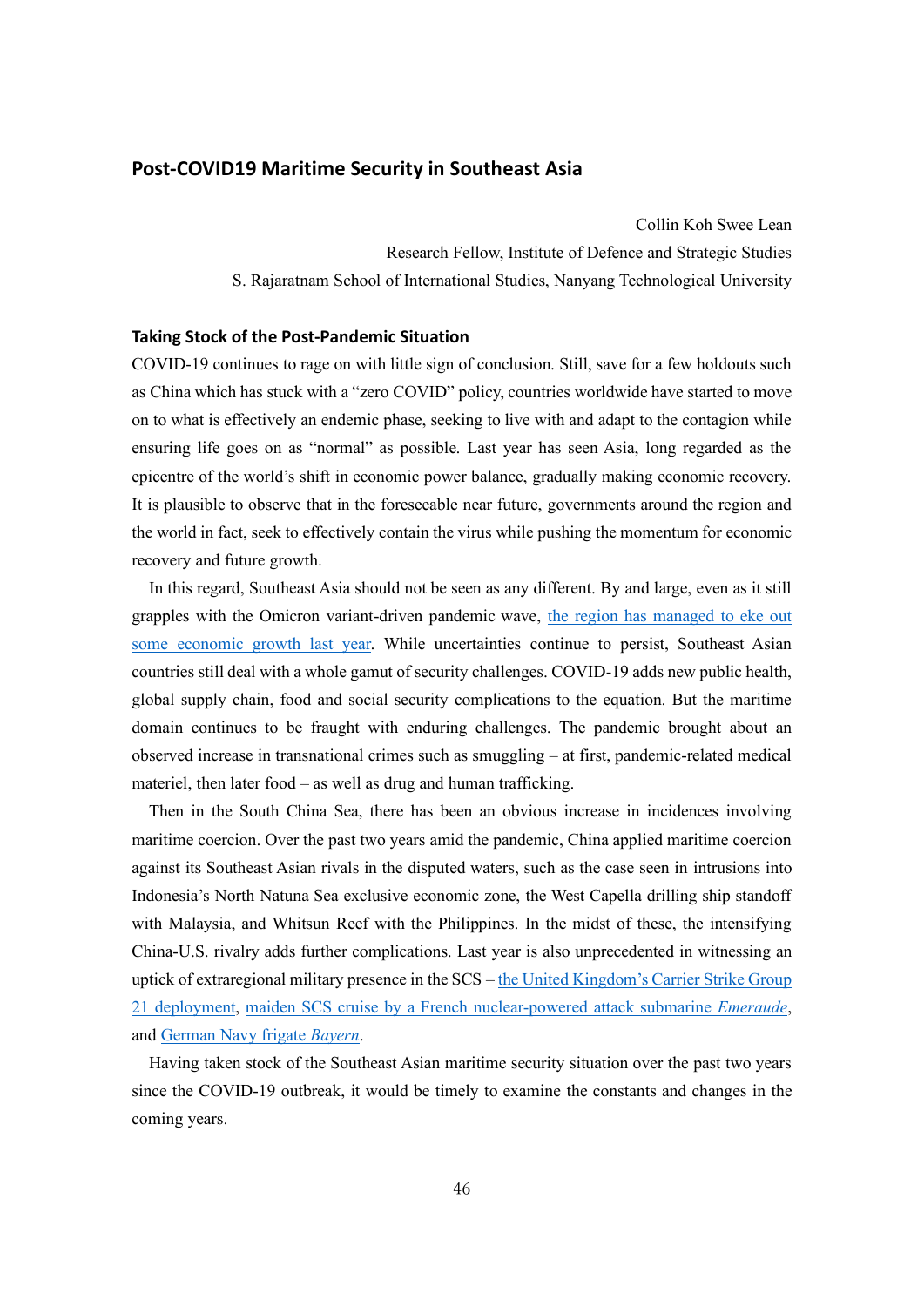#### **Southeast Asia: Still Diverse and at Times Divergent**

It is important to highlight that ASEAN is far from a monolithic organization, and Southeast Asia far from a monolithic region. It consists of countries with their own national contexts and interests – these underpin their maritime security concerns and priorities. This is often a point missed by some commentators, who may tend to view Southeast Asia otherwise, and would also still harbor the hope of a united ASEAN as a bloc. Suffice to say is that looking ahead, we would still have to live with a collection of 10 different countries that look out for their, at times parochial, national interests which are not necessarily in line with those of the bloc, over a variety of issues. The South China Sea is but just one example.

Where it comes to strategic issues such as Great Power rivalries and the SCS disputes, ASEAN does have some common guiding principles, if one would survey the slew of official declarations over the years. Generally, these principles would be: 1) adherence to international law, and where it pertains to the SCS in particular, UNCLOS; 2) freedom of navigation and overflight; 3) diplomacy, instead of threat or use of force in settling disputes; and 4) fostering confidencebuilding and practical cooperation. In the face of competing discourses on the "Indo-Pacific", ASEAN also derived a collective answer – namely, th[e ASEAN Outlook on the Indo-Pacific](https://asean.org/speechandstatement/asean-outlook-on-the-indo-pacific/) that was promulgated in 2019. But these aside, basically each ASEAN member state pursues its policies towards the SCS, or lack thereof, in line with its national interests.

While some may bifurcate these ASEAN countries and their SCS interests within neat, geographically-delineated camps such as "mainland" versus "maritime" Southeast Asia, it would be apt to categorize the ten member states into claimants and non-claimants. Within the latter group, it is further divided into "interest" and "ambivalent" sub-categories. Obviously, Brunei, Malaysia, the Philippines and Vietnam are SCS claimants. Amongst the non-claimants, Indonesia has a SCS-facing seaboard in the North Natuna Sea and has been embroiled in its incidents with China (and Vietnam over unresolved overlapping EEZs). Singapore is another non-claimant but one with an abiding interest in the SCS. Cambodia, Laos and Thailand are largely ambivalent, preferring to prioritize their economically-beneficial relationships with China than the SCS, unless the issue falls directly onto their laps when they take over the ASEAN chairmanship. The same applies to Myanmar, with the added factor that this country has no Western Pacific but an Indian Ocean seaboard to start with. Post-coup Myanmar is now more aligned to Beijing than before.

#### **SCS Disputes Just One of the Many Maritime Problems**

It is crucial to emphasize that the South China Sea, while it is certainly an important dimension of maritime security in Southeast Asia, is far from being the only, and most pressing, such concerns in the region. To be sure, ASEAN countries regard the SCS as important given the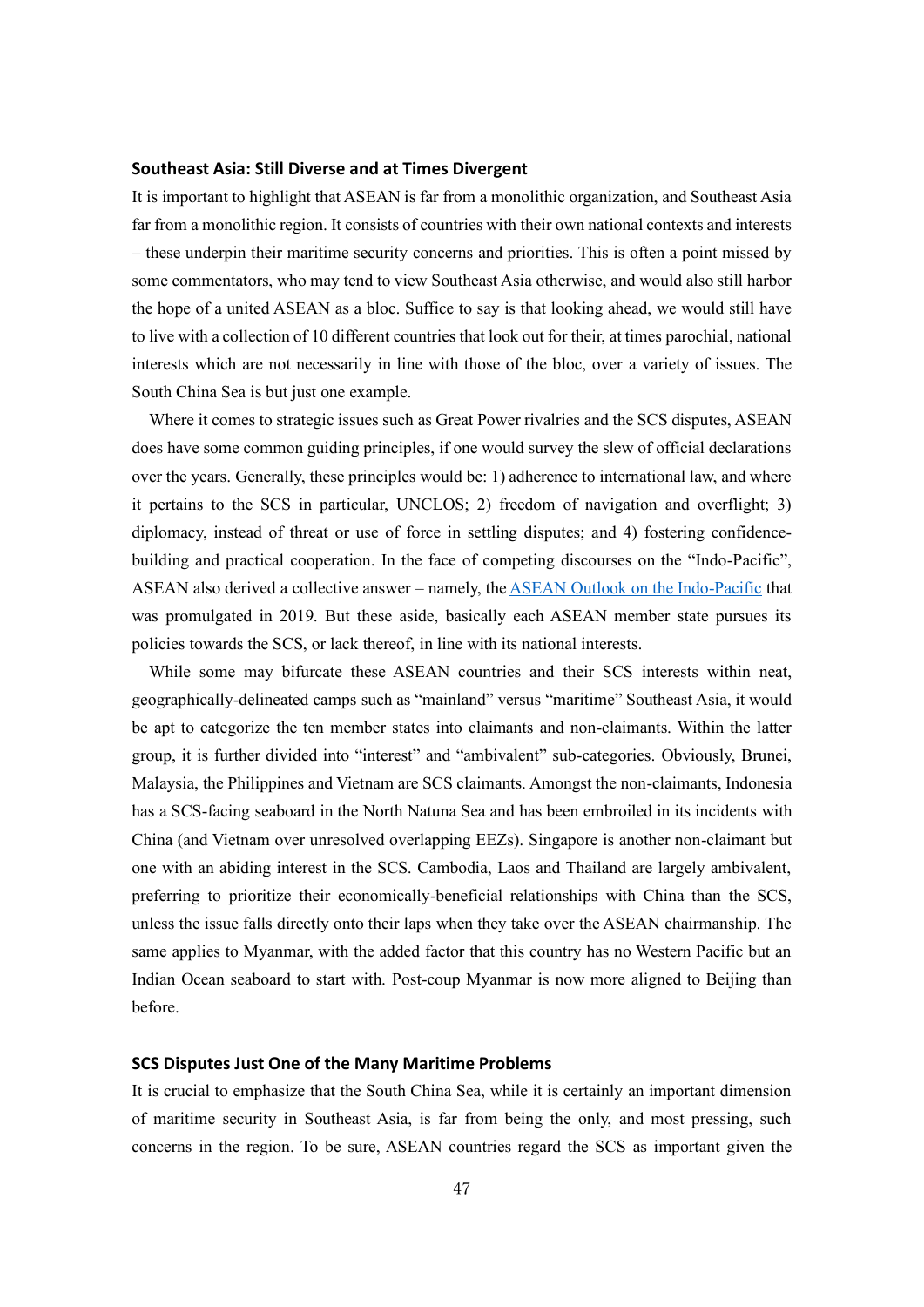criticality of international sea lines of communications that ply through the area. But these far from constitute real, existential security concerns, perhaps with the exception of Vietnam's case. However, contrary to the impression shaped by the mainstream media reporting, the SCS may be a high-profile issue in Southeast Asian geopolitics, not least when seen in the evolving China-U.S. rivalry, it has been the daily occurrences of mainly transnational crimes and other unconventional security challenges in the maritime realm that seize the attention of many Southeast Asian countries.

In particular, the COVID-19 maritime security environment has made the situation more complicated for Southeast Asian countries. In terms of threats, COVID-19 meant that the regional governments have to pay greater attention to border surveillance and control. It is not just about sealing off the borders to foreign visitors. At sea, Southeast Asian maritime agencies find themselves having to keep out unauthorized entry that could thereby pose a COVID-19 risk. In addition, rampant smuggling has become a focal issue since the beginning of the pandemic. The first wave of such maritime problems involved the smuggling of medical materiel given the initial shortages faced by countries in the region, such as PPE kits and face masks. This was later supplanted by food smuggling, given global supply chain impact from the pandemic. At the same time, the [illegal drug trade](https://www.unodc.org/southeastasiaandpacific/en/2021/06/regional-synthetic-drugs-report-launch/story.html) and [human trafficking,](https://www.aljazeera.com/news/2020/5/5/trafficking-warning-in-asia-as-coronavirus-pummels-economies) making use of the porous land and maritime borders in Southeast Asia, became enlarged security concerns.

Piracy and armed robbery against ships, long a perennial maritime security challenge in Southeast Asia that never goes away, remains a challenge. Just last year, the [Strait of Singapore](https://www.straitstimes.com/singapore/piracy-and-armed-robbery-cases-in-singapore-strait-hit-6-year-high-in-2021)  [saw an increase in incidents,](https://www.straitstimes.com/singapore/piracy-and-armed-robbery-cases-in-singapore-strait-hit-6-year-high-in-2021) although most of them were not serious ship-jacking episodes involving serious loss of property and casualties. And since the fall of Afghanistan to the Taliban in August, Southeast Asia has been bracing for the possible spill-overs and growing threat of resurgent transnational terrorism. In the wake of COVID-19, Southeast Asian countries will continue to focus their energies to address these maritime security challenges, even while some of them would still keep one eye on the SCS issues. The longstanding shortfalls in maritime security capacities further complicate attempts to try to devote equal amounts of attention to all these challenges at the same time.

#### **Far from Being Pushovers**

Despite their primary focus on daily, more persistent unconventional maritime threats, those concerned Southeast Asian parties in the SCS are far from pushovers. While much attention has been on Vietnam being arguably the most vocal in resisting irredentist Chinese claims and expansionism in the SCS, little has been paid to the other SCS parties. Pre-existing commentaries tend to portray some of them as submissive to Beijing over the issue. While it is true that such countries as Indonesia and Malaysia have assiduously sought to mute down the public rhetoric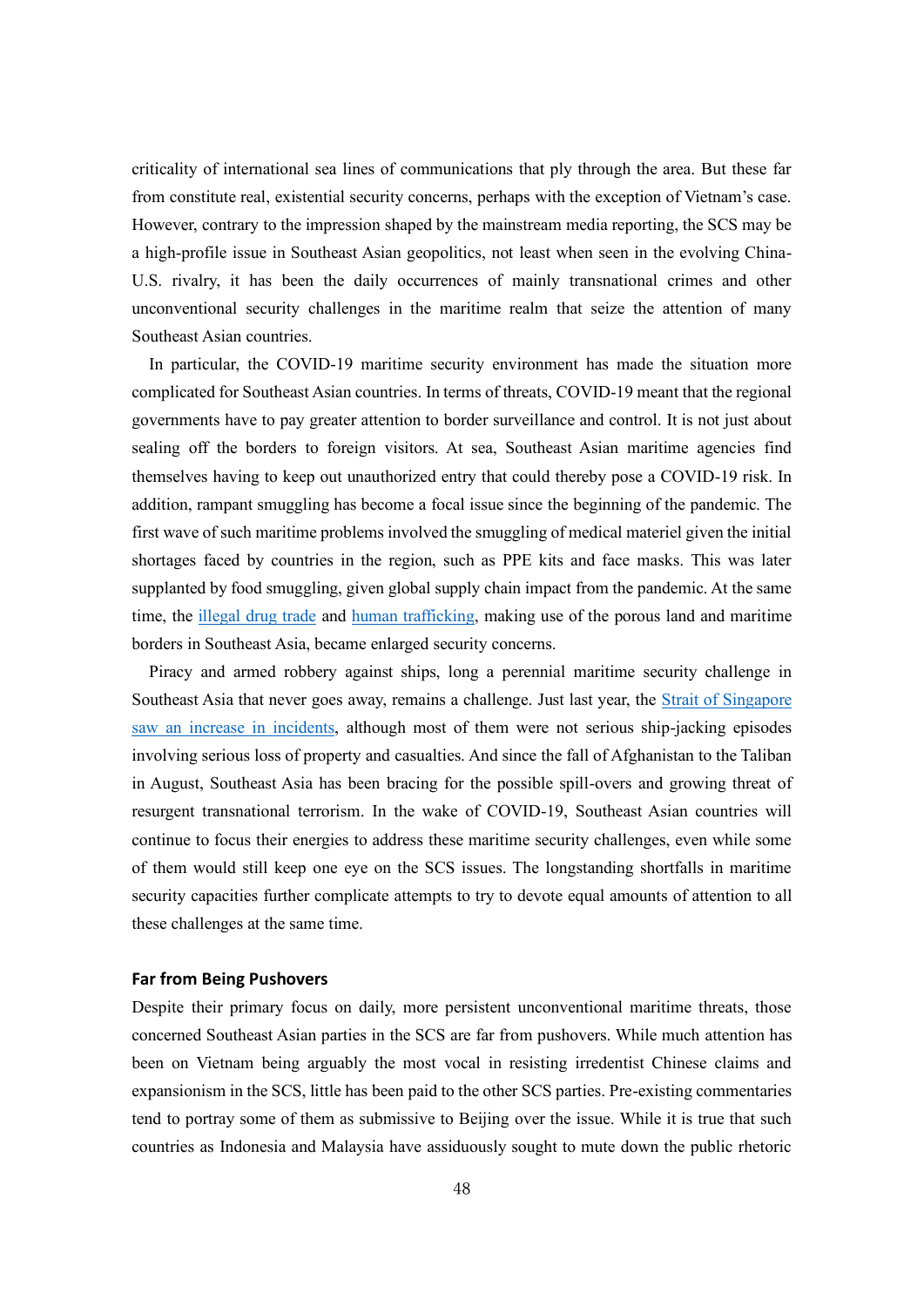over the disputes in order to avoid inflaming the problem and unnecessarily "rock the boat" with China given the immense economic stakes, they are far from pushovers.

In recent years as these Southeast Asian countries find themselves having to battle COVID-19 and address the socioeconomic aftermath, they also find themselves in the crosshairs of Beijing's maritime coercion. The unease of these capitals is amply manifested in multiple outlets. The first was a spate of [note verbales submitted to the UN by Indonesia, Malaysia,](https://www.un.org/depts/los/clcs_new/submissions_files/submission_mys_12_12_2019.html) the Philippines and [Vietnam in 2020](https://www.un.org/depts/los/clcs_new/submissions_files/submission_mys_12_12_2019.html) – the very year that saw an evident uptick in the high-profile instances of Chinese maritime coercion against the Southeast Asian parties. The Philippines under the Duterte Administration may be seen as a "poster boy" of how Southeast Asian parties may try to set aside the disputes for improved ties with Beijing. However, Whitsun Reef incident in early 2021 created such a domestic backlash upon Manila, not least in demonstrating clearly that Duterte's overtures to Beijing have failed to yield not only those promised investments, but also failed to check on China's behavior in the disputed waters. Therefore, the Philippines has taken to reinvigorate its defense ties with the U.S., including Duterte's order to revoke the abrogation of the Visiting Forces Agreement with Washington.

The Philippines is not the only Southeast Asian SCS party that has sought to engage interested extra-regional powers to serve as countervailing balance against Beijing in the SCS. Other Southeast Asian countries are also doing the same to varying extents. Besides the Americans, stepped up military presence in the SCS by other extra-regional powers, such as Australia, France, Germany, India, Japan and the United Kingdom has been generally welcome by Southeast Asian countries. After Australia, the UK and U.S. announced the formation of AUKUS, [China sought](https://www.fmprc.gov.cn/mfa_eng/wjbxw/202109/t20210924_9580364.html)  [to mobilize Southeast Asian voices in opposition.](https://www.fmprc.gov.cn/mfa_eng/wjbxw/202109/t20210924_9580364.html) The attempt may have failed to yield the desired results: while Indonesia and Malaysia initially voiced concerns about AUKUS, these rumblings have gradually died down especially after Australian senior officials in particular made special trips to the concerned countries to allay concerns. [Australia also elevated its ties with ASEAN to](https://www.pm.gov.au/media/australia-asean-leaders-summit-and-east-asia-summit)  [a comprehensive strategic partnership](https://www.pm.gov.au/media/australia-asean-leaders-summit-and-east-asia-summit) not long after. [Indonesia engaged in a major naval exercise](https://news.defence.gov.au/international/hmas-anzac-strengthens-partnership-indonesia)  *New Horizon* [with Australia,](https://news.defence.gov.au/international/hmas-anzac-strengthens-partnership-indonesia) an[d Malaysia inked a cybersecurity pact with Australia](https://www.malaymail.com/news/malaysia/2021/11/06/malaysia-australia-to-work-closely-on-cybersecurity/2018901) as well. Such moves are far from an expression of rebuke at Canberra over AUKUS, while these Southeast Asian countries continued to engage in the defense and security realm with London and Washington. Clearly, AUKUS may have been perceived as a potentially effective counter against Beijing's irredentist behavior.

Besides engaging extra-regional powers, Southeast Asian parties in the SCS do whatever practically possible to stand up to Beijing on the ground. Notwithstanding their perennial shortfalls, the [maritime forces of Indonesia, Malaysia and the Philippines have sought to emplace](https://amti.csis.org/nervous-energy-china-targets-new-indonesian-malaysian-drilling/)  [a standing counter-presence against China's stationing of assets in those](https://amti.csis.org/nervous-energy-china-targets-new-indonesian-malaysian-drilling/) SCS areas of concerns. To be sure, the asymmetry in force capacity looks set to be enduring, but these Southeast Asian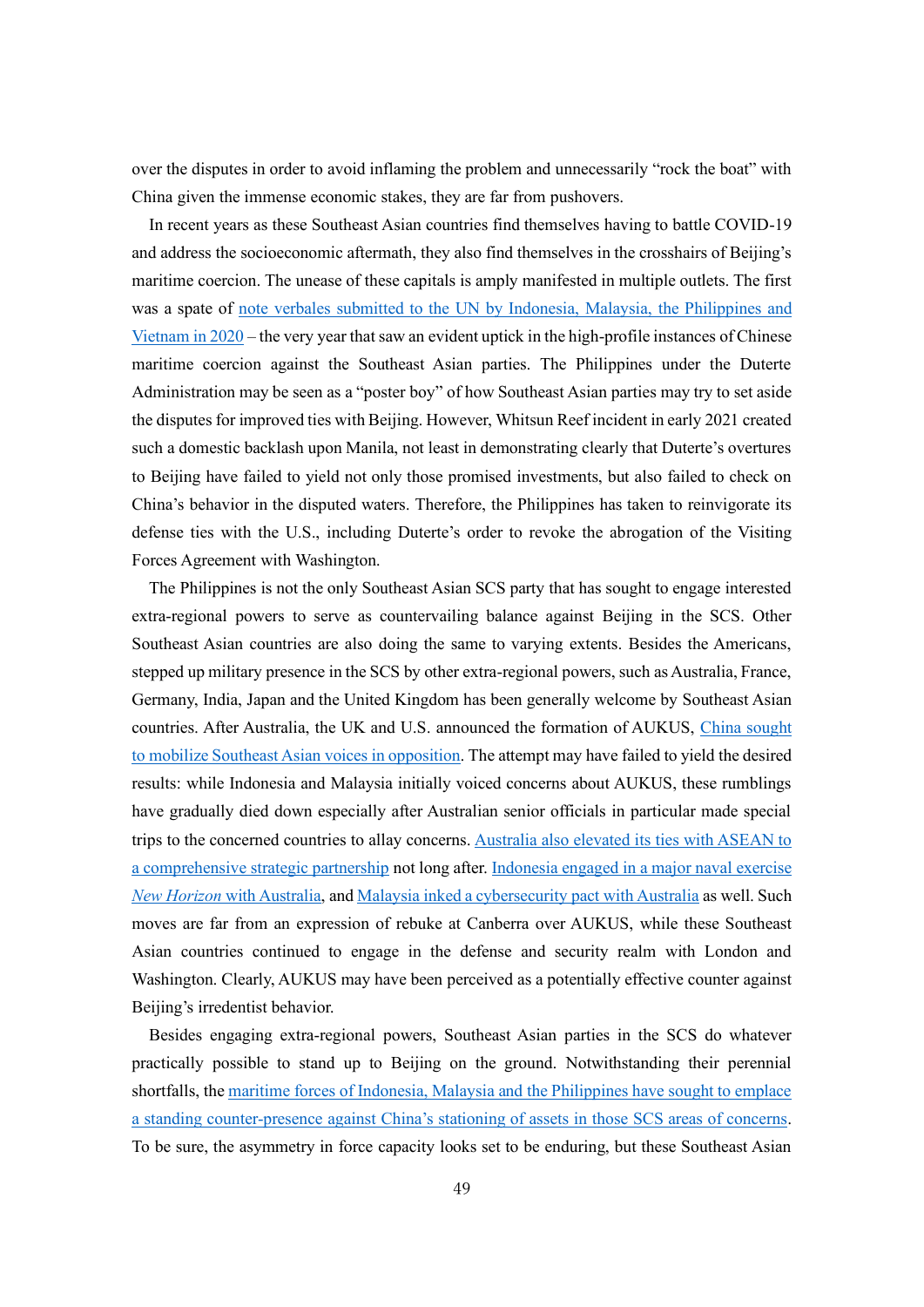countries do not appear willing to concede the ground to Beijing's effective administration and control of the disputed waters. Filipino maritime forces in particular carried out their duties stoically despite the odds stacked against them in the Philippine EEZ – overwhelming asymmetry in military and coastguard capacities vis-à-vis the Chinese, and Beijing's use of lawfare such as the new Coast Guard Law promulgated in last February. The [Philippine Coast Guard openly](https://www.cnnphilippines.com/news/2021/5/5/West-Philippine-Sea-exercises-patrols-continue.html)  [challenged and expelled presumed Chinese maritime militia vessels](https://www.cnnphilippines.com/news/2021/5/5/West-Philippine-Sea-exercises-patrols-continue.html) on at least two reported occasions in the country's EEZ, without incident.

#### **Concluding Thoughts**

In summary, Southeast Asian countries have varying interests in the SCS, and these differ based on extant national interests that are prioritized over regional, bloc interests in the case of ASEAN. The SCS is also far from being the only maritime security problem Southeast Asian countries have to deal with – not least in the post-pandemic context. Generally Southeast Asian countries seek to exercise agency with an aim of preserving their strategic autonomy. On the one hand, they assiduously try not to be embroiled in the extant Great Power rivalries. But on the other, they would embrace cooperation with whichever external party (and those within Southeast Asia) as expedient for their economic and security interests. This is manifested in the SCS, where concerned parties strive to maintain cordial and economically-productive relationships with Beijing while reaching out to and engaging other interested extra-regional powers.

The post-pandemic context is important because it accentuates the pre-existing state of affairs. While wary of China's future intentions, Southeast Asian countries still regard it necessary to engage their vastly larger and more powerful northern neighbor – if only for the express purpose of jumping on the bandwagon of China's economic recovery to spur their own national recoveries and growths. Yet at the same time, these Southeast Asian countries would still prioritize national self-help in the SCS by implementing their military and coastguard buildup programmes as best as their post-pandemic fiscal health can allow. Ballooning debts, growing public clamour for more resources to be devoted to healthcare and social security all complicate moves to enlarge defense spending. Indonesia may have an opening following the loss of a submarine during a training mishap in April 2021, but the country's spending needs across a multitude of socioeconomic priorities does put into question the long-term sustainability of major defense acquisition programmes that would be financed mainly via borrowings. The Armed Forces of the Philippines is trying to finalize as many of its outstanding acquisition programmes before the end of the Duterte Administration, but it could not lay its hands on all capabilities desired, such as submarines.

Therefore, Southeast Asian countries would seek to continue to maintain and enhance their economic and strategic engagements with interested extra-regional powers. This fits nicely into